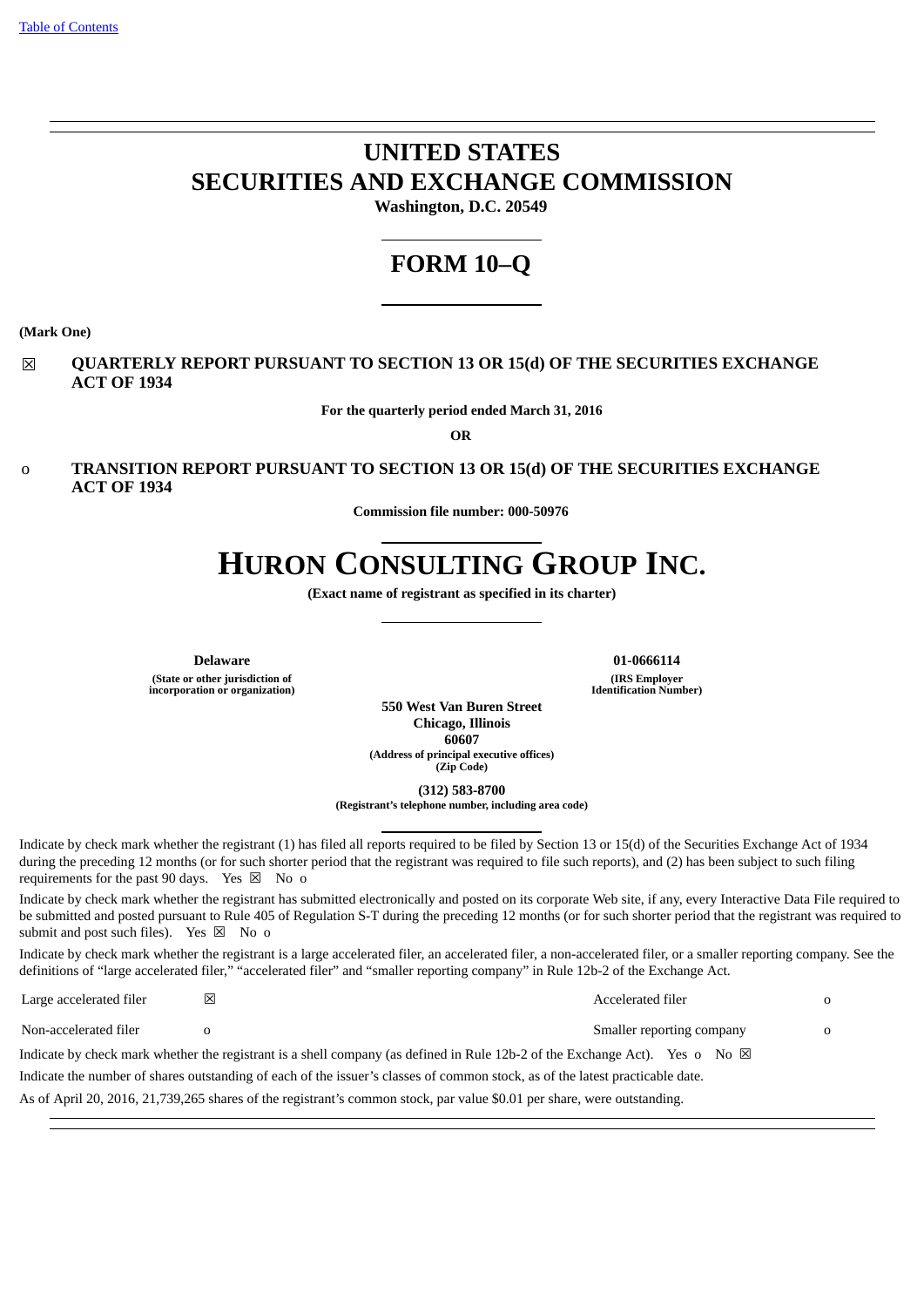## <span id="page-1-0"></span>**Huron Consulting Group Inc.**

## **HURON CONSULTING GROUP INC.**

## **INDEX**

**Page**

|           | <b>Part I – Financial Information</b>                                                        |                  |
|-----------|----------------------------------------------------------------------------------------------|------------------|
| Item 1.   | <b>Consolidated Financial Statements (Unaudited)</b>                                         |                  |
|           | <b>Consolidated Balance Sheets</b>                                                           | $\overline{1}$   |
|           | <b>Consolidated Statements of Earnings and Other Comprehensive Income</b>                    | $\overline{2}$   |
|           | <b>Consolidated Statement of Stockholders' Equity</b>                                        | $\overline{3}$   |
|           | <b>Consolidated Statements of Cash Flows</b>                                                 | $\overline{4}$   |
|           | <b>Notes to Consolidated Financial Statements</b>                                            | $\overline{5}$   |
| Item 2.   | <b>Management's Discussion and Analysis of Financial Condition and Results of Operations</b> | $\underline{24}$ |
| Item 3.   | Quantitative and Qualitative Disclosures About Market Risk                                   | 37               |
| Item 4.   | <b>Controls and Procedures</b>                                                               | 39               |
|           | <b>Part II – Other Information</b>                                                           |                  |
| Item 1.   | <b>Legal Proceedings</b>                                                                     | $\underline{40}$ |
| Item 1A.  | <b>Risk Factors</b>                                                                          | 40               |
| Item 2.   | <b>Unregistered Sales of Equity Securities and Use of Proceeds</b>                           | 40               |
| Item 3.   | <b>Defaults Upon Senior Securities</b>                                                       | 40               |
| Item 4.   | <b>Mine Safety Disclosures</b>                                                               | $\underline{40}$ |
| Item 5.   | <b>Other Information</b>                                                                     | 40               |
| Item 6.   | <b>Exhibits</b>                                                                              | 41               |
| Signature |                                                                                              | 42               |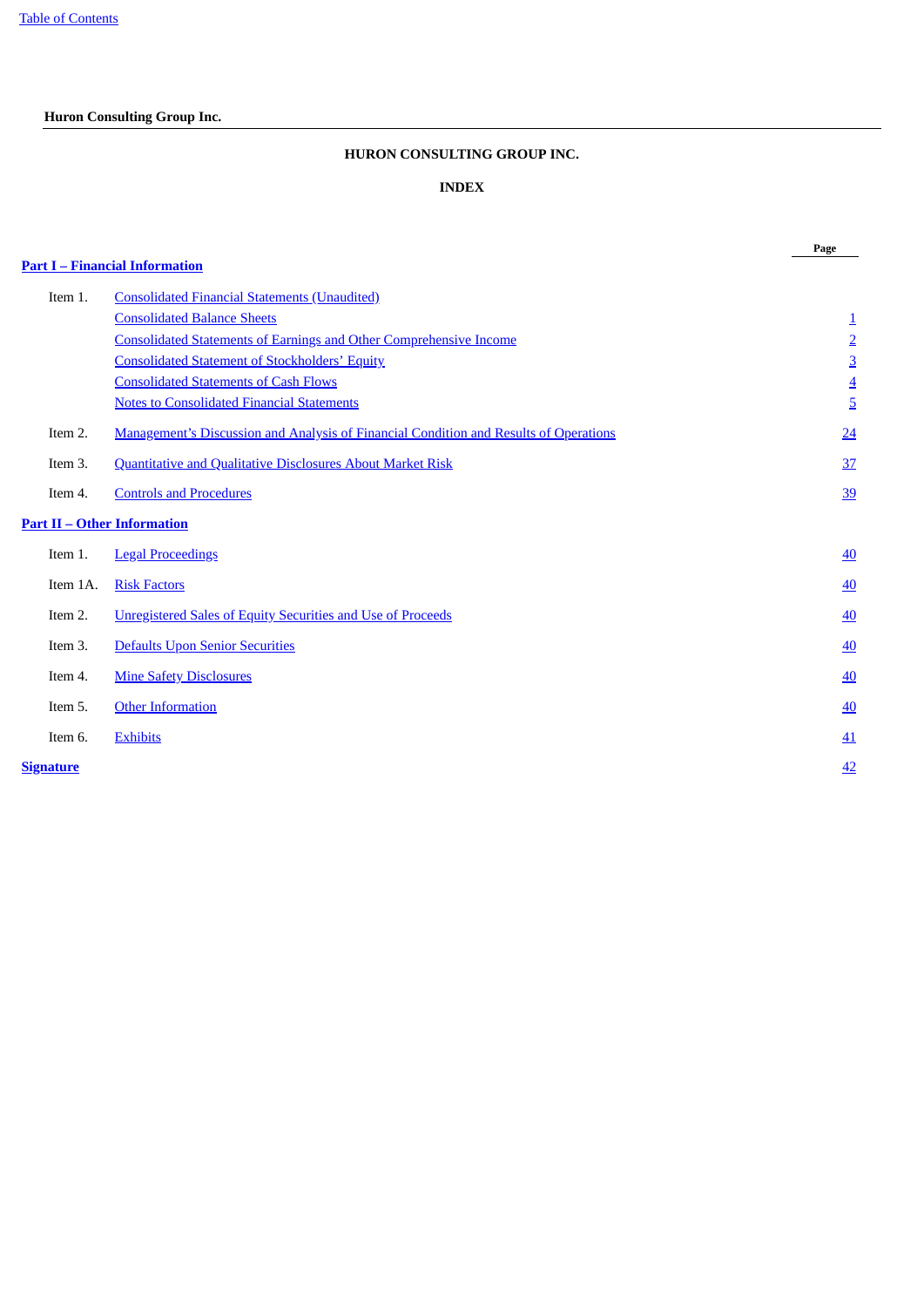## **PART I - FINANCIAL INFORMATION ITEM 1. CONSOLIDATED FINANCIAL STATEMENTS**

## **HURON CONSULTING GROUP INC. CONSOLIDATED BALANCE SHEETS (In thousands, except share and per share amounts) (Unaudited)**

<span id="page-2-2"></span><span id="page-2-1"></span><span id="page-2-0"></span>

|                                                                                                                                                                 | March 31,<br>2016 |            |    | December 31,<br>2015 |  |  |
|-----------------------------------------------------------------------------------------------------------------------------------------------------------------|-------------------|------------|----|----------------------|--|--|
| <b>Assets</b>                                                                                                                                                   |                   |            |    |                      |  |  |
| Current assets:                                                                                                                                                 |                   |            |    |                      |  |  |
| Cash and cash equivalents                                                                                                                                       | \$                | 13,457     | \$ | 58,437               |  |  |
| Receivables from clients, net                                                                                                                                   |                   | 71,314     |    | 85,297               |  |  |
| Unbilled services, net                                                                                                                                          |                   | 73,452     |    | 56,527               |  |  |
| Income tax receivable                                                                                                                                           |                   | 7,618      |    | 406                  |  |  |
| Prepaid expenses and other current assets                                                                                                                       |                   | 14,887     |    | 27,720               |  |  |
| Total current assets                                                                                                                                            |                   | 180,728    |    | 228,387              |  |  |
| Property and equipment, net                                                                                                                                     |                   | 27,294     |    | 28,888               |  |  |
| Long-term investment                                                                                                                                            |                   | 37,256     |    | 34,831               |  |  |
| Other non-current assets                                                                                                                                        |                   | 22,487     |    | 21,045               |  |  |
| Intangible assets, net                                                                                                                                          |                   | 94,256     |    | 94,992               |  |  |
| Goodwill                                                                                                                                                        |                   | 765,533    |    | 751,400              |  |  |
| <b>Total assets</b>                                                                                                                                             | \$                | 1,127,554  | \$ | 1,159,543            |  |  |
| Liabilities and stockholders' equity                                                                                                                            |                   |            |    |                      |  |  |
| Current liabilities:                                                                                                                                            |                   |            |    |                      |  |  |
| Accounts payable                                                                                                                                                | \$                | 5,206      | \$ | 7,220                |  |  |
| Accrued expenses                                                                                                                                                |                   | 22,237     |    | 24,276               |  |  |
| Accrued payroll and related benefits                                                                                                                            |                   | 41,813     |    | 80,839               |  |  |
| Deferred revenues                                                                                                                                               |                   | 19,944     |    | 19,086               |  |  |
| Total current liabilities                                                                                                                                       |                   | 89,200     |    | 131,421              |  |  |
| Non-current liabilities:                                                                                                                                        |                   |            |    |                      |  |  |
| Deferred compensation and other liabilities                                                                                                                     |                   | 28,916     |    | 23,768               |  |  |
| Long-term debt                                                                                                                                                  |                   | 350,013    |    | 307,376              |  |  |
| Deferred lease incentives                                                                                                                                       |                   | 9,668      |    | 9,965                |  |  |
| Deferred income taxes, net                                                                                                                                      |                   | 42,555     |    | 34,688               |  |  |
| Total non-current liabilities                                                                                                                                   |                   | 431,152    |    | 375,797              |  |  |
| <b>Commitments and contingencies</b>                                                                                                                            |                   |            |    |                      |  |  |
| <b>Stockholders' equity</b>                                                                                                                                     |                   |            |    |                      |  |  |
| Common stock; \$0.01 par value; 500,000,000 shares authorized; 24,084,277 and 24,775,823 shares issued at<br>March 31, 2016 and December 31, 2015, respectively |                   | 234        |    | 241                  |  |  |
| Treasury stock, at cost, 2,344,975 and 2,249,630 shares at March 31, 2016 and December 31, 2015, respectively                                                   |                   | (109, 146) |    | (103, 734)           |  |  |
| Additional paid-in capital                                                                                                                                      |                   | 391,282    |    | 438,367              |  |  |
| Retained earnings                                                                                                                                               |                   | 319,868    |    | 313,866              |  |  |
| Accumulated other comprehensive income                                                                                                                          |                   | 4,964      |    | 3,585                |  |  |
| Total stockholders' equity                                                                                                                                      |                   | 607,202    |    | 652,325              |  |  |
| Total liabilities and stockholders' equity                                                                                                                      | \$                | 1,127,554  | \$ | 1,159,543            |  |  |

*The accompanying notes are an integral part of the consolidated financial statements.*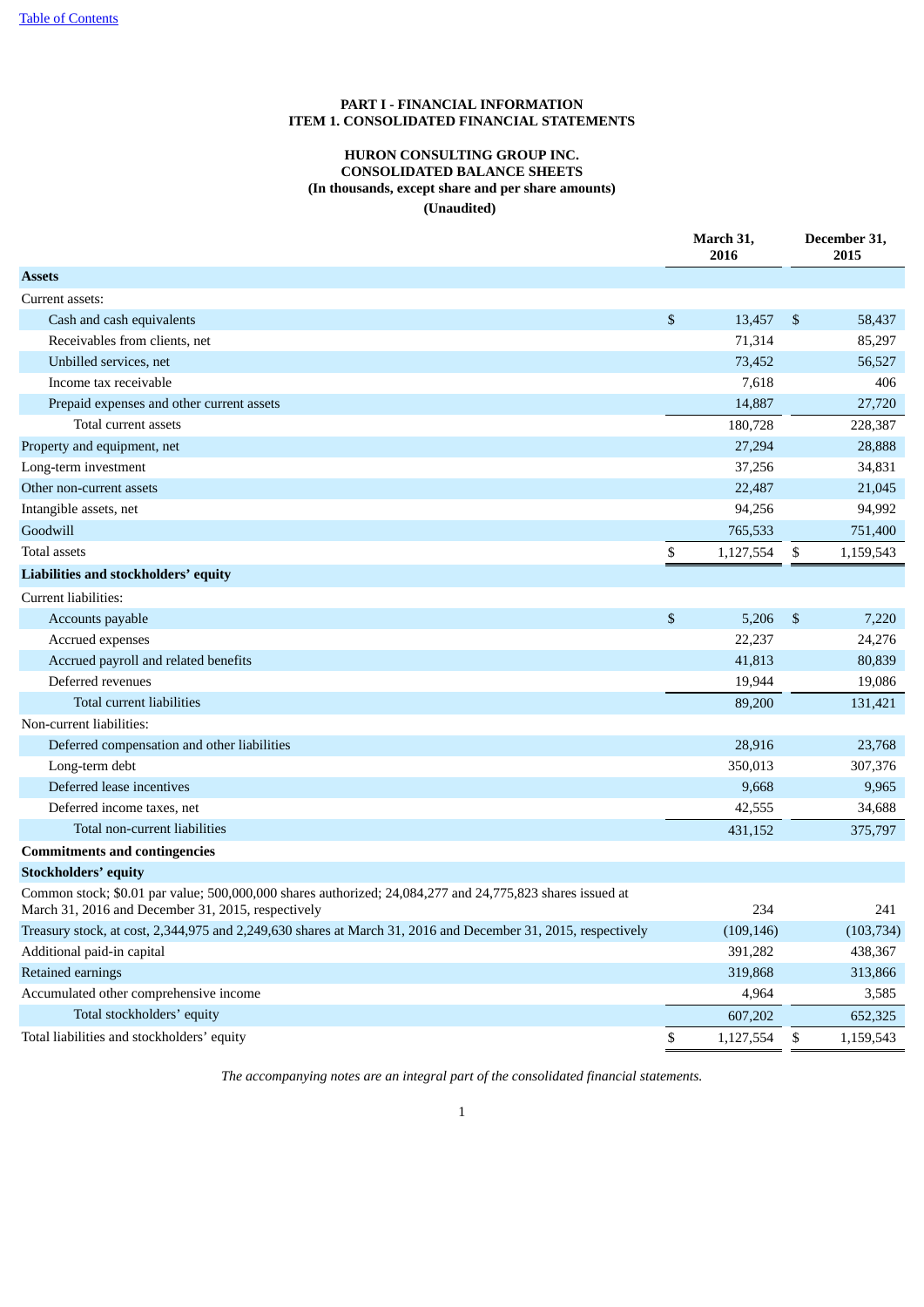## <span id="page-3-0"></span>**HURON CONSULTING GROUP INC. CONSOLIDATED STATEMENTS OF EARNINGS AND OTHER COMPREHENSIVE INCOME (In thousands, except per share amounts) (Unaudited)**

|                                                                                                                     | <b>Three Months Ended</b><br>March 31, |         |                           |          |
|---------------------------------------------------------------------------------------------------------------------|----------------------------------------|---------|---------------------------|----------|
|                                                                                                                     |                                        | 2016    |                           | 2015     |
| Revenues and reimbursable expenses:                                                                                 |                                        |         |                           |          |
| Revenues                                                                                                            | \$                                     | 180,489 | \$                        | 154,426  |
| Reimbursable expenses                                                                                               |                                        | 16,561  |                           | 16,308   |
| Total revenues and reimbursable expenses                                                                            |                                        | 197,050 |                           | 170,734  |
| Direct costs and reimbursable expenses (exclusive of depreciation and amortization shown in operating<br>expenses): |                                        |         |                           |          |
| Direct costs                                                                                                        |                                        | 111,857 |                           | 101,394  |
| Amortization of intangible assets and software development costs                                                    |                                        | 3,386   |                           | 2,454    |
| Reimbursable expenses                                                                                               |                                        | 16,627  |                           | 16,407   |
| Total direct costs and reimbursable expenses                                                                        |                                        | 131,870 |                           | 120,255  |
| Operating expenses and other operating gain:                                                                        |                                        |         |                           |          |
| Selling, general and administrative expenses                                                                        |                                        | 42,057  |                           | 36,824   |
| Restructuring charges                                                                                               |                                        | 1,333   |                           | 656      |
| Other gain                                                                                                          |                                        |         |                           | (226)    |
| Depreciation and amortization                                                                                       |                                        | 7,414   |                           | 5,289    |
| Total operating expenses and other operating gain                                                                   |                                        | 50,804  |                           | 42,543   |
| Operating income                                                                                                    |                                        | 14,376  |                           | 7,936    |
| Other income (expense), net:                                                                                        |                                        |         |                           |          |
| Interest expense, net of interest income                                                                            |                                        | (3,971) |                           | (4, 393) |
| Other income (expense), net                                                                                         |                                        | 471     |                           | (683)    |
| Total other expense, net                                                                                            |                                        | (3,500) |                           | (5,076)  |
| Income from continuing operations before income tax expense                                                         |                                        | 10,876  |                           | 2,860    |
| Income tax expense                                                                                                  |                                        | 4,010   |                           | 1,892    |
| Net income from continuing operations                                                                               |                                        | 6,866   |                           | 968      |
| Income (loss) from discontinued operations, net of tax                                                              |                                        | (864)   |                           | 534      |
| Net income                                                                                                          | \$                                     | 6,002   | \$                        | 1,502    |
| Net earnings per basic share:                                                                                       |                                        |         |                           |          |
| Net income from continuing operations                                                                               | \$                                     | 0.33    | \$                        | 0.04     |
| Income (loss) from discontinued operations, net of tax                                                              |                                        | (0.05)  |                           | 0.03     |
| Net income                                                                                                          | \$                                     | 0.28    | \$                        | 0.07     |
| Net earnings per diluted share:                                                                                     |                                        |         |                           |          |
| Net income from continuing operations                                                                               | \$                                     | 0.32    | \$                        | 0.04     |
| Income (loss) from discontinued operations, net of tax                                                              |                                        | (0.04)  |                           | 0.03     |
| Net income                                                                                                          | $\mathbb{S}$                           | 0.28    | $\boldsymbol{\mathsf{S}}$ | 0.07     |
| Weighted average shares used in calculating earnings per share:                                                     |                                        |         |                           |          |
| <b>Basic</b>                                                                                                        |                                        | 21,114  |                           | 22,126   |
| Diluted                                                                                                             |                                        | 21,460  |                           | 22,602   |
| <b>Comprehensive income:</b>                                                                                        |                                        |         |                           |          |
| Net income                                                                                                          | \$                                     | 6,002   | \$                        | 1,502    |
| Foreign currency translation gain (loss), net of tax                                                                |                                        | 21      |                           | (436)    |
| Unrealized gain (loss) on investment, net of tax                                                                    |                                        | 1,472   |                           | (50)     |
| Unrealized loss on cash flow hedging instruments, net of tax                                                        |                                        | (114)   |                           | (209)    |
| Other comprehensive income (loss)                                                                                   |                                        | 1,379   |                           | (695)    |
| Comprehensive income                                                                                                | \$                                     | 7,381   | $\boldsymbol{\mathsf{S}}$ | 807      |
|                                                                                                                     |                                        |         |                           |          |

*The accompanying notes are an integral part of the consolidated financial statements.*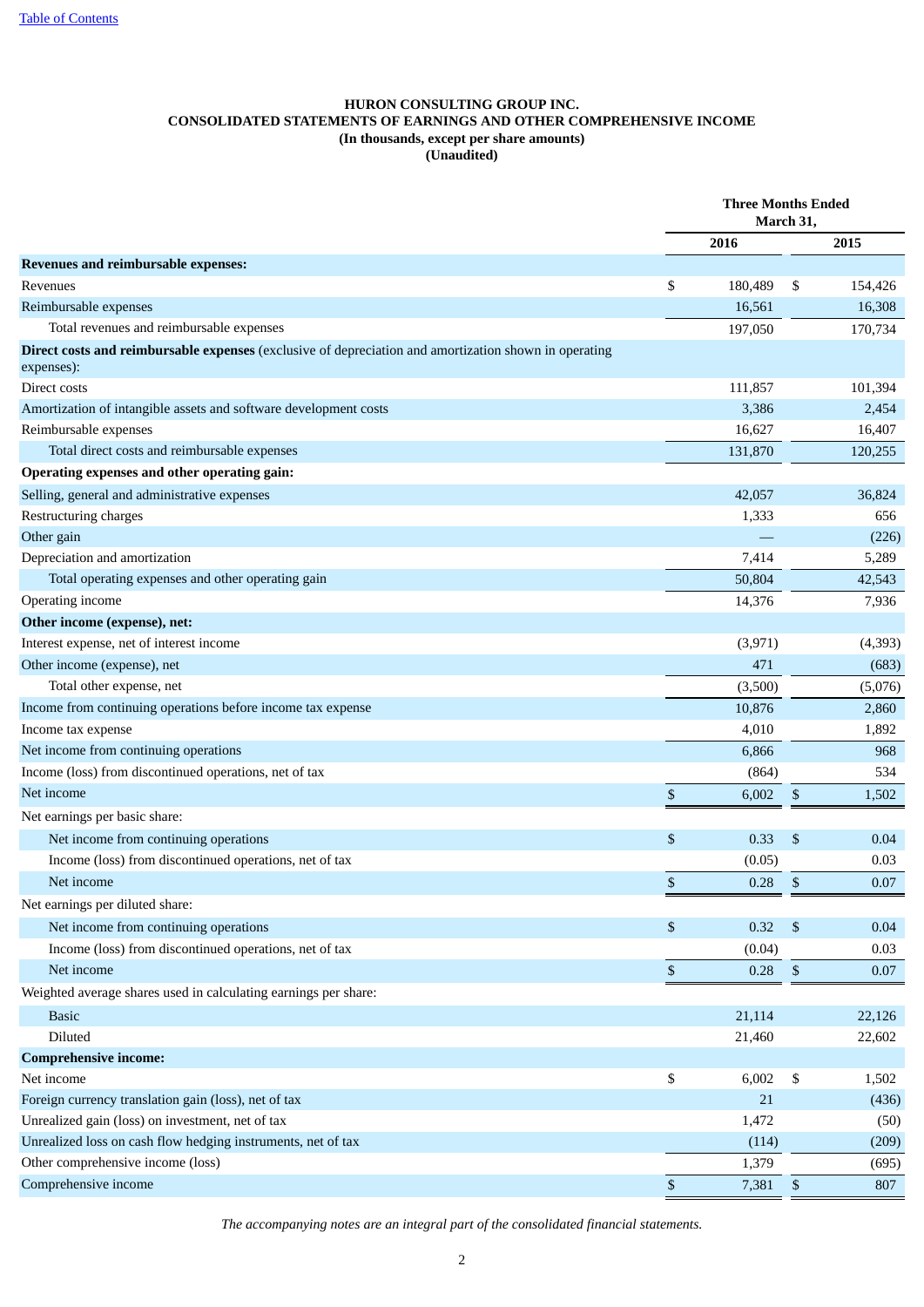## **HURON CONSULTING GROUP INC. CONSOLIDATED STATEMENT OF STOCKHOLDERS' EQUITY (In thousands, except share amounts) (Unaudited)**

<span id="page-4-0"></span>

|                                                   |               | <b>Common Stock</b> |        |               |        |            | <b>Treasury Stock</b> |           |    | <b>Additional</b><br>Paid-In |    |         |                                    |           |  | <b>Accumulated Other</b> |  |                                |
|---------------------------------------------------|---------------|---------------------|--------|---------------|--------|------------|-----------------------|-----------|----|------------------------------|----|---------|------------------------------------|-----------|--|--------------------------|--|--------------------------------|
|                                                   | <b>Shares</b> |                     | Amount | <b>Shares</b> | Amount |            |                       |           |    |                              |    | Capital | <b>Retained</b><br><b>Earnings</b> |           |  | Comprehensive<br>Income  |  | Stockholders'<br><b>Equity</b> |
| <b>Balance at December 31, 2015</b>               | 24,065,154    | \$                  | 241    | (2,262,080)   | S.     | (103, 734) | $\mathbf{F}$          | 438,367   | S. | 313,866                      | S  | 3,585   | S                                  | 652,325   |  |                          |  |                                |
| Comprehensive income                              |               |                     |        |               |        |            |                       |           |    | 6,002                        |    | 1,379   |                                    | 7,381     |  |                          |  |                                |
| Issuance of common stock in<br>connection with:   |               |                     |        |               |        |            |                       |           |    |                              |    |         |                                    |           |  |                          |  |                                |
| Restricted stock awards, net of<br>cancellations  | 295,122       |                     | 3      | (15, 857)     |        | (1,035)    |                       | 1,032     |    |                              |    |         |                                    |           |  |                          |  |                                |
| Exercise of stock options                         | 4,706         |                     |        |               |        |            |                       | 123       |    |                              |    |         |                                    | 123       |  |                          |  |                                |
| Share-based compensation                          |               |                     |        |               |        |            |                       | 6,802     |    |                              |    |         |                                    | 6,802     |  |                          |  |                                |
| Shares redeemed for employee tax<br>withholdings  |               |                     |        | (78, 652)     |        | (4,377)    |                       |           |    |                              |    |         |                                    | (4, 377)  |  |                          |  |                                |
| Income tax benefit on share-based<br>compensation |               |                     |        |               |        |            |                       | 213       |    |                              |    |         |                                    | 213       |  |                          |  |                                |
| Share repurchases                                 | (982, 192)    |                     | (10)   |               |        |            |                       | (55, 255) |    |                              |    |         |                                    | (55, 265) |  |                          |  |                                |
| Balance at March 31, 2016                         | 23,382,790    |                     | 234    | (2,356,589)   |        | (109, 146) |                       | 391,282   |    | 319,868                      | S. | 4,964   |                                    | 607,202   |  |                          |  |                                |

*The accompanying notes are an integral part of the consolidated financial statements.*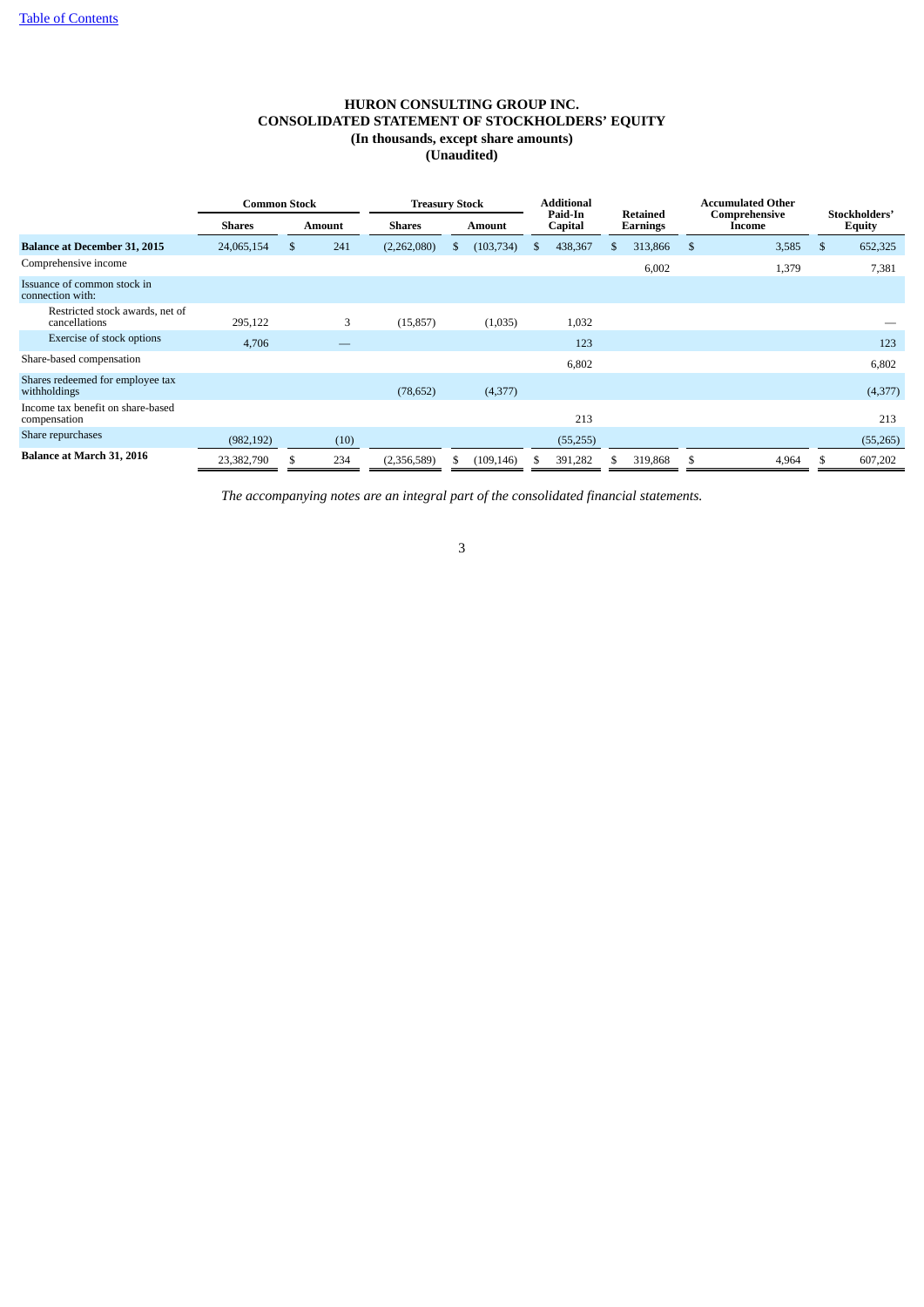## **HURON CONSULTING GROUP INC. CONSOLIDATED STATEMENTS OF CASH FLOWS (In thousands) (Unaudited)**

<span id="page-5-0"></span>

|                                                                                       | <b>Three Months Ended</b><br>March 31, |           |    |            |
|---------------------------------------------------------------------------------------|----------------------------------------|-----------|----|------------|
|                                                                                       |                                        | 2016      |    | 2015       |
| <b>Cash flows from operating activities:</b>                                          |                                        |           |    |            |
| Net income                                                                            | \$                                     | 6,002     | \$ | 1,502      |
| Adjustments to reconcile net income to net cash used in operating activities:         |                                        |           |    |            |
| Depreciation and amortization                                                         |                                        | 10,799    |    | 10,289     |
| Share-based compensation                                                              |                                        | 5,208     |    | 5,280      |
| Amortization of debt discount and issuance costs                                      |                                        | 2,367     |    | 2,365      |
| Allowances for doubtful accounts and unbilled services                                |                                        | 2,418     |    | (1,904)    |
| Deferred income taxes                                                                 |                                        | 6,332     |    | 2,716      |
| Changes in operating assets and liabilities, net of acquisitions:                     |                                        |           |    |            |
| (Increase) decrease in receivables from clients                                       |                                        | 14,834    |    | (6, 547)   |
| (Increase) decrease in unbilled services                                              |                                        | (19, 363) |    | (7,984)    |
| (Increase) decrease in current income tax receivable / payable, net                   |                                        | (8,247)   |    | (359)      |
| (Increase) decrease in other assets                                                   |                                        | 10,983    |    | 1,816      |
| Increase (decrease) in accounts payable and accrued liabilities                       |                                        | (3,960)   |    | 9,886      |
| Increase (decrease) in accrued payroll and related benefits                           |                                        | (37, 451) |    | (62, 450)  |
| Increase (decrease) in deferred revenues                                              |                                        | 198       |    | 3,236      |
| Net cash used in operating activities                                                 |                                        | (9,880)   |    | (42, 154)  |
| <b>Cash flows from investing activities:</b>                                          |                                        |           |    |            |
| Purchases of property and equipment, net                                              |                                        | (1,980)   |    | (6,482)    |
| Investment in life insurance policies                                                 |                                        | (866)     |    | (4,941)    |
| Purchases of businesses, net of cash acquired                                         |                                        | (14,000)  |    | (331, 807) |
| Purchase of convertible debt investment                                               |                                        |           |    | (2,500)    |
| Capitalization of internally developed software costs                                 |                                        | (252)     |    |            |
| Net cash used in investing activities                                                 |                                        | (17,098)  |    | (345,730)  |
| <b>Cash flows from financing activities:</b>                                          |                                        |           |    |            |
| Proceeds from exercise of stock options                                               |                                        | 123       |    |            |
| Shares redeemed for employee tax withholdings                                         |                                        | (4, 377)  |    | (4,485)    |
| Tax benefit from share-based compensation                                             |                                        | 859       |    | 2,734      |
| Share repurchases                                                                     |                                        | (55,265)  |    |            |
| Proceeds from borrowings under credit facility                                        |                                        | 70,500    |    | 197,500    |
| Repayments on credit facility                                                         |                                        | (30,000)  |    | (57,500)   |
| Payments for capital lease obligations                                                |                                        |           |    | (20)       |
| Net cash provided by (used in) financing activities                                   |                                        | (18, 160) |    | 138,229    |
| Effect of exchange rate changes on cash                                               |                                        | 158       |    | (34)       |
| Net decrease in cash and cash equivalents                                             |                                        | (44,980)  |    | (249, 689) |
| Cash and cash equivalents at beginning of the period                                  |                                        | 58,437    |    | 256,872    |
| Cash and cash equivalents at end of the period                                        | \$                                     | 13,457    | \$ | 7,183      |
| Supplemental disclosure of cash flow information:                                     |                                        |           |    |            |
| Non-cash investing and financing activities:                                          |                                        |           |    |            |
| Property and equipment expenditures included in accounts payable and accrued expenses | \$                                     | 1,461     | \$ | 1,860      |
| Contingent consideration related to business acquisitions                             | \$                                     | 6,500     | \$ | 900        |
| Common stock issued related to business acquisition                                   | \$                                     |           | \$ | 2,204      |

*The accompanying notes are an integral part of the consolidated financial statements.*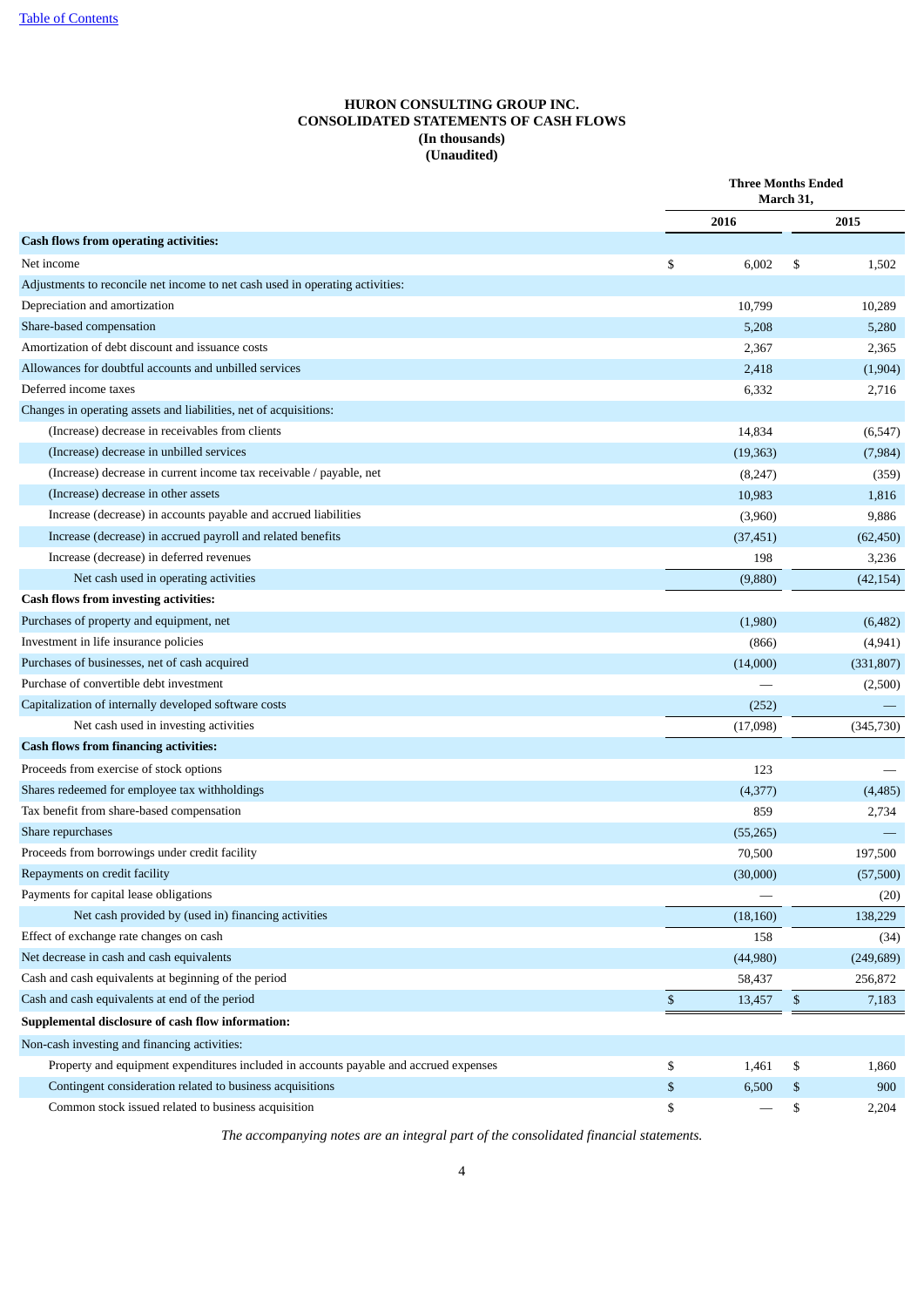#### <span id="page-6-0"></span>**1. Description of Business**

Huron is a global professional services firm focused on assisting clients with their most complex business issues by delivering high-value, quality solutions to support their long-term strategic objectives. We specialize in serving clients in the healthcare, higher education, life sciences, and commercial sectors as these organizations face significant transformational change and regulatory or economic pressures in dynamic market environments. With our deep industry and technical expertise, we provide advisory, consulting, technology, and analytic solutions to deliver sustainable and measurable results. We provide consulting services to a wide variety of both financially sound and distressed organizations, including healthcare organizations, leading academic institutions, Fortune 500 companies, and governmental entities.

#### **2. Basis of Presentation**

The accompanying unaudited consolidated financial statements reflect the financial position, results of operations, and cash flows as of and for the three months ended March 31, 2016 and 2015. These financial statements have been prepared in accordance with the rules and regulations of the U.S. Securities and Exchange Commission ("SEC") for Quarterly Reports on Form 10-Q. Accordingly, these financial statements do not include all of the information and note disclosures required by accounting principles generally accepted in the United States of America ("GAAP") for annual financial statements. In the opinion of management, these financial statements reflect all adjustments of a normal, recurring nature necessary for the fair statement of our financial position, results of operations, and cash flows for the interim periods presented in conformity with GAAP. These financial statements should be read in conjunction with our consolidated financial statements and notes thereto for the year ended December 31, 2015 included in our Annual Report on Form 10-K. Our results for any interim period are not necessarily indicative of results for a full year or any other interim period.

On December 10, 2015, we entered into an agreement to sell our Huron Legal segment to a third party. The sale closed on December 31, 2015. The operations of our Huron Legal segment have been classified as discontinued operations in our consolidated statements of earnings for all periods presented. As of March 31, 2016 and December 31, 2015, no assets or liabilities of the disposed business remained on our consolidated balance sheet. See Note 4 "Discontinued Operations" for additional information on the divestiture of our Huron Legal segment.

Certain other amounts reported in the previous year have been reclassified to conform to the 2016 presentation. See Note 3 "New Accounting Pronouncements" for information on the balance sheet reclassification of our debt issuance costs related to our convertible notes.

#### **3. New Accounting Pronouncements**

In March 2016, the Financial Accounting Standards Board ("FASB") issued Accounting Standards Update ("ASU") 2016-09: *Improvements to Employee Share-Based Payment Accounting*. ASU 2016-09 simplifies several aspects related to the accounting for share-based payment transactions, including the accounting for income taxes, forfeitures, statutory tax withholding requirements, and classification on the statement of cash flows. The updated guidance is effective for us beginning January 1, 2017. Early adoption is permitted in any interim or annual period. If early adopted in an interim period, any adjustments will be reflected as of the beginning of the fiscal year that includes that interim period. We are currently evaluating the potential effect this guidance will have on our consolidated financial statements.

In March 2016, the FASB issued ASU 2016-06: Derivatives and Hedging: Contingent Put and Call Options in Debt Instruments. ASU 2016-06 clarifies that in assessing whether an embedded contingent put or call option is clearly and closely related to the debt host, an entity is required to perform only the fourstep decision sequence in ASC 815-15-25-42 (as amended by the ASU). The entity does not have to separately assess whether the event that triggers its ability to exercise the contingent option is itself indexed only to interest rates or credit risk. The updated guidance is effective for us beginning January 1, 2017. We do not expect the adoption of this guidance to have any impact on our consolidated financial statements.

In March 2016, the FASB issued ASU 2016-02, *Leases*, which supersedes ASC Topic 840, Leases, and sets the principles for the recognition, measurement, presentation and disclosure of leases for both lessees and lessors. ASU 2016-02 requires lessees to classify leases as either finance or operating leases and to record on the balance sheet a right-of-use asset and a lease liability, equal to the present value of the remaining lease payments, for all leases with a term greater than 12 months regardless of the lease classification. The lease classification will determine whether the lease expense is recognized based on an effective interest rate method or on a straight-line basis over the term of the lease. ASU 2016-02 will be effective for us beginning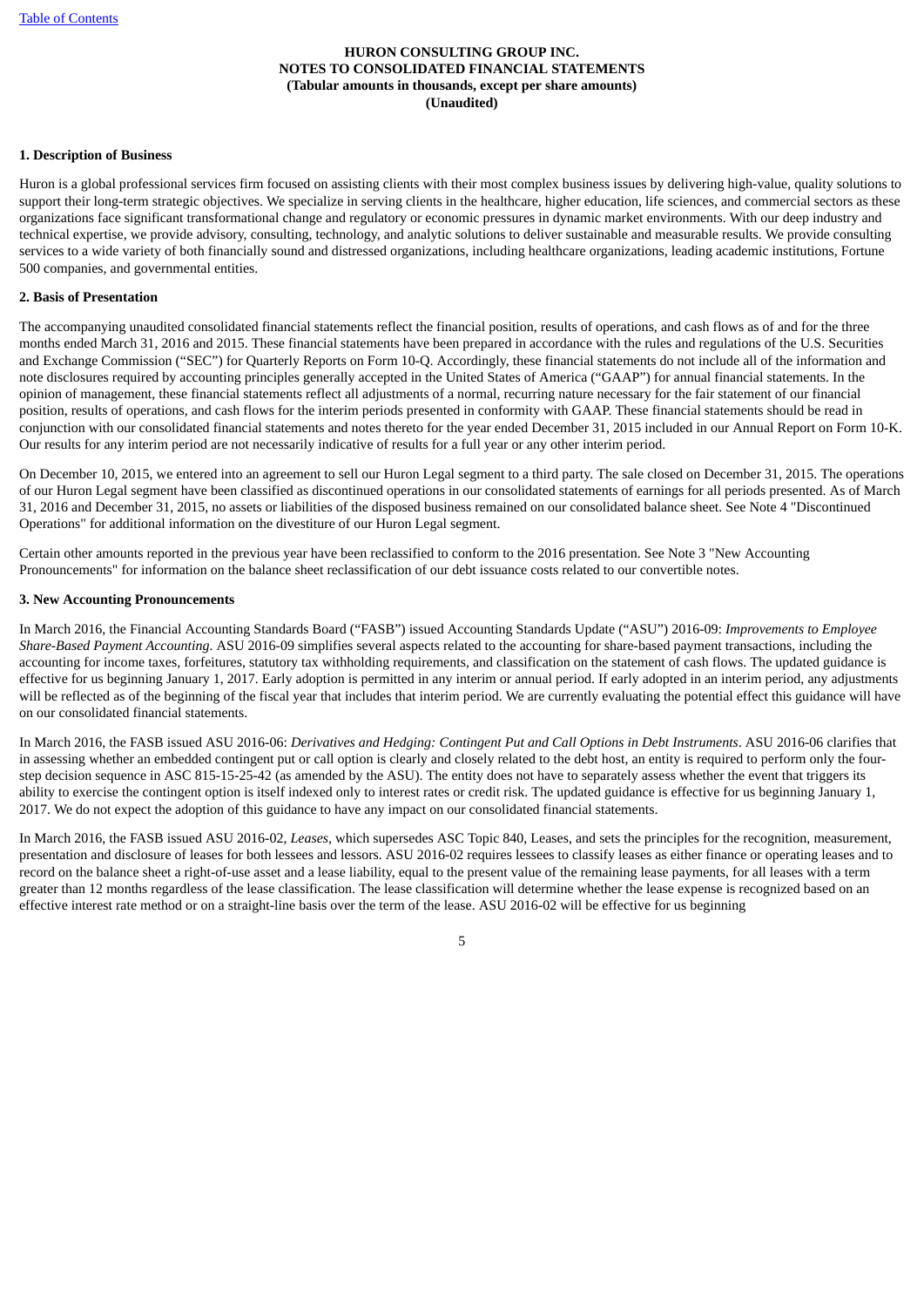January 1, 2019, with early adoption permitted. Entities are required to use a modified retrospective transition method for existing leases. We are currently evaluating the impact this guidance will have on our consolidated financial statements.

In January 2016, the FASB issued ASU 2016-01, Financial Instruments - Overall (Subtopic 825-10): Recognition and Measurement of Financial Assets and *Financial Liabilities*. The amendments to the guidance enhance the reporting model for financial instruments, which includes amendments to address aspects of recognition, measurement, presentation and disclosure. The updated guidance is effective for us beginning January 1, 2018. We are currently evaluating the potential effect this guidance will have on our consolidated financial statements.

In April 2015, the FASB issued ASU 2015-05, *Intangibles-Goodwill and Other-Internal-Use Software (Subtopic 350-40): Customer's Accounting for Fees Paid in a Cloud Computing Arrangement*. The amendments in ASU 2015-05 provide guidance to customers about whether a cloud computing arrangement includes a software license. If a cloud computing arrangement includes a software license, the customer should account for the software license element of the arrangement consistent with other software licenses. If a cloud computing arrangement does not include a software license, the customer should account for the arrangement as a service contract. We adopted these amendments in the first quarter of 2016 on a prospective basis. The adoption of these amendments did not have any impact on our consolidated financial statements.

In April 2015, the FASB issued ASU 2015-03, *Simplifying the Presentation of Debt Issuance Costs*. The amendments to the guidance require the presentation of debt issuance costs in the balance sheet as a deduction from the carrying amount of the related debt liability, consistent with debt discounts. In August 2015, the FASB issued ASU 2015-15, Presentation and Subsequent Measurement of Debt Issuance Costs Associated with Line-of-Credit Arranaements: Amendments to SEC Paragraphs Pursuant to Staff Announcement at June 18, 2015 EITF Meeting, which clarifies the treatment of debt issuance costs from line-of-credit arrangements after the adoption of ASU 2015-03. ASU 2015-15 clarifies that the SEC staff would not object to an entity deferring and presenting debt issuance costs related to a line-of-credit arrangement as an asset and subsequently amortizing the deferred debt issuance costs ratably over the term of such arrangement, regardless of whether there are any outstanding borrowings on the line-of-credit arrangement. We adopted these amendments in the first quarter of 2016 on a retrospective basis. As a result, we reclassified debt issuance costs related to our convertible notes of \$1.2 million included in prepaid expenses and other current assets and \$3.4 million included in other non-current assets to long-term debt on our previously reported consolidated balance sheet as of December 31, 2015. See Note 8 "Financing Arrangements" for information on our convertible notes.

In February 2015, the FASB issued ASU 2015-02, *Amendments to the Consolidation Analysis*, which amends the consolidation requirements in ASC 810, Consolidation. ASU 2015-02 requires management to reevaluate all legal entities under a revised consolidation model, specifically (i) modify the evaluation of whether limited partnership and similar legal entities are variable interest entities (VIEs) or voting interest entities, (ii) eliminate the presumption that a general partner should consolidate a limited partnership, (iii) affect the consolidation analysis of reporting entities that are involved with VIEs, particularly those that have fee arrangements and related party relationships, and (iv) provide a scope exception from consolidation guidance for reporting entities with interests in legal entities that are required to comply with or operate in accordance with requirements that are similar to those in Rule 2a-7 of the Investment Act of 1940 for registered money market funds. We adopted these amendments in the first quarter of 2016. The adoption of these amendments did not have any impact on our consolidated financial statements.

In May 2014, the FASB issued ASU 2014-09, *Revenue from Contracts with Customers*, as a new Topic, ASC 606. The new revenue recognition standard provides a five-step analysis of transactions to determine when and how revenue is recognized. The core principle is that a company should recognize revenue to depict the transfer of promised goods or services to customers in an amount that reflects the consideration to which the entity expects to be entitled in exchange for those goods or services. In August 2015, the FASB issued ASU 2015-14, *Revenue from Contracts with Customers (Topic 606): Deferral of the Effective Date*, which delays the effective date of ASU 2014-09 by one year. As a result, ASU 2014-09, as amended, is effective for us beginning in the first quarter of 2018 and is to be applied retrospectively to each period presented or as a cumulative-effect adjustment as of the date of adoption. Early adoption will be permitted as of the original effective date in ASU 2014-09 (i.e., annual reporting periods beginning after December 15, 2016). We are currently evaluating the potential effect of adopting this guidance on our consolidated financial statements, as well as the transition methods.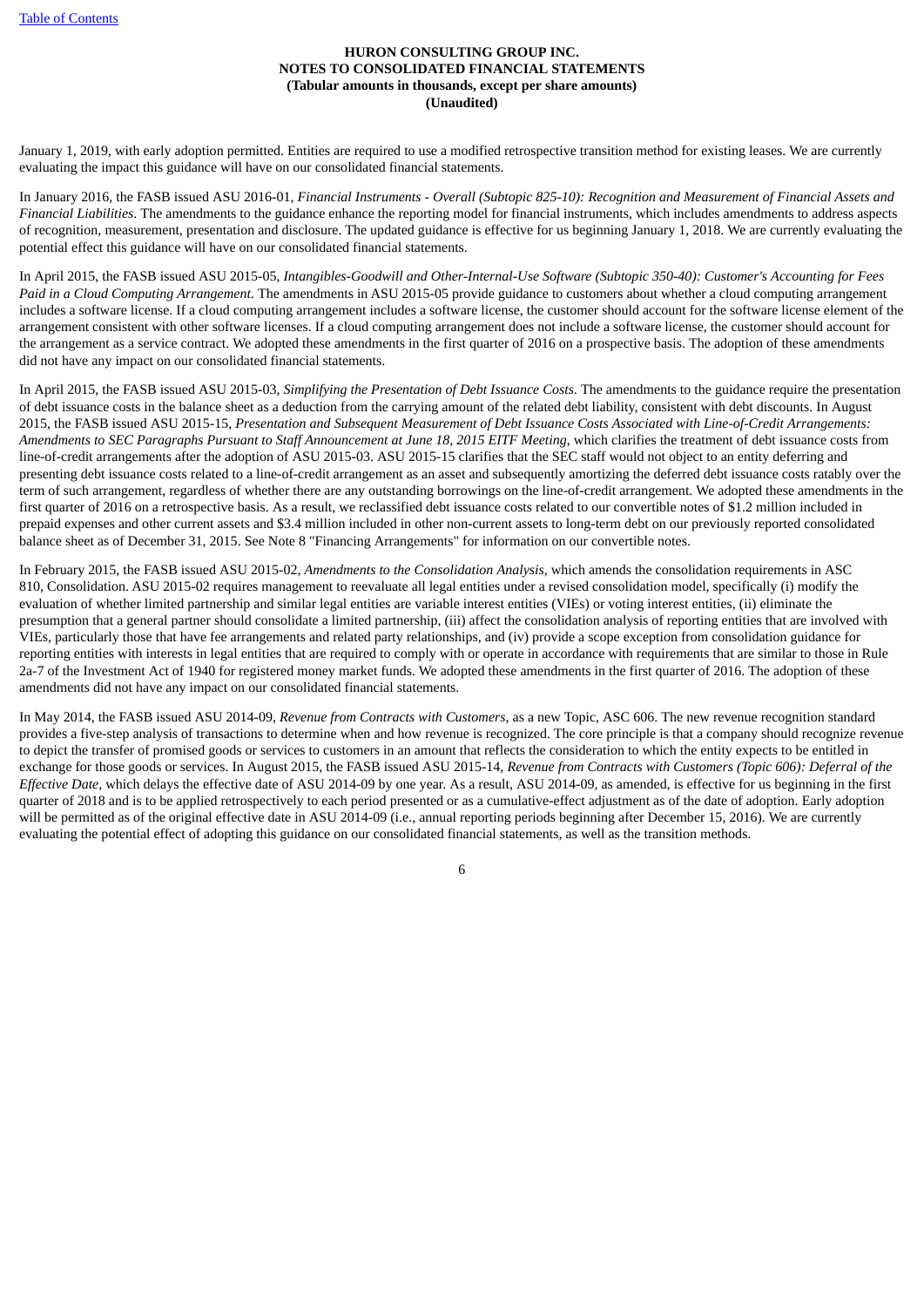## **4. Discontinued Operations**

During 2015, we began evaluating strategic alternatives related to our Huron Legal segment, including the potential divestiture of the practice. On December 10, 2015, we entered into an agreement to sell Huron Legal to Consilio, Inc. ("Consilio"). Pursuant to the agreement, Consilio acquired substantially all of the assets and assumed certain liabilities of Huron Legal, and acquired all issued and outstanding equity interests in certain entities wholly owned by the Company. Huron Legal provided eDiscovery services, consulting services and contract management services related to law department management, information governance and compliance, legal discovery, litigation management, and legal analytics.

The sale closed on December 31, 2015, at which time we received net proceeds of \$110.1 million and recognized a pretax disposal loss of \$2.3 million. The divestiture of the Huron Legal segment represented a strategic shift that had a major effect on our operations and financial results as contemplated under ASC 205-20, *Presentation of Financial Statements - Discontinued Operations*. As such, the operations of our Huron Legal segment have been classified as discontinued operations in our consolidated statements of earnings for all periods presented. As of March 31, 2016 and December 31, 2015, no assets or liabilities of the disposed business remained on our consolidated balance sheet.

For the three months ended March 31, 2016, we recognized a \$0.9 million loss from discontinued operations, net of tax primarily related to employee benefit obligations and legal fees directly related to the sale of the Huron Legal segment.

The table below summarizes the operating results of Huron Legal for the three months ended March 31, 2015.

|                                                                                                                         | <b>Three Months Ended</b><br>March 31, 2015 |
|-------------------------------------------------------------------------------------------------------------------------|---------------------------------------------|
| <b>Revenues and reimbursable expenses:</b>                                                                              |                                             |
| Revenues                                                                                                                | \$<br>33,427                                |
| Reimbursable expenses                                                                                                   | 847                                         |
| Total revenues and reimbursable expenses                                                                                | 34,274                                      |
| <b>Direct costs and reimbursable expenses</b> (exclusive of depreciation and amortization shown in operating expenses): |                                             |
| Direct costs                                                                                                            | 23,608                                      |
| Amortization of intangible assets and software development costs                                                        | 58                                          |
| Reimbursable expenses                                                                                                   | 845                                         |
| Total direct costs and reimbursable expenses                                                                            | 24,511                                      |
| <b>Operating expenses:</b>                                                                                              |                                             |
| Selling, general and administrative expenses                                                                            | 5,508                                       |
| Restructuring charges                                                                                                   | 934                                         |
| Depreciation and amortization                                                                                           | 2,489                                       |
| Total operating expenses                                                                                                | 8,931                                       |
| Operating income                                                                                                        | 832                                         |
| Other expense, net                                                                                                      | (46)                                        |
| Income from discontinued operations before income tax expense                                                           | 786                                         |
| Income tax expense                                                                                                      | 252                                         |
| Income from discontinued operations, net of tax                                                                         | \$<br>534                                   |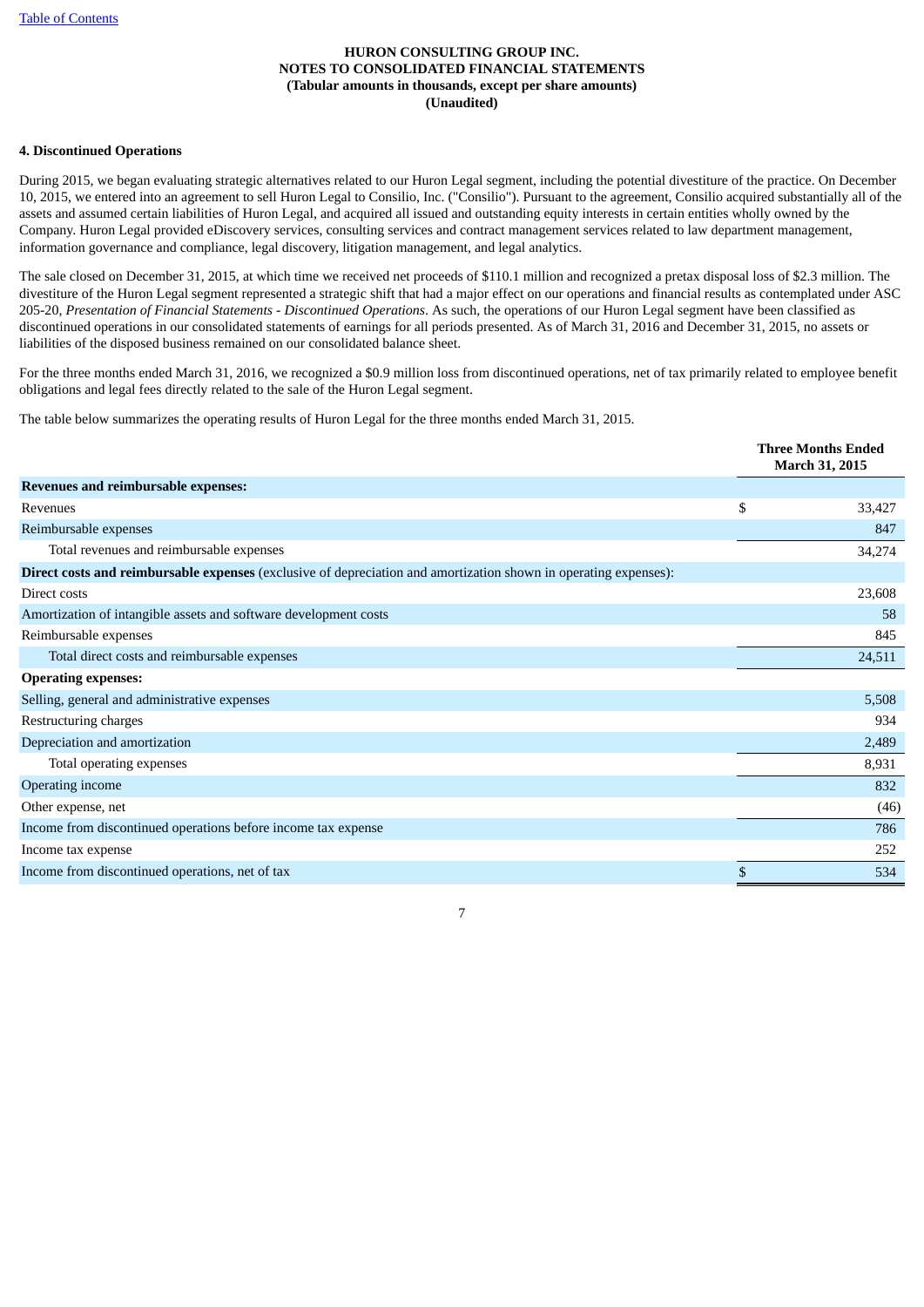The table below summarizes the amounts reflected in our consolidated statements of cash flows that relate to the discontinued operation for the three months ended March 31, 2015.

|                                                                  |               | <b>Three Months Ended</b><br><b>March 31, 2015</b> |
|------------------------------------------------------------------|---------------|----------------------------------------------------|
| Depreciation and amortization                                    |               | 2,547                                              |
| Share-based compensation                                         |               | 273                                                |
| Purchases of property and equipment                              | <sup>\$</sup> | 672                                                |
| Significant non-cash investing items of discontinued operations: |               |                                                    |
| Contingent consideration related to business acquisitions        |               | 900                                                |

In connection with the sale of Huron Legal, we entered into a transition services agreement ("TSA") with Consilio, under which we are providing certain post-closing services, support, and facilities to Consilio to facilitate an orderly transfer of the Huron Legal business operations. Billings under the TSA, which we do not consider to be significant, are recorded as a reduction of the costs to provide the respective service, primarily in selling, general and administrative expenses in the consolidated statements of earnings. We expect to provide services under the TSA through December 31, 2016 with the scope of services decreasing over the term of the agreement. Other than the TSA, we have no continuing involvement with the Huron Legal segment.

#### **5. Acquisitions**

## *My Rounding Solutions, LLC*

Effective February 1, 2016, we completed the acquisition of My Rounding Solutions, LLC ("MyRounding"), a Denver, Colorado-based firm specializing in digital health solutions to improve patient care. The MyRounding application is designed to standardize, automate and track rounding activity, allowing nurses and staff to improve the care and experience of patients in real time. The addition of MyRounding expands the integration of our software and consulting solutions and strengthens our transformation services for healthcare providers. This acquisition was not significant to our consolidated financial statements. MyRounding's results of operations have been included in our consolidated financial statements and the results of operations of our Huron Healthcare segment from the date of acquisition.

#### *Studer Holdings, Inc.*

On February 12, 2015, we acquired 100% of the outstanding stock of Studer Holdings, Inc. ("Studer Group") from the existing shareholders in accordance with an Agreement and Plan of Merger dated January 26, 2015 (the "Merger Agreement"). Studer Group is a professional services firm that assists healthcare providers achieve cultural transformation to deliver and sustain improvement in clinical outcomes and financial results. The acquisition combines Huron Healthcare's performance improvement and clinical transformation capabilities with Studer Group's Evidence-Based Leadership<sup>sM</sup> framework to provide leadership and cultural transformation expertise for healthcare provider clients.

The acquisition date fair value of the consideration transferred for Studer Group was \$325.2 million, which consisted of the following:

## **Fair value of consideration transferred**

| Cash                            | 323,237 |
|---------------------------------|---------|
| Common stock                    | 2,204   |
| Net working capital adjustment  | (255)   |
| Total consideration transferred | 325.186 |

We funded the cash component of the purchase price with cash on hand and borrowings of \$102.0 million under our senior secured credit facility. We issued 28,486 shares of our common stock as part of the consideration transferred, with an acquisition date fair value of \$2.2 million based on the closing price of \$77.35 on the date of acquisition.

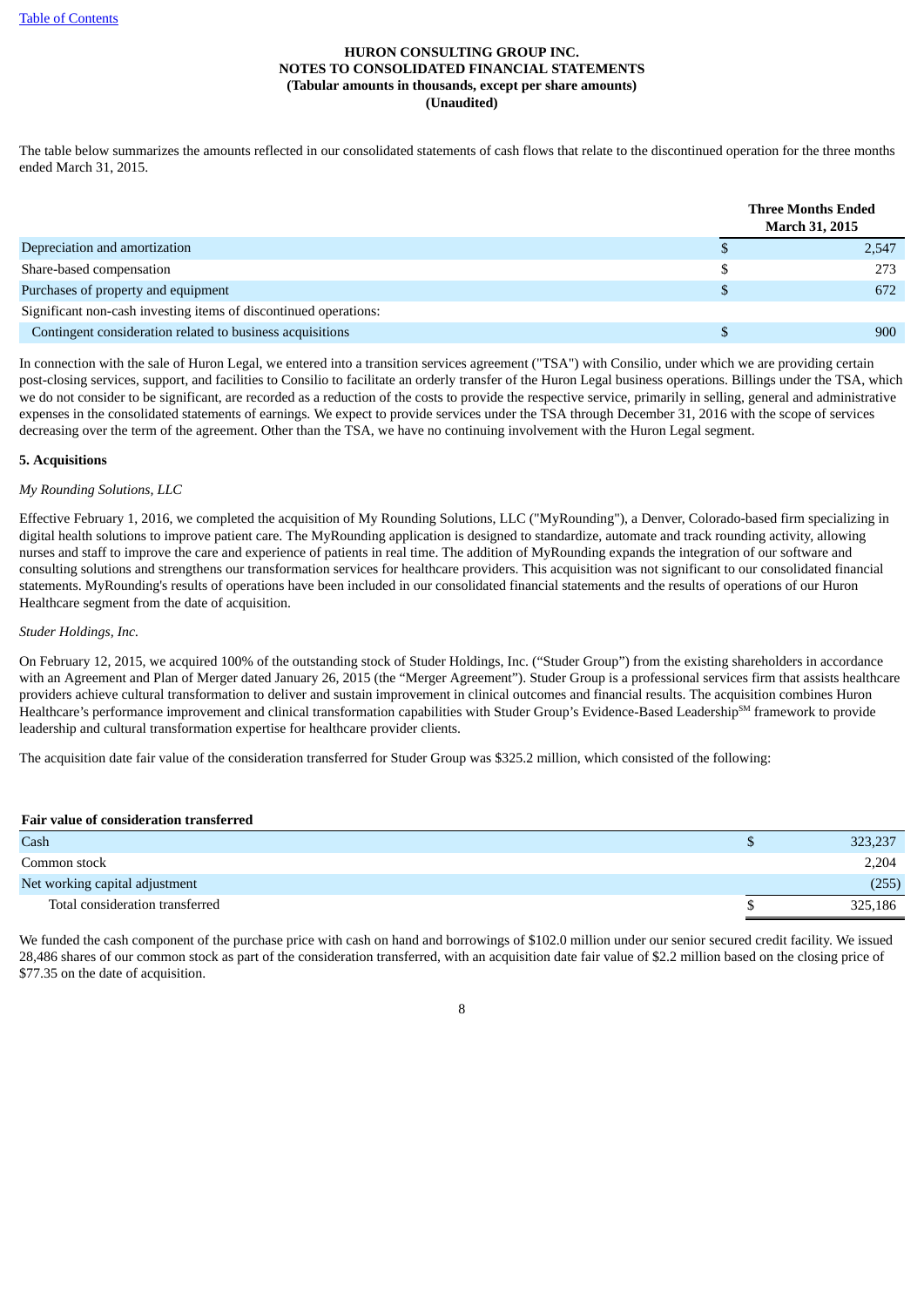The acquisition was accounted for using the acquisition method of accounting. Tangible and identifiable intangible assets acquired and liabilities assumed are recorded at fair value as of the acquisition date. The following table summarizes the allocation of the purchase price to the fair value of assets acquired and liabilities assumed as of the acquisition date.

|                                                | <b>Amount</b> |
|------------------------------------------------|---------------|
| <b>Assets acquired:</b>                        |               |
| Accounts receivable                            | \$<br>14,906  |
| Prepaid expenses and other current assets      | 1,385         |
| Deferred income tax asset                      | 4,335         |
| Property and equipment                         | 4,509         |
| Intangible assets                              | 97,500        |
| <b>Liabilities assumed:</b>                    |               |
| Accounts payable                               | 760           |
| Accrued expenses and other current liabilities | 2,868         |
| Accrued payroll and related benefits           | 1,574         |
| Deferred revenues                              | 2,449         |
| Deferred income tax liability                  | 21,263        |
| Other non-current liabilities                  | 1,211         |
| Total identifiable net assets                  | 92,510        |
| Goodwill                                       | 232,676       |
| Total purchase price                           | \$<br>325,186 |

The following table sets forth the components of identifiable intangible assets acquired and their estimated useful lives as of the acquisition date.

|                                                 | <b>Fair Value</b> | <b>Useful Life in</b><br><b>Years</b> |
|-------------------------------------------------|-------------------|---------------------------------------|
| Customer relationships                          | 42,400            | 9                                     |
| Customer contracts                              | 25,100            | 4                                     |
| Trade name                                      | 22,800            | 5                                     |
| Technology and software                         | 3,900             | З                                     |
| Publishing content                              | 3,300             |                                       |
| Total intangible assets subject to amortization | 97,500            |                                       |

The weighted average amortization period for the identifiable intangible assets shown above is 6.3 years. Customer relationships and customer contracts represent the fair values of the underlying relationships and agreements with Studer Group customers. The trade name represents the fair value of the brand and name recognition associated with the marketing of Studer Group's service offerings. Technology and software and publishing content represent the estimated fair values of Studer Group's software and books that are sold to customers. Goodwill is recognized for the excess of purchase price over the net fair value of assets acquired and liabilities assumed, and largely reflects the expanded market opportunities expected from combining the service offerings of Huron and Studer Group, as well as the assembled workforce of Studer Group. Goodwill recognized in conjunction with the acquisition of Studer Group was recorded in the Huron Healthcare segment. Goodwill of \$119.5 million is expected to be deductible for income tax purposes.

Studer Group's results of operations have been included in our unaudited consolidated statements of earnings and other comprehensive income and results of operations of our Huron Healthcare segment from the date of acquisition. For the three months ended March 31, 2016, revenues from Studer Group were \$23.4 million and operating income was \$1.6 million, which included \$5.7 million of amortization expense for intangible assets acquired. For the three months ended March 31, 2015, revenues from Studer Group were \$11.4 million and operating income was \$1.2 million, which included \$2.8 million of amortization expense for intangible assets acquired. In connection with the acquisition of Studer Group, we incurred \$2.1 million of transaction and acquisition-related expenses, \$0.9 million of which were incurred in the fourth quarter of 2014, \$1.0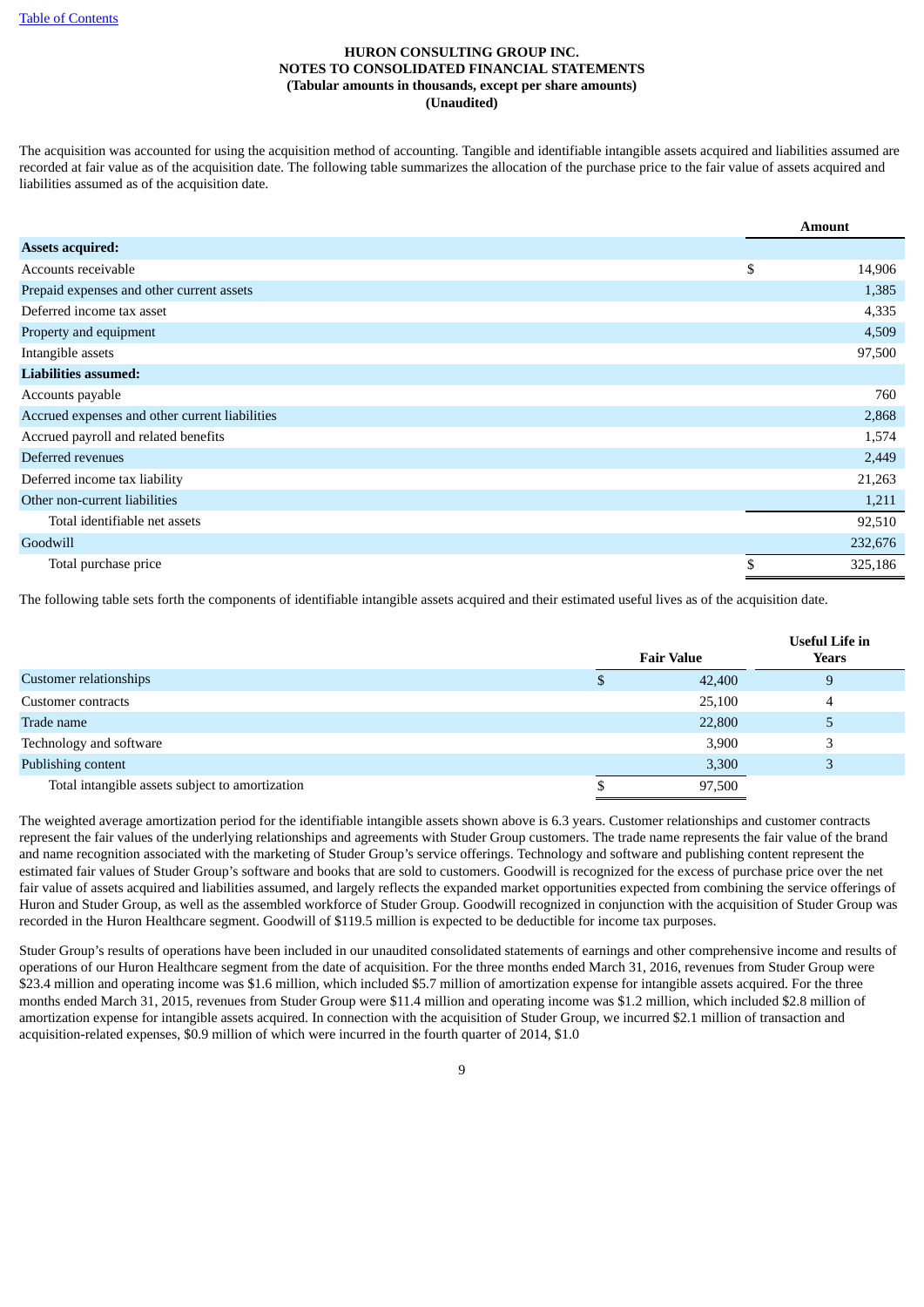million of which were incurred in the first quarter of 2015, and the remaining \$0.2 million were incurred in the second quarter of 2015. These costs are recorded in selling, general and administrative expenses in the period in which they were incurred.

The following supplemental pro forma information summarizes the combined results of operations for Huron and Studer Group for the three months ended March 31, 2015 as though the companies were combined on January 1, 2014.

|                                                           | <b>Three Months Ended</b><br><b>March 31, 2015</b> |
|-----------------------------------------------------------|----------------------------------------------------|
| <b>Revenues</b>                                           | 165,248                                            |
| Net income from continuing operations                     | 1.544                                              |
| Net income from continuing operations per share - basic   | 0.07                                               |
| Net income from continuing operations per share - diluted | 0.07                                               |

The historical financial information has been adjusted to give effect to pro forma adjustments, which consist of intangible assets amortization expense, transaction and acquisition-related costs, interest expense, the related income tax effects, and shares issued as consideration. These adjustments are based upon currently available information and certain assumptions. Therefore, the pro forma consolidated results are not necessarily indicative of what the Company's consolidated results of operations actually would have been had it completed the acquisition on January 1, 2014. The historical results included in the pro forma consolidated results do not purport to project future results of operations of the combined companies nor do they reflect the expected realization of any cost savings or revenue synergies associated with the acquisition.

## **6. Goodwill and Intangible Assets**

The table below sets forth the changes in the carrying amount of goodwill by reportable segment for the three months ended March 31, 2016.

|                                                           | <b>Huron</b><br><b>Healthcare</b> | Huron<br><b>Education</b><br>and Life<br><b>Sciences</b> |    | Huron<br><b>Business</b><br><b>Advisory</b> |    | <b>Total</b> |
|-----------------------------------------------------------|-----------------------------------|----------------------------------------------------------|----|---------------------------------------------|----|--------------|
| Balance as of December 31, 2015:                          |                                   |                                                          |    |                                             |    |              |
| Goodwill                                                  | \$<br>610,264                     | 102,906                                                  | -S | 181,213                                     | S  | 894,383      |
| Accumulated impairment                                    |                                   |                                                          |    | (142, 983)                                  |    | (142, 983)   |
| Goodwill, net as of December 31, 2015                     | 610.264                           | 102,906                                                  |    | 38,230                                      |    | 751,400      |
| Goodwill recorded in connection with business acquisition | 13,885                            |                                                          |    |                                             |    | 13,885       |
| Foreign currency translation                              |                                   |                                                          |    | 248                                         |    | 248          |
| Goodwill, net as of March 31, 2016                        | 624,149                           | 102.906                                                  |    | 38,478                                      | -S | 765,533      |

Refer to Note 5 "Acquisitions" for additional information on our recent acquisition.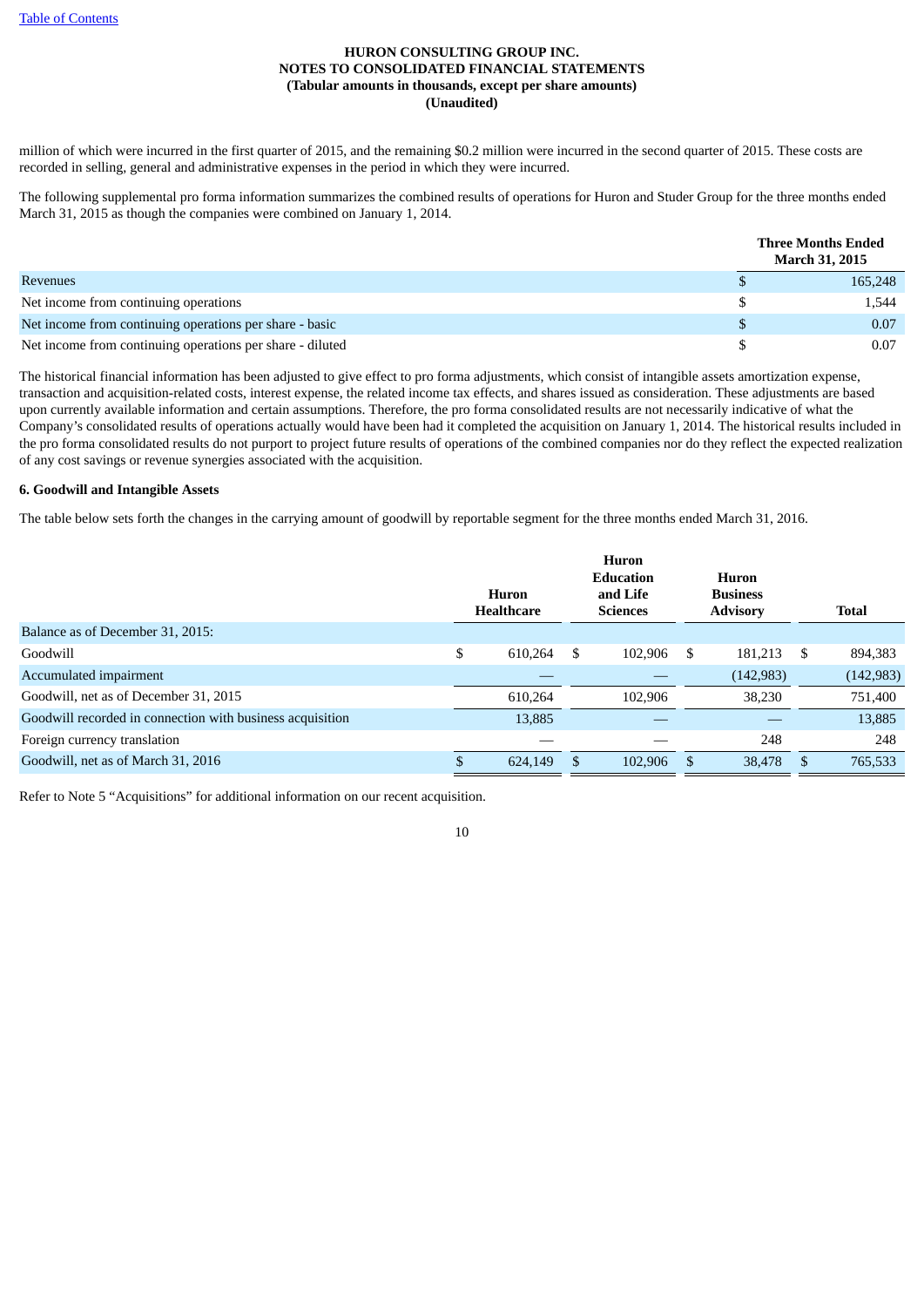Intangible assets as of March 31, 2016 and December 31, 2015 consisted of the following:

|                            |                                          | <b>March 31, 2016</b>                     |     |                                           |               | <b>December 31, 2015</b>           |      |                                           |
|----------------------------|------------------------------------------|-------------------------------------------|-----|-------------------------------------------|---------------|------------------------------------|------|-------------------------------------------|
|                            | <b>Useful</b><br>Life in<br><b>Years</b> | <b>Gross</b><br>Carrying<br><b>Amount</b> |     | <b>Accumulated</b><br><b>Amortization</b> |               | Gross<br>Carrying<br><b>Amount</b> |      | <b>Accumulated</b><br><b>Amortization</b> |
| Customer contracts         | $1$ to $4$                               | \$<br>25,156                              | \$. | 14,033                                    | <sup>\$</sup> | 25,332                             | - \$ | 11,943                                    |
| Customer relationships     | 5 to 13                                  | 79.780                                    |     | 25,080                                    |               | 79,449                             |      | 22,360                                    |
| Non-competition agreements | 2 to 5                                   | 3,505                                     |     | 1,695                                     |               | 3,415                              |      | 1,498                                     |
| Trade names                | 5                                        | 22,930                                    |     | 6,958                                     |               | 22,800                             |      | 5,396                                     |
| Technology and software    | 3 to 5                                   | 9,250                                     |     | 1,714                                     |               | 4,180                              |      | 1,324                                     |
| Publishing content         | 3                                        | 3,300                                     |     | 1,238                                     |               | 3,300                              |      | 963                                       |
| Favorable lease contract   | 3                                        | 720                                       |     | 37                                        |               |                                    |      |                                           |
| In-process technology      | Indefinite                               | 370                                       |     |                                           |               |                                    |      |                                           |
| <b>Total</b>               |                                          | \$<br>145,011                             | \$. | 50,755                                    | S.            | 138,476                            | - \$ | 43,484                                    |

Identifiable intangible assets with finite lives are amortized over their estimated useful lives. The majority of customer relationships and certain customer contracts, trade names, and technology and software are amortized on an accelerated basis to correspond to the cash flows expected to be derived from the assets. All other intangible assets with finite lives are amortized on a straight-line basis. In connection with the acquisition of MyRounding, we acquired inprocess technology which is accounted for as an indefinite-lived intangible asset until the development of the technology is complete, at which point we will determine the useful life and amortize it accordingly. Refer to Note 5 "Acquisitions" for additional information on the acquisition of MyRounding.

Intangible assets amortization expense was \$7.4 million and \$4.6 million for the three months ended March 31, 2016 and 2015, respectively. The table below sets forth the estimated annual amortization expense for the year ending December 31, 2016 and each of the five succeeding years for the intangible assets recorded as of March 31, 2016.

|      | <b>Year Ending December 31,</b> | <b>Estimated Amount</b> |
|------|---------------------------------|-------------------------|
| 2016 |                                 | 29,576                  |
| 2017 | \$                              | 26,448                  |
| 2018 | \$                              | 16,648                  |
| 2019 | S                               | 10,911                  |
| 2020 | \$                              | 6,973                   |
| 2021 | ۰                               | 4,343                   |

Actual future amortization expense could differ from these estimated amounts as a result of future acquisitions, dispositions, and other factors.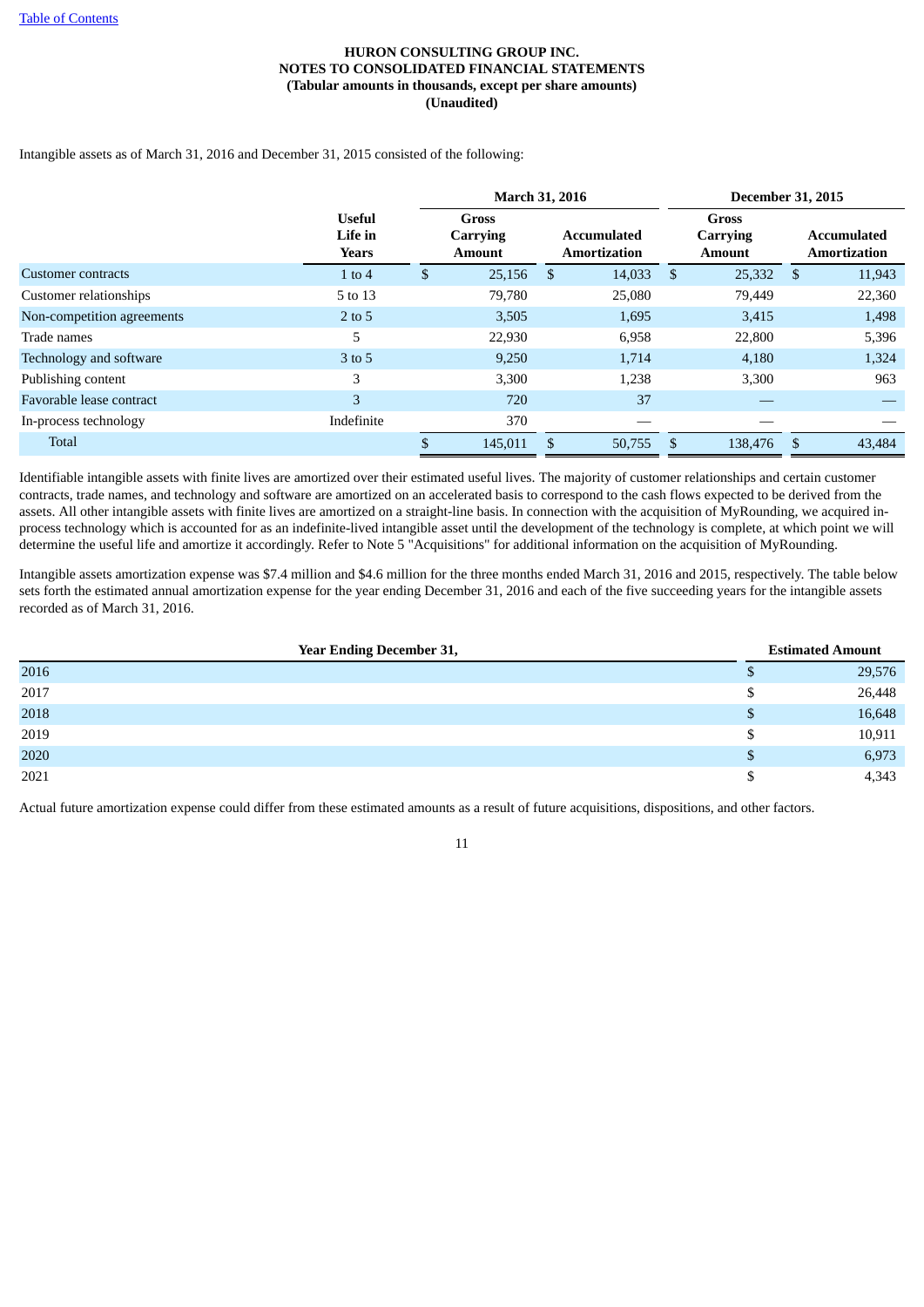## **7. Earnings Per Share**

Basic earnings per share excludes dilution and is computed by dividing net income by the weighted average number of common shares outstanding for the period, excluding unvested restricted common stock. Diluted earnings per share reflects the potential reduction in earnings per share that could occur if securities or other contracts to issue common stock were exercised or converted into common stock under the treasury stock method. Such securities or other contracts include unvested restricted stock awards, outstanding common stock options, convertible senior notes, and outstanding warrants, to the extent dilutive. Earnings per share under the basic and diluted computations are as follows:

|                                                        | <b>Three Months Ended</b><br>March 31, |                |        |
|--------------------------------------------------------|----------------------------------------|----------------|--------|
|                                                        | 2016                                   |                | 2015   |
| Net income from continuing operations                  | \$<br>6,866                            | $\mathfrak{s}$ | 968    |
| Income (loss) from discontinued operations, net of tax | (864)                                  |                | 534    |
| Net income                                             | \$<br>6,002                            | \$             | 1,502  |
|                                                        |                                        |                |        |
| Weighted average common shares outstanding - basic     | 21,114                                 |                | 22,126 |
| Weighted average common stock equivalents              | 346                                    |                | 476    |
| Weighted average common shares outstanding - diluted   | 21,460                                 |                | 22,602 |
|                                                        |                                        |                |        |
| Net earnings per basic share:                          |                                        |                |        |
| Net income from continuing operations                  | \$<br>0.33                             | \$             | 0.04   |
| Income (loss) from discontinued operations, net of tax | (0.05)                                 |                | 0.03   |
| Net income                                             | \$<br>0.28                             | \$             | 0.07   |
|                                                        |                                        |                |        |
| Net earnings per diluted share:                        |                                        |                |        |
| Net income from continuing operations                  | \$<br>0.32                             | \$             | 0.04   |
| Income (loss) from discontinued operations, net of tax | (0.04)                                 |                | 0.03   |
| Net income                                             | \$<br>0.28                             | \$             | 0.07   |

The number of anti-dilutive securities excluded from the computation of the weighted average common stock equivalents presented above is shown in the following table.

|                                                              | As of March 31, |       |  |  |
|--------------------------------------------------------------|-----------------|-------|--|--|
|                                                              | 2016            | 2015  |  |  |
| Unvested restricted stock awards                             | 46              |       |  |  |
| Convertible senior notes                                     | 3,129           | 3,129 |  |  |
| Warrants related to the issuance of convertible senior notes | 3,129           | 3,129 |  |  |
| Total anti-dilutive securities                               | 6,304           | 6.258 |  |  |

See Note 8 "Financing Arrangements" for further information on the convertible senior notes and warrants related to the issuance of convertible notes.

In October 2014, our board of directors authorized a share repurchase program pursuant to which we could, from time to time, repurchase up to \$50 million of our common stock through October 31, 2015 (the "October 2014 Share Repurchase Program"). In the fourth quarter of 2015, our board of directors authorized an extension of the October 2014 Share Repurchase Program through October 31, 2016, and authorized an increase to the October 2014 Share Repurchase Program to \$125 million. The amount and timing of the repurchases will be determined by management and will depend on a variety of factors, including the trading price of our common stock, general market and business conditions, and applicable legal requirements. In the first quarter of 2016, 982,192 shares were repurchased and retired for \$55.3 million under the October 2014 Share Repurchase Program. No shares were repurchased in the first quarter of 2015. As of March 31, 2016, \$35.1 million remains available for share repurchases under the October 2014 Share Repurchase Program.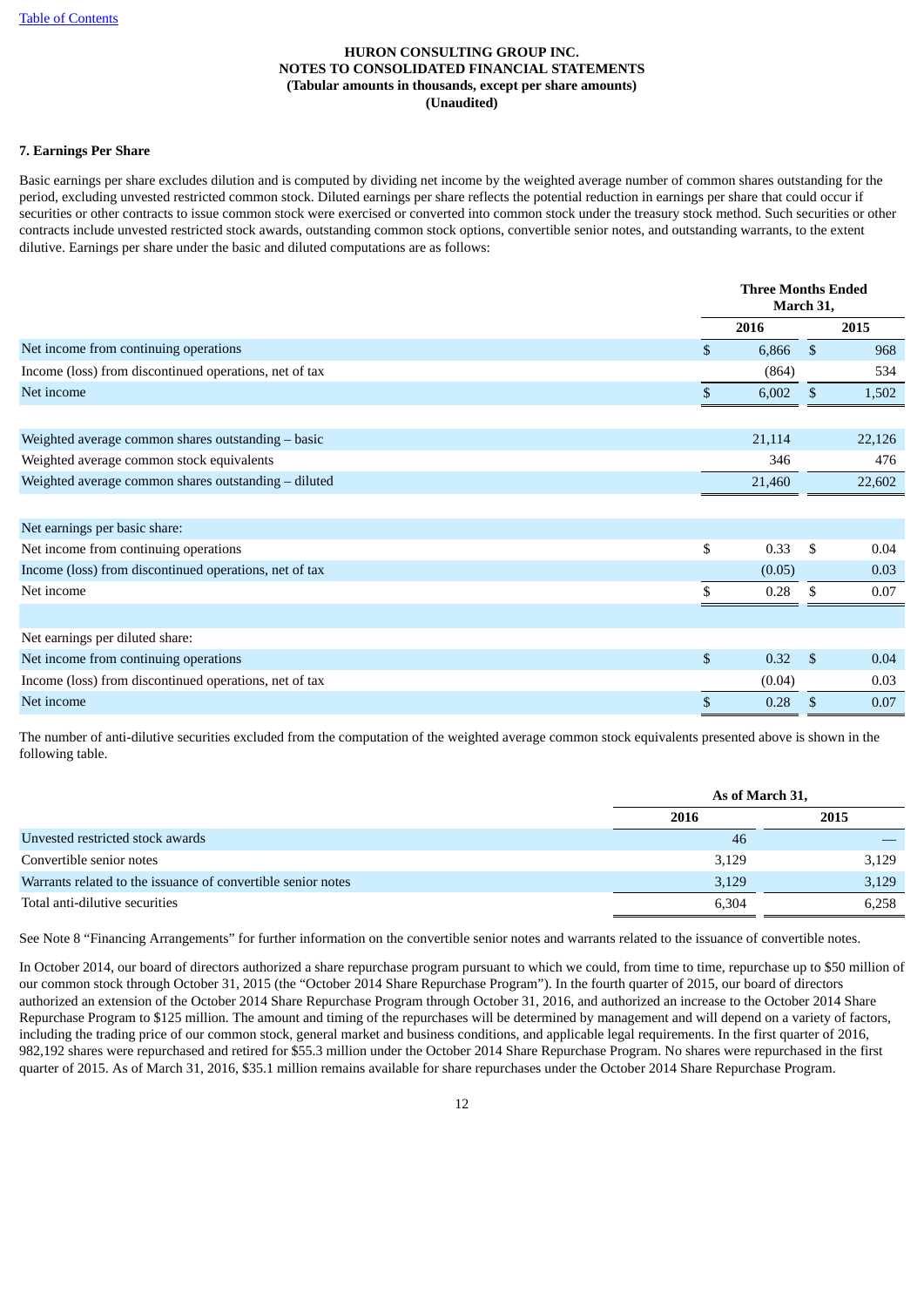## **8. Financing Arrangements**

A summary of the carrying amounts of our debt is as follows:

|                                         | March 31,<br>2016 | December 31,<br>2015 |
|-----------------------------------------|-------------------|----------------------|
| 1.25% convertible senior notes due 2019 | 217,513           | 215,376              |
| Senior secured credit facility          | 132,500           | 92,000               |
| Total long-term debt                    | 350,013           | 307,376              |

A summary of the scheduled maturities of our debt follows:

|      | <b>Scheduled Maturities of</b><br><b>Long-Term Debt</b> |
|------|---------------------------------------------------------|
| 2016 |                                                         |
| 2017 |                                                         |
| 2018 |                                                         |
| 2019 | 250,000                                                 |
| 2020 | 132,500                                                 |

## *Convertible Notes*

In September 2014, the Company issued \$250.0 million principal amount of 1.25% convertible senior notes due 2019 (the "Convertible Notes") in a private offering. The Convertible Notes are governed by the terms of an indenture between the Company and U.S. Bank National Association, as Trustee (the "Indenture"). The Convertible Notes are senior unsecured obligations of the Company and will pay interest semi-annually on April 1 and October 1 of each year at an annual rate of 1.25%. The Convertible Notes will mature on October 1, 2019, unless earlier repurchased by the Company or converted in accordance with their terms.

Upon conversion, the Convertible Notes will be settled, at our election, in cash, shares of the Company's common stock, or a combination of cash and shares of the Company's common stock. Our current intent and policy is to settle conversions with a combination of cash and shares of common stock with the principal amount of the Convertible Notes paid in cash, in accordance with the settlement provisions of the Indenture.

The initial conversion rate for the Convertible Notes is 12.5170 shares of our common stock per \$1,000 principal amount of the Convertible Notes, which is equal to an initial conversion price of approximately \$79.89 per share of our common stock. The conversion rate will be subject to adjustment upon the occurrence of certain specified events but will not be adjusted for accrued and unpaid interest, except in certain limited circumstances described in the Indenture. Upon the occurrence of a "make-whole fundamental change" (as defined in the Indenture) the Company will, in certain circumstances, increase the conversion rate by a number of additional shares for a holder that elects to convert its Convertible Notes in connection with such make-whole fundamental change. Additionally, if the Company undergoes a "fundamental change" (as defined in the Indenture), a holder will have the option to require the Company to repurchase all or a portion of its Convertible Notes for cash at a price equal to 100% of the principal amount of the Convertible Notes being repurchased plus any accrued and unpaid interest. As discussed below, the convertible note hedge transactions and warrants, which were entered into in connection with the Convertible Notes, effectively raise the price at which economic dilution would occur from the initial conversion price of approximately \$79.89 to approximately \$97.12 per share.

Holders of the Convertible Notes may convert their Convertible Notes at their option at any time prior to July 1, 2019, only under the following circumstances:

• during any calendar quarter (and only during such calendar quarter) commencing after December 31, 2014 if, for each of at least 20 trading days (whether or not consecutive) during the 30 consecutive trading day period ending on, and including, the last trading day of the immediately preceding calendar quarter, the last reported sale price of the Company's common stock for such trading day is equal to or greater than 130% of the applicable conversion price on such trading day;

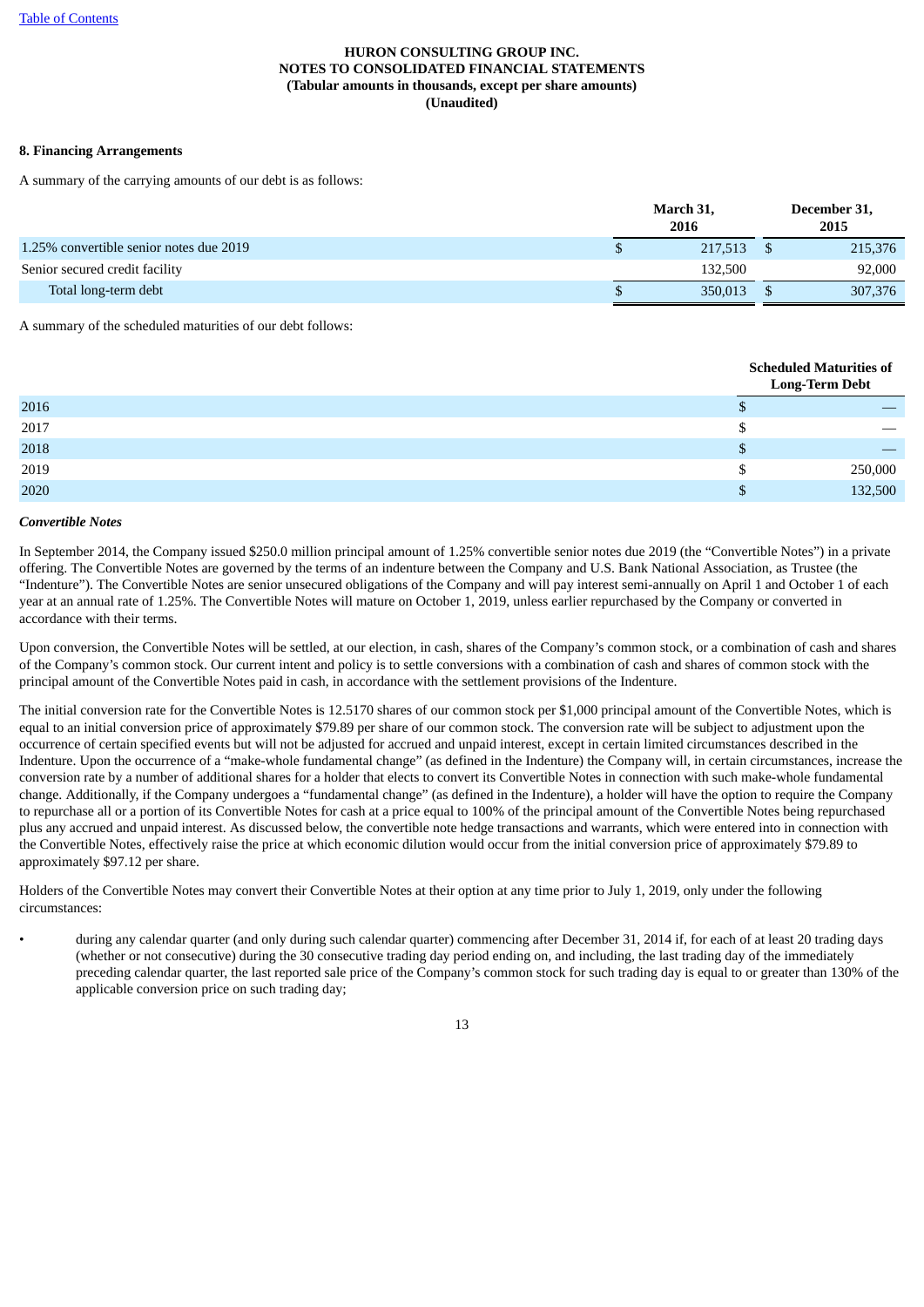• during the five consecutive business day period immediately following any five consecutive trading day period (such five consecutive trading day period, the "measurement period") in which, for each trading day of the measurement period, the "trading price" (as defined in the Indenture) per \$1,000 principal amount of the Convertible Notes for such trading day was less than 98% of the product of the last reported sale price of the Company's common stock for such trading day and the applicable conversion rate on such trading day; or

upon the occurrence of specified corporate transactions described in the Indenture.

On or after July 1, 2019 until the close of business on the second scheduled trading day immediately preceding the maturity date, a holder may convert all or a portion of its Convertible Notes, regardless of the foregoing circumstances.

In accordance with ASC 470, *Debt*, we have separated the Convertible Notes into liability and equity components. The carrying amount of the liability component was determined by measuring the fair value of a similar liability that does not have an associated convertible feature, assuming our nonconvertible debt borrowing rate. The carrying value of the equity component representing the conversion option, which is recognized as a debt discount, was determined by deducting the fair value of the liability component from the proceeds of the Convertible Notes. The debt discount is amortized to interest expense using an effective interest rate of 4.751% over the term of the Convertible Notes. As of March 31, 2016, the remaining life of the Convertible Notes is 3.5 years. The equity component will not be remeasured as long as it continues to meet the conditions for equity classification.

The transaction costs related to the issuance of the Convertible Notes were separated into liability and equity components based on their relative values, as determined above. Transaction costs attributable to the liability component are recorded as a deduction to the carrying amount of the liability and amortized to interest expense over the term of the Convertible Notes; and transaction costs attributable to the equity component are netted with the equity component of the Convertible Notes in stockholders' equity. Total debt issuance costs were approximately \$7.3 million, of which \$6.2 million was allocated to liability issuance costs and \$1.1 million was allocated to equity issuance costs.

As of March 31, 2016 and December 31, 2015, the Convertible Notes consisted of the following:

|                                                |   | March 31,<br>2016 |              | December 31,<br>2015 |
|------------------------------------------------|---|-------------------|--------------|----------------------|
| Liability component:                           |   |                   |              |                      |
| Proceeds                                       | ω | 250,000           | - S          | 250,000              |
| Less: debt discount, net of amortization       |   | (28, 168)         |              | (30,007)             |
| Less: debt issuance costs, net of amortization |   | (4,319)           |              | (4,617)              |
| Net carrying amount                            |   | 217,513           | <sup>S</sup> | 215,376              |
| Equity component <sup><math>(1)</math></sup>   |   | 39,287            |              | 39,287               |

(1) Included in Additional paid-in capital on the consolidated balance sheet.

The following table presents the amount of interest expense recognized related to the Convertible Notes for the periods presented.

|                                     | Three Months Ended March 31, |       |  |       |
|-------------------------------------|------------------------------|-------|--|-------|
|                                     |                              | 2016  |  | 2015  |
| Contractual interest coupon         | S                            | 781   |  | 781   |
| Amortization of debt discount       |                              | 1,839 |  | 1,754 |
| Amortization of debt issuance costs |                              | 298   |  | 293   |
| Total interest expense              |                              | 2.918 |  | 2,828 |

In connection with the issuance of the Convertible Notes, we entered into convertible note hedge transactions and warrant transactions. The convertible note hedge transactions are intended to reduce the potential future economic dilution associated with the conversion of the Convertible Notes and, combined with the warrants, effectively raise the price at which economic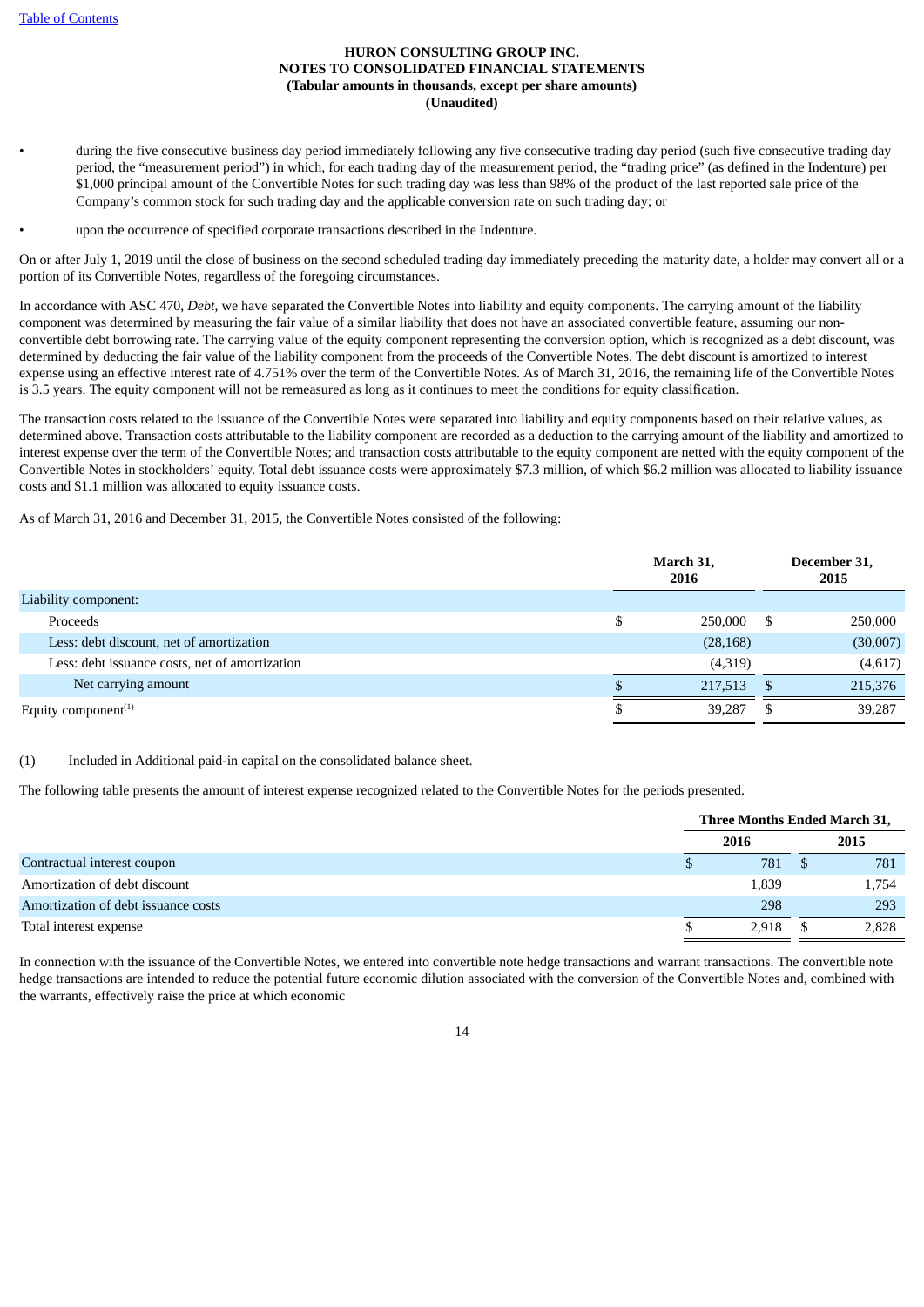dilution would occur from the initial conversion price of approximately \$79.89 to approximately \$97.12 per share. For purposes of the computation of diluted earnings per share in accordance with GAAP, dilution will occur when the average share price of our common stock for a given period exceeds the conversion price of the Convertible Notes, which initially is equal to approximately \$79.89 per share. The convertible note hedge transactions and warrant transactions are discussed separately below.

- *Convertible Note Hedge Transactions*. In connection with the issuance of the Convertible Notes, the Company entered into convertible note hedge transactions whereby the Company has call options to purchase a total of approximately 3.1 million shares of the Company's common stock, which is the number of shares initially issuable upon conversion of the Convertible Notes in full, at a price of approximately \$79.89, which corresponds to the initial conversion price of the Convertible Notes, subject to customary anti-dilution adjustments substantially similar to those in the Convertible Notes. The convertible note hedge transactions are exercisable upon conversion of the Convertible Notes and will expire in 2019 if not earlier exercised. We paid an aggregate amount of \$42.1 million for the convertible note hedge transactions, which was recorded as additional paid-in capital in the consolidated balance sheets. The convertible note hedge transactions are separate transactions and are not part of the terms of the Convertible Notes.
- *Warrants.* In connection with the issuance of the Convertible Notes, the Company sold warrants whereby the holders of the warrants have the option to purchase a total of approximately 3.1 million shares of the Company's common stock at a strike price of approximately \$97.12. The warrants will expire incrementally on 100 different dates from January 6, 2020 to May 28, 2020 and are exercisable at each such expiry date. If the average market value per share of our common stock for the reporting period exceeds the strike price of the warrants, the warrants will have a dilutive effect on our earnings per share. We received aggregate proceeds of \$23.6 million from the sale of the warrants, which was recorded as additional paid-in capital in the consolidated balance sheets. The warrants are separate transactions and are not part of the terms of the Convertible Notes or the convertible note hedge transactions.

The Company recorded an initial deferred tax liability of \$15.4 million in connection with the debt discount associated with the Convertible Notes and recorded an initial deferred tax asset of \$16.5 million in connection with the convertible note hedge transactions. The deferred tax liability and deferred tax asset are included in non-current deferred tax liabilities on the consolidated balance sheets.

## *Senior Secured Credit Facility*

The Company has a \$500 million five-year senior secured revolving credit facility, subject to the terms of a Second Amended and Restated Credit Agreement dated as of March 31, 2015 (the "Amended Credit Agreement"), that becomes due and payable in full upon maturity on March 31, 2020. The Amended Credit Agreement provides the option to increase the revolving credit facility or establish term loan facilities in an aggregate amount of up to \$100 million, subject to customary conditions and the approval of any lender whose commitment would be increased, resulting in a maximum available principal amount under the Amended Credit Agreement of \$600 million. The initial borrowings under the Amended Credit Agreement were used to refinance borrowings outstanding under a prior credit agreement, and future borrowings under the Amended Credit Agreement may be used for working capital, capital expenditures, share repurchases, and general corporate purposes.

Fees and interest on borrowings vary based on our Consolidated Leverage Ratio (as defined in the Amended Credit Agreement). At our option, borrowings under the Amended Credit Agreement will bear interest at one, two, three or six-month LIBOR or an alternate base rate, in each case plus the applicable margin. The applicable margin will fluctuate between 1.25% per annum and 1.75% per annum, in the case of LIBOR borrowings, or between 0.25% per annum and 0.75% per annum, in the case of base rate loans, based upon our Consolidated Leverage Ratio at such time.

Amounts borrowed under the Amended Credit Agreement may be prepaid at any time without premium or penalty. We are required to prepay the amounts outstanding under the Amended Credit Agreement in certain circumstances, including a requirement to pay all amounts outstanding under the Amended Credit Agreement 90 days prior to the Convertible Indebtedness Maturity Date (as defined in the Amended Credit Agreement) unless (1) the Convertible Indebtedness Maturity Date is waived or extended to a later date, (2) the Company can demonstrate (a) Liquidity (as defined in the Amended Credit Agreement) in an amount at least equal to the principal amount due on the Convertible Indebtedness Maturity Date, and (b) financial covenant compliance after giving effect to such payments and any additional indebtedness incurred on a pro forma basis, or (3) this requirement is waived by the Required Lenders (as defined in the Amended Credit Agreement). In addition, we have the right to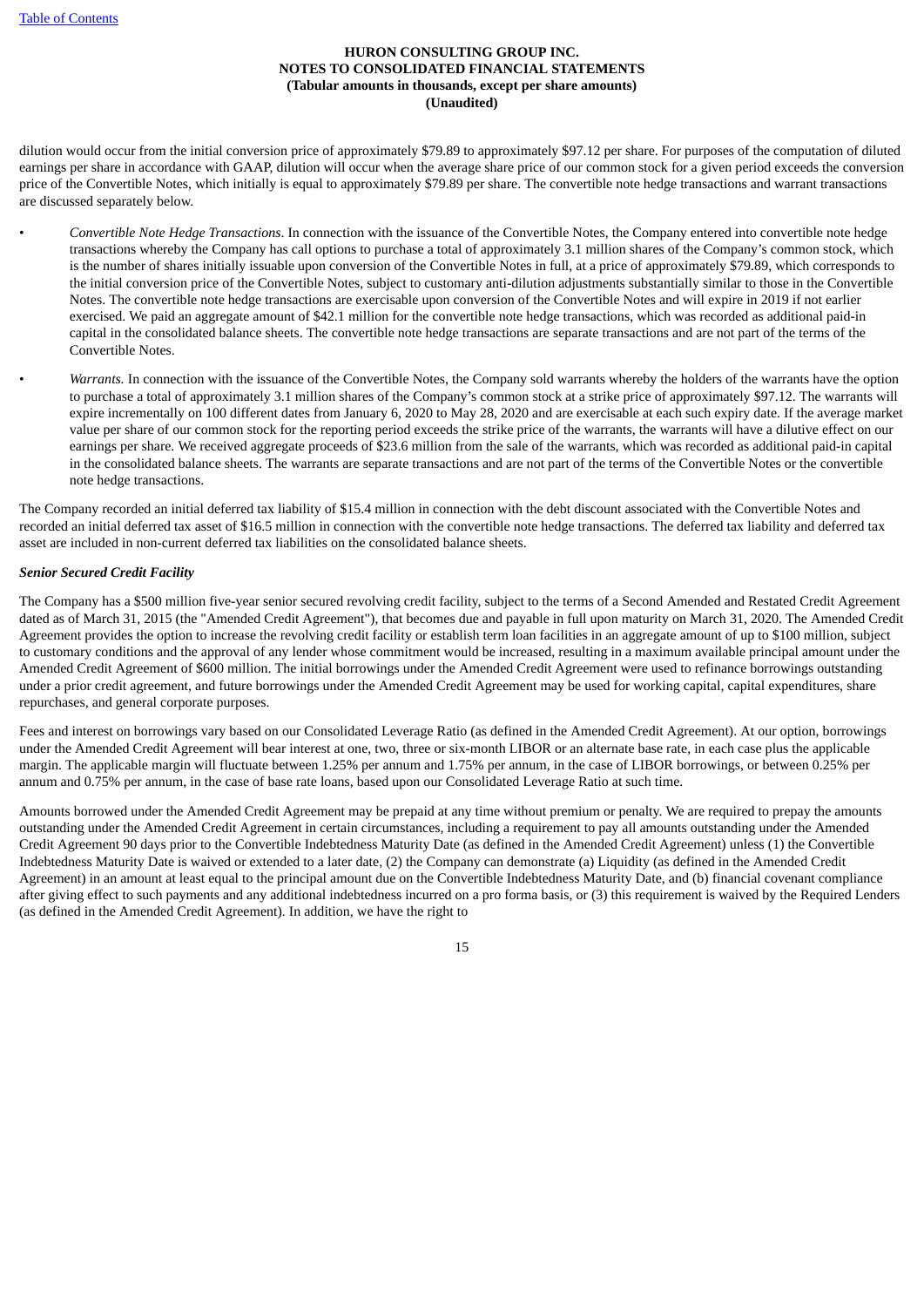permanently reduce or terminate the unused portion of the commitments provided under the Amended Credit Agreement at any time.

The loans and obligations under the Amended Credit Agreement are secured pursuant to a Second Amended and Restated Security Agreement and a Second Amended and Restated Pledge Agreement (the "Amended Pledge Agreement") with Bank of America, N.A. as collateral agent, pursuant to which the Company and the subsidiary guarantors grant Bank of America, N.A., for the ratable benefit of the lenders under the Amended Credit Agreement, a firstpriority lien, subject to permitted liens, on substantially all of the personal property assets of the Company and the subsidiary guarantors, and a pledge of 100% of the stock or other equity interests in all domestic subsidiaries and 65% of the stock or other equity interests in each "material first-tier foreign subsidiary" (as defined in the Amended Pledge Agreement).

The Amended Credit Agreement contains usual and customary representations and warranties; affirmative and negative covenants, which include limitations on liens, investments, additional indebtedness, and restricted payments; and two quarterly financial covenants as follows: (i) a maximum Consolidated Leverage Ratio (defined as the ratio of debt to consolidated EBITDA) of either 3.25 to 1.00 or 3.50 to 1.00, depending on the measurement period, and (ii) a minimum Consolidated Interest Coverage Ratio (defined as the ratio of consolidated EBITDA to interest) of 3.50 to 1.00. Consolidated EBITDA for purposes of the financial covenants is calculated on a continuing operations basis and includes adjustments to add back share-based compensation costs, certain noncash restructuring charges, and pro forma historical EBITDA for businesses acquired. At March 31, 2016, we were in compliance with these financial covenants with a Consolidated Leverage Ratio of 2.25 to 1.00 and a Consolidated Interest Coverage Ratio of 18.07 to 1.00.

Borrowings outstanding under the Amended Credit Agreement at March 31, 2016 totaled \$132.5 million. These borrowings carried a weighted average interest rate of 2.4%, including the effect of the interest rate swaps described below in Note 10 "Derivative Instruments and Hedging Activity." Borrowings outstanding under the Amended Credit Agreement at December 31, 2015 were \$92.0 million and carried a weighted average interest rate of 2.4%. The borrowing capacity under the revolving credit facility is reduced by any outstanding borrowings under the revolving credit facility and outstanding letters of credit. At March 31, 2016, we had outstanding letters of credit totaling \$4.8 million, which are primarily used as security deposits for our office facilities. As of March 31, 2016, the unused borrowing capacity under the revolving credit facility was \$362.7 million.

## **9. Restructuring Charges**

During the first quarter of 2016, we incurred a \$1.3 million pretax restructuring charge. The \$1.3 million charge primarily consisted of \$0.8 million related to workforce reductions in our corporate operations as we adjust our infrastructure to align with our Huron Legal divestiture, \$0.2 million related to updated assumptions for the lease accrual of the Washington, D.C. space vacated in the fourth quarter of 2014, and \$0.2 million related to the wind down of our foreign consulting operations based in the Middle East.

During the first quarter of 2015, we incurred a \$0.7 million pretax restructuring charge related to workforce reductions to better align our resources with market demand, primarily in our All Other segment.

The table below sets forth the changes in the carrying amount of our restructuring charge liability by restructuring type for the three months ended March 31, 2016.

|                                             |    | <b>Employee Costs</b> |   | <b>Office Space</b><br><b>Reductions</b> |               | Other                    |   | <b>Total</b> |
|---------------------------------------------|----|-----------------------|---|------------------------------------------|---------------|--------------------------|---|--------------|
| Balance as of December 31, 2015             | \$ | 2,323                 | S | 6,379                                    | <sup>\$</sup> | $\overline{\phantom{m}}$ | ා | 8,702        |
| Additions $(1)$                             |    | 1,484                 |   | 56                                       |               | 200                      |   | 1,740        |
| Payments                                    |    | (2,294)               |   | (156)                                    |               |                          |   | (2,450)      |
| Adjustments <sup>(1)</sup>                  |    | (156)                 |   | 142                                      |               |                          |   | (14)         |
| Balance as of March 31, 2016 <sup>(2)</sup> | Φ  | 1,357                 | S | 6,421                                    |               | 200                      |   | 7,978        |

(1) Additions and adjustments for the three months ended March 31, 2016 includes a total of \$0.5 million related to discontinued operations. Refer to Note 4 "Discontinued Operations" for additional information.

(2) The total restructuring charge liability as of March 31, 2016 includes \$6.8 million related to discontinued operations. Refer to Note 4 "Discontinued Operations" for additional information on our discontinued operations.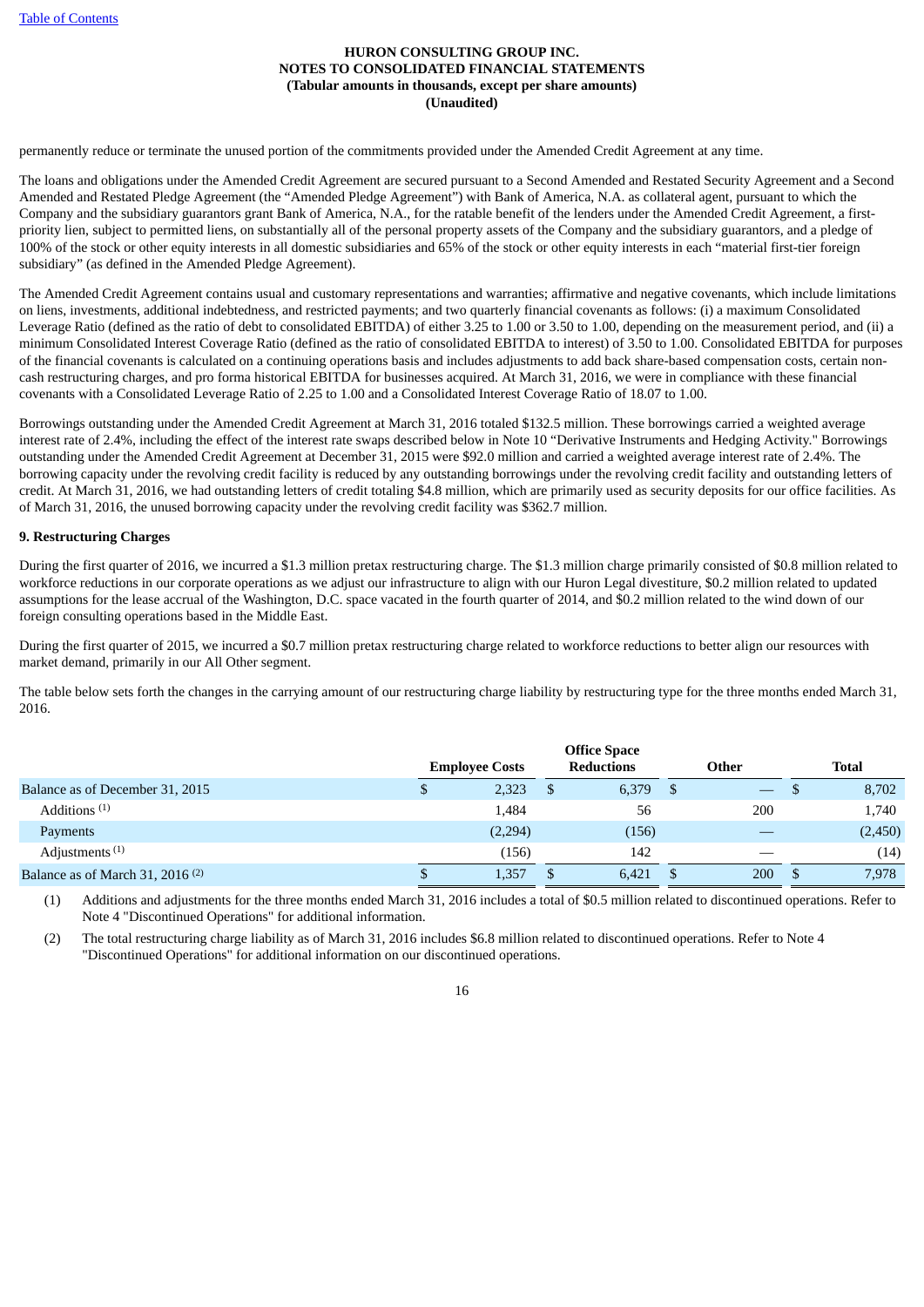As of March 31, 2016, our restructuring charge liability related to office space reductions of \$6.4 million represented the present value of remaining lease payments, net of estimated sublease income, for our vacated office spaces in Washington, D.C., New York, and Houston. The \$1.4 million restructuring charge liability related to employee costs and \$0.2 million of other restructuring liabilities are expected to be paid in the next 12 months. The restructuring charge liabilities are included as a component of accrued expenses and deferred compensation and other liabilities.

#### **10. Derivative Instruments and Hedging Activity**

On December 8, 2011, we entered into a forward amortizing interest rate swap agreement effective on February 29, 2012 and ending on April 14, 2016. We entered into this derivative instrument to hedge against the interest rate risks of our variable-rate borrowings described in Note 8 "Financing Arrangements." The swap had an initial notional amount of \$56.6 million and amortizes throughout the term. Under the terms of the interest rate swap agreement, we receive from the counterparty interest on the notional amount based on one-month LIBOR and we pay to the counterparty a fixed rate of 0.9875%.

On May 30, 2012, we entered into an amortizing interest rate swap agreement effective on May 31, 2012 and ending on April 14, 2016. We entered into this derivative instrument to further hedge against the interest rate risks of our variable-rate borrowings. The swap had an initial notional amount of \$37.0 million and amortizes throughout the term. Under the terms of the interest rate swap agreement, we receive from the counterparty interest on the notional amount based on one-month LIBOR and we pay to the counterparty a fixed rate of 0.70%.

On April 4, 2013, we entered into a forward amortizing interest rate swap agreement effective on March 31, 2014 and ending on August 31, 2017. We entered into this derivative instrument to further hedge against the interest rate risks of our variable-rate borrowings. The swap had an initial notional amount of \$60.0 million and amortizes quarterly until April 2016. Upon expiration of the two interest rate swaps in April 2016 described above, the notional amount of this interest rate swap will increase to \$86.0 million and continue to amortize quarterly throughout the remaining term. Under the terms of the interest rate swap agreement, we receive from the counterparty interest on the notional amount based on one-month LIBOR and we pay to the counterparty a fixed rate of 0.985%.

ASC 815, *Derivatives and Hedging*, requires companies to recognize all derivative instruments as either assets or liabilities at fair value on the balance sheet. In accordance with ASC 815, we have designated these derivative instruments as cash flow hedges. As such, changes in the fair value of the derivative instruments are recorded as a component of other comprehensive income ("OCI") to the extent of effectiveness and reclassified into interest expense upon settlement. The ineffective portion of the change in fair value of the derivative instruments is recognized in interest expense. As of March 31, 2016, it was anticipated that \$0.2 million of the losses, net of tax, currently recorded in accumulated other comprehensive income will be reclassified into earnings within the next 12 months. Our interest rate swap agreements were effective during the three months ended March 31, 2016.

The table below sets forth additional information relating to these interest rate swaps designated as cash flow hedging instruments as of March 31, 2016 and December 31, 2015.

|                                             | <b>Fair Value (Derivative Asset and Liability)</b> |  |                      |  |  |  |  |  |  |
|---------------------------------------------|----------------------------------------------------|--|----------------------|--|--|--|--|--|--|
| <b>Balance Sheet Location</b>               | March 31,<br>2016                                  |  | December 31,<br>2015 |  |  |  |  |  |  |
| Other non-current assets                    | $-5$                                               |  | 86                   |  |  |  |  |  |  |
| Accrued expenses                            | 294                                                |  | 242                  |  |  |  |  |  |  |
| Deferred compensation and other liabilities | 49                                                 |  |                      |  |  |  |  |  |  |

All of the Company's derivative instruments are transacted under the International Swaps and Derivatives Association (ISDA) master agreements. These agreements permit the net settlement of amounts owed in the event of default and certain other termination events. Although netting is permitted, it is the Company's policy to record all derivative assets and liabilities on a gross basis on our consolidated balance sheet. All of the Company's derivative instruments as of March 31, 2016 and December 31, 2015 were held with the same counterparty.

We do not use derivative instruments for trading or other speculative purposes. Refer to Note 12 "Other Comprehensive Income (Loss)" for additional information on our derivative instruments.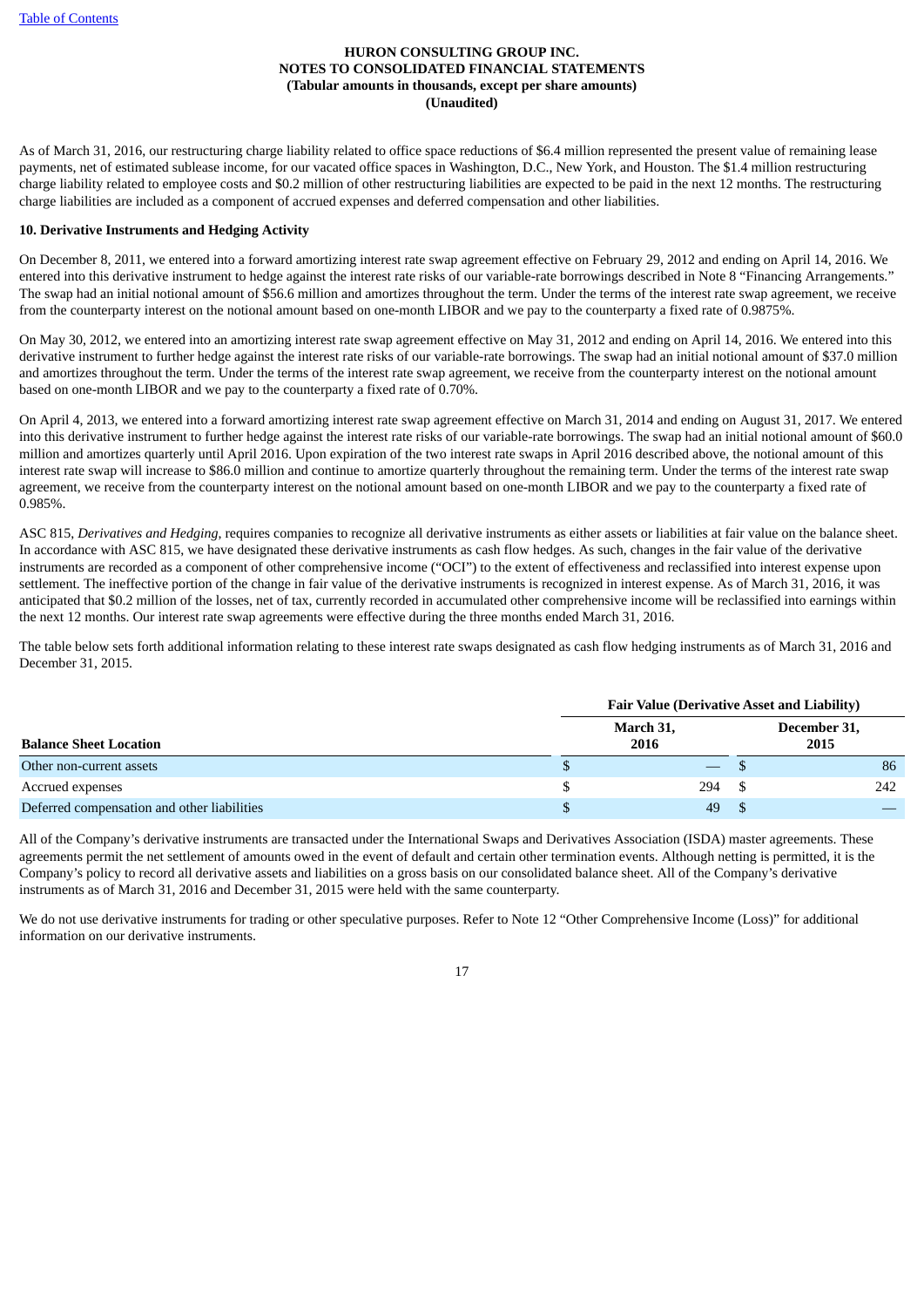## **11. Fair Value of Financial Instruments**

Certain of our assets and liabilities are measured at fair value. ASC 820, *Fair Value Measurements and Disclosures*, defines fair value as the price that would be received to sell an asset or the price that would be paid to transfer a liability in an orderly transaction between market participants at the measurement date. ASC 820 establishes a fair value hierarchy for inputs used in measuring fair value and requires companies to maximize the use of observable inputs and minimize the use of unobservable inputs. The fair value hierarchy consists of three levels based on the objectivity of the inputs as follows:

| Level 1 Inputs           | Quoted prices in active markets for identical assets or liabilities that the reporting entity has the ability to access at the<br>measurement date.                                                                                                                                                                                                                        |
|--------------------------|----------------------------------------------------------------------------------------------------------------------------------------------------------------------------------------------------------------------------------------------------------------------------------------------------------------------------------------------------------------------------|
| Level 2 Inputs           | Quoted prices in active markets for similar assets or liabilities; quoted prices for identical or similar assets or liabilities in<br>markets that are not active; inputs other than quoted prices that are observable for the asset or liability; or inputs that are<br>derived principally from or corroborated by observable market data by correlation or other means. |
| $I_{\text{eval}}$ Tenute | Unobcorreble inputs for the asset or lightlity, and include cityations in which there is little. if our mortest estimity for the                                                                                                                                                                                                                                           |

Level 3 Inputs The Unobservable inputs for the asset or liability, and include situations in which there is little, if any, market activity for the asset or liability.

The table below sets forth our fair value hierarchy for our financial assets and liabilities measured at fair value on a recurring basis as of March 31, 2016 and December 31, 2015.

|                                                    | <b>Level 1</b> | <b>Level 2</b> |                | Level 3 |              | <b>Total</b> |
|----------------------------------------------------|----------------|----------------|----------------|---------|--------------|--------------|
| <b>March 31, 2016</b>                              |                |                |                |         |              |              |
| Assets:                                            |                |                |                |         |              |              |
| Promissory note                                    | \$             | \$             | $\mathfrak{L}$ | 2,285   | $\mathbb{S}$ | 2,285        |
| Convertible debt investment                        |                |                |                | 37,256  |              | 37,256       |
| Total assets                                       | \$             |                | \$             | 39,541  | \$           | 39,541       |
| <b>Liabilities:</b>                                |                |                |                |         |              |              |
| Interest rate swaps                                | \$             | \$<br>343      | \$             |         | \$           | 343          |
| Contingent consideration for business acquisitions |                |                |                | 8,563   |              | 8,563        |
| <b>Total liabilities</b>                           | \$             | \$<br>343      | $\mathfrak{S}$ | 8,563   | \$           | 8,906        |
| <b>December 31, 2015</b>                           |                |                |                |         |              |              |
| <b>Assets:</b>                                     |                |                |                |         |              |              |
| Promissory note                                    | \$             | \$             | <sup>\$</sup>  | 2,309   | \$           | 2,309        |
| Convertible debt investment                        |                |                |                | 34,831  |              | 34,831       |
| Total assets                                       | \$             | \$             | \$             | 37,140  | \$           | 37,140       |
| <b>Liabilities:</b>                                |                |                |                |         |              |              |
| Interest rate swaps                                | \$             | \$<br>156      | $\mathfrak{S}$ |         | \$           | 156          |
| Contingent consideration for business acquisition  |                |                |                | 2,063   |              | 2,063        |
| <b>Total liabilities</b>                           | \$             | \$<br>156      | \$             | 2,063   | \$           | 2,219        |

*Promissory note*: As part of the consideration received for the sale of our Accounting Advisory practice on December 30, 2011, the Company received a \$3.5 million promissory note payable over four years. During the second quarter of 2014, we agreed to amend and restate the note such that principal payments will be paid to us annually based on the amount of excess cash flows earned each year by the maker of the note until the maturity date of December 31, 2018, at which time the remaining principal balance and any accrued interest is due. The fair value of the note is based on the net present value of the projected cash flows using a discount rate of 17%, which accounts for the risks associated with the note. The decrease in the fair value of the note during the first three months of 2016 reflects updated cash flow assumptions partially offset by the accretion of interest income in excess of interest payments received. As of March 31, 2016, the present value of the payments expected to be received in the next 12 months of \$0.7 million is recorded in prepaid expenses and other current assets, and the remaining \$1.6 million is recorded in other non-current assets.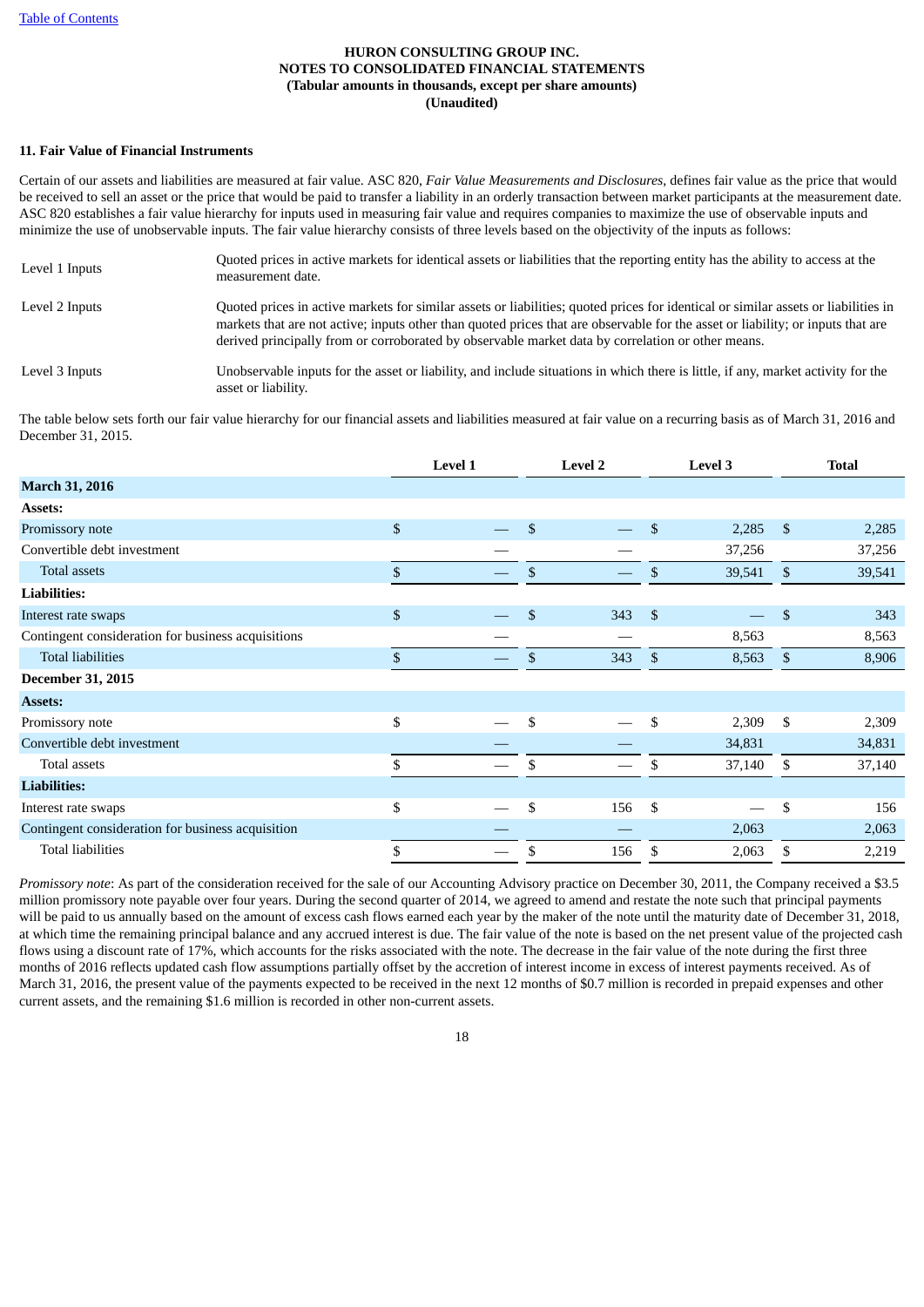*Interest rate swaps:* The fair value of the interest rate swaps was derived using estimates to settle the interest rate swap agreements, which are based on the net present value of expected future cash flows on each leg of the swaps utilizing market-based inputs and discount rates reflecting the risks involved.

*Convertible debt investment:* In 2014 and 2015, we invested \$27.9 million, in the form of zero coupon convertible debt, in Shorelight Holdings, LLC ("Shorelight"), the parent company of Shorelight Education, a U.S.-based company that partners with leading nonprofit universities to increase access to and retention of international students, boost institutional growth, and enhance an institution's global footprint. The notes will mature on July 1, 2020, unless converted earlier.

To determine the appropriate accounting treatment for our investment, we performed a variable interest entity ("VIE") analysis and concluded that Shorelight does not meet the definition of a VIE. We also reviewed the characteristics of our investment to confirm that the convertible notes are not in-substance common stock that would warrant equity method accounting. After we reviewed all of the terms of the investment, we concluded the appropriate accounting treatment to be that of an available-for-sale security in accordance with ASC 320, *Investments – Debt and Equity Securities*.

The investment is carried at fair value with unrealized holding gains and losses excluded from earnings and reported in other comprehensive income. We estimated the fair value of our investment using a Monte Carlo simulation model, cash flow projections discounted at a risk-adjusted rate, and certain assumptions related to equity volatility, default probability, and recovery rate, all of which are Level 3 inputs. The use of alternative estimates and assumptions could increase or decrease the estimated fair value of the investment, which would result in different impacts to our consolidated balance sheet and comprehensive income. Actual results may differ from our estimates. An unrealized pretax gain of \$2.4 million was recorded in other comprehensive income for the first quarter of 2016. The fair value of the convertible debt investment is recorded in long-term investment.

*Contingent consideration for business acquisitions:* We estimate the fair value of acquisition-related contingent consideration using either a probabilityweighted discounted cash flow model or a Monte Carlo simulation model, as appropriate. These fair value measurements are based on significant inputs not observable in the market and thus represent Level 3 measurements. The significant unobservable inputs used in the fair value measurements of our contingent consideration are our measures of the estimated payouts based on internally generated financial projections and discount rates. The fair value of the contingent consideration is reassessed quarterly based on assumptions used in our latest projections and input provided by our practice leaders and management. Any change in the fair value estimate is recorded in the earnings of that period. During the first quarter of 2016, we recorded a \$6.5 million contingent consideration liability for one acquisition completed during the quarter. There was no change to the fair value of the outstanding contingent consideration liability. Refer to Note 5 "Acquisitions" for information on the acquisition completed in the first quarter of 2016. At March 31, 2016, the current portion of the contingent consideration liability is recorded in accrued expenses and the long-term portion is recorded in deferred compensation and other liabilities.

Financial assets and liabilities not recorded at fair value are as follows:

## *Senior Secured Credit Facility*

The carrying value of borrowings outstanding under our senior secured credit facility is stated at cost. Our carrying value approximates fair value, using Level 2 inputs, as the senior secured credit facility bears interest at variable rates based on market rates as set forth in the Amended Credit Agreement. Refer to Note 8 "Financing Arrangements."

## *Convertible Notes*

The carrying amount and estimated fair value of the Convertible Notes are as follows (in thousands):

|                                         | <b>March 31, 2016</b> |                                | <b>December 31, 2015</b>                             |  |         |  |
|-----------------------------------------|-----------------------|--------------------------------|------------------------------------------------------|--|---------|--|
|                                         | Carrying<br>Amount    | <b>Estimated</b><br>Fair Value | Estimated<br>Carrying<br><b>Fair Value</b><br>Amount |  |         |  |
| 1.25% convertible senior notes due 2019 | 217,513               | 243,490                        | 215,376                                              |  | 248,010 |  |

The differences between the \$250.0 million principal amount of the Convertible Notes and the carrying amounts shown above represent the unamortized debt discount and issuance costs. As of March 31, 2016 and December 31, 2015, the carrying value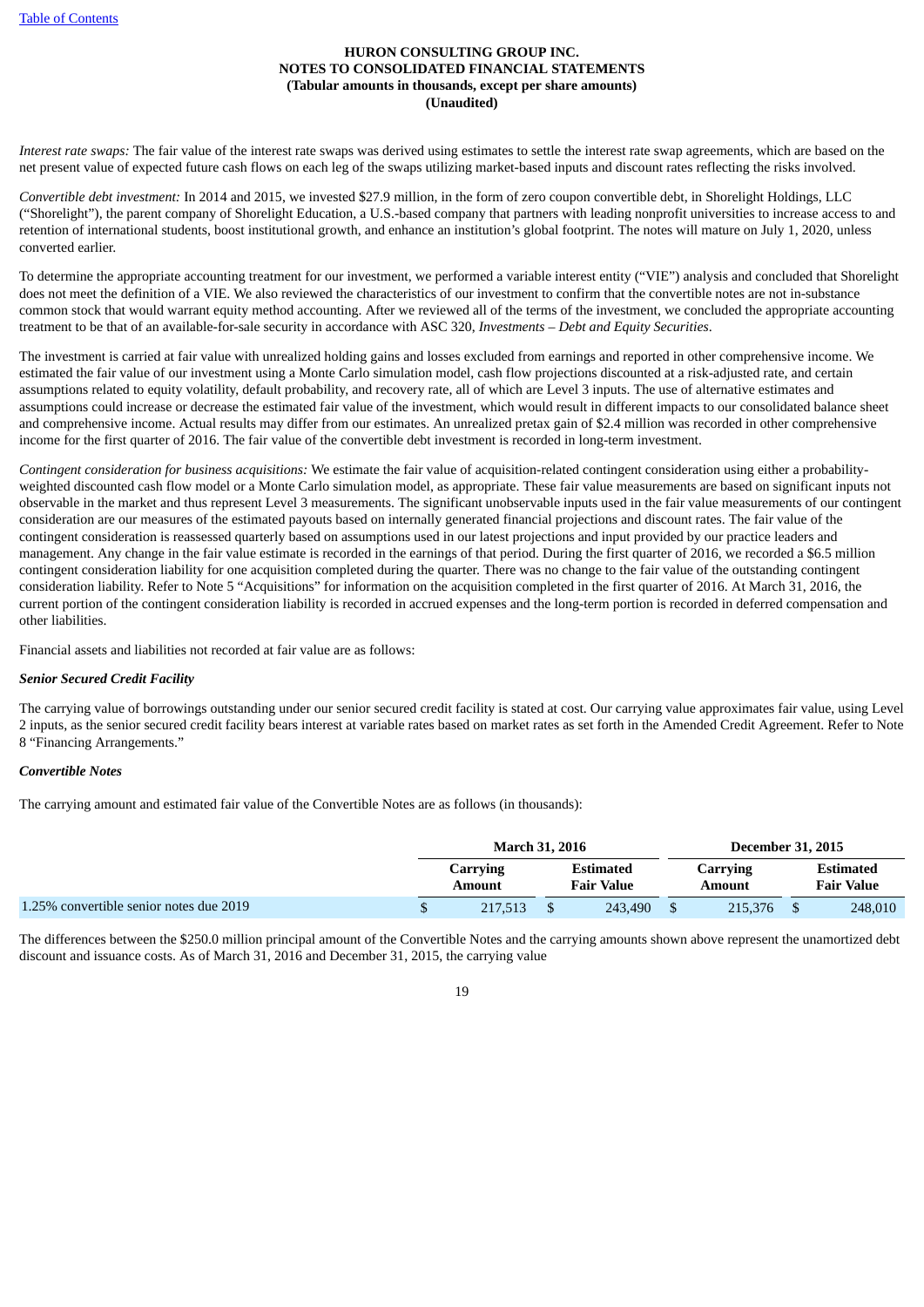of the equity component of \$39.3 million was unchanged from the date of issuance. Refer to Note 8 "Financing Arrangements" for additional details of our Convertible Notes. The estimated fair value of the Convertible Notes was determined based on the quoted bid price of the Convertible Notes in an over-thecounter market, which is a Level 2 input, on the last day of trading for the quarters ended March 31, 2016 and December 31, 2015.

Based on the closing price of our common stock of \$58.19 on March 31, 2016, the if-converted value of the Convertible Notes was less than the principal amount.

Cash and cash equivalents are stated at cost, which approximates fair market value. The carrying values for receivables from clients, unbilled services, accounts payable, deferred revenues and other accrued liabilities reasonably approximate fair market value due to the nature of the financial instrument and the short-term maturity of these items.

We hold our cash in accounts at multiple third-party financial institutions. These deposits, at times, may exceed federally insured limits. We review the credit ratings of these financial institutions, regularly monitor the cash balances in these accounts, and adjust the balances as appropriate. However, these cash balances could be impacted if the underlying financial institutions fail or are subject to other adverse conditions in the financial markets.

## **12. Other Comprehensive Income (Loss)**

The table below sets forth the components of other comprehensive income (loss), net of tax, for the three months ended March 31, 2016 and 2015.

|                                             | <b>Three Months Ended</b><br><b>March 31, 2016</b> |                                                                                               |     |       |                                             |            | <b>Three Months Ended</b><br>March 31, 2015 |                      |      |                        |               |       |
|---------------------------------------------|----------------------------------------------------|-----------------------------------------------------------------------------------------------|-----|-------|---------------------------------------------|------------|---------------------------------------------|----------------------|------|------------------------|---------------|-------|
|                                             |                                                    | <b>Tax</b><br><b>Before</b><br>Net of<br>(Expense)<br>Benefit<br><b>Taxes</b><br><b>Taxes</b> |     |       | <b>Tax</b><br><b>Before</b><br><b>Taxes</b> |            |                                             | (Expense)<br>Benefit |      | Net of<br><b>Taxes</b> |               |       |
| Other comprehensive income (loss):          |                                                    |                                                                                               |     |       |                                             |            |                                             |                      |      |                        |               |       |
| Foreign currency translation adjustment     | \$                                                 | 21                                                                                            | \$  |       | \$                                          | 21         | \$                                          | $(444)$ \$           |      | 8                      | \$            | (436) |
| Unrealized gain (loss) on investment        | \$                                                 | 2,425                                                                                         | \$. | (953) | -\$                                         | 1,472      | \$                                          | (50)                 | - \$ |                        | \$            | (50)  |
| Unrealized gain (loss) on cash flow hedges: |                                                    |                                                                                               |     |       |                                             |            |                                             |                      |      |                        |               |       |
| Change in fair value                        | \$                                                 | (303)                                                                                         | \$  | 119   | -S                                          | $(184)$ \$ |                                             | $(561)$ \$           |      | 222                    | - \$          | (339) |
| Reclassification adjustments into earnings  |                                                    | 116                                                                                           |     | (46)  |                                             | 70         |                                             | 217                  |      | (87)                   |               | 130   |
| Net unrealized loss                         | $\mathfrak{L}$                                     | (187)                                                                                         | \$  | 73    | \$                                          | (114)      | - \$                                        | (344)                | - \$ | 135                    | <sup>\$</sup> | (209) |
| Other comprehensive income (loss)           | \$.                                                | 2,259                                                                                         | \$  | (880) | \$                                          | 1,379      | S                                           | (838)                | -S   | 143                    | \$.           | (695) |

The before tax amounts reclassified from accumulated other comprehensive income related to our cash flow hedges are recorded to interest expense, net of interest income.

Accumulated other comprehensive income, net of tax, includes the following components:

|                            |  | <b>Foreign Currency</b><br><b>Translation</b><br><b>Adjustments</b> | <b>Net Unrealized</b><br><b>Gain on</b><br>Investment |       | <b>Net Unrealized</b><br>Loss on<br><b>Derivatives</b> | <b>Accumulated Other</b><br>Comprehensive<br>Income |
|----------------------------|--|---------------------------------------------------------------------|-------------------------------------------------------|-------|--------------------------------------------------------|-----------------------------------------------------|
| Balance, December 31, 2015 |  | $(517)$ \$                                                          |                                                       | 4,185 | (83)                                                   | 3,585                                               |
| Current period change      |  | 21                                                                  |                                                       | 1.472 | (114)                                                  | 1,379                                               |
| Balance, March 31, 2016    |  | (496)                                                               |                                                       | 5,657 | (197)                                                  | 4.964                                               |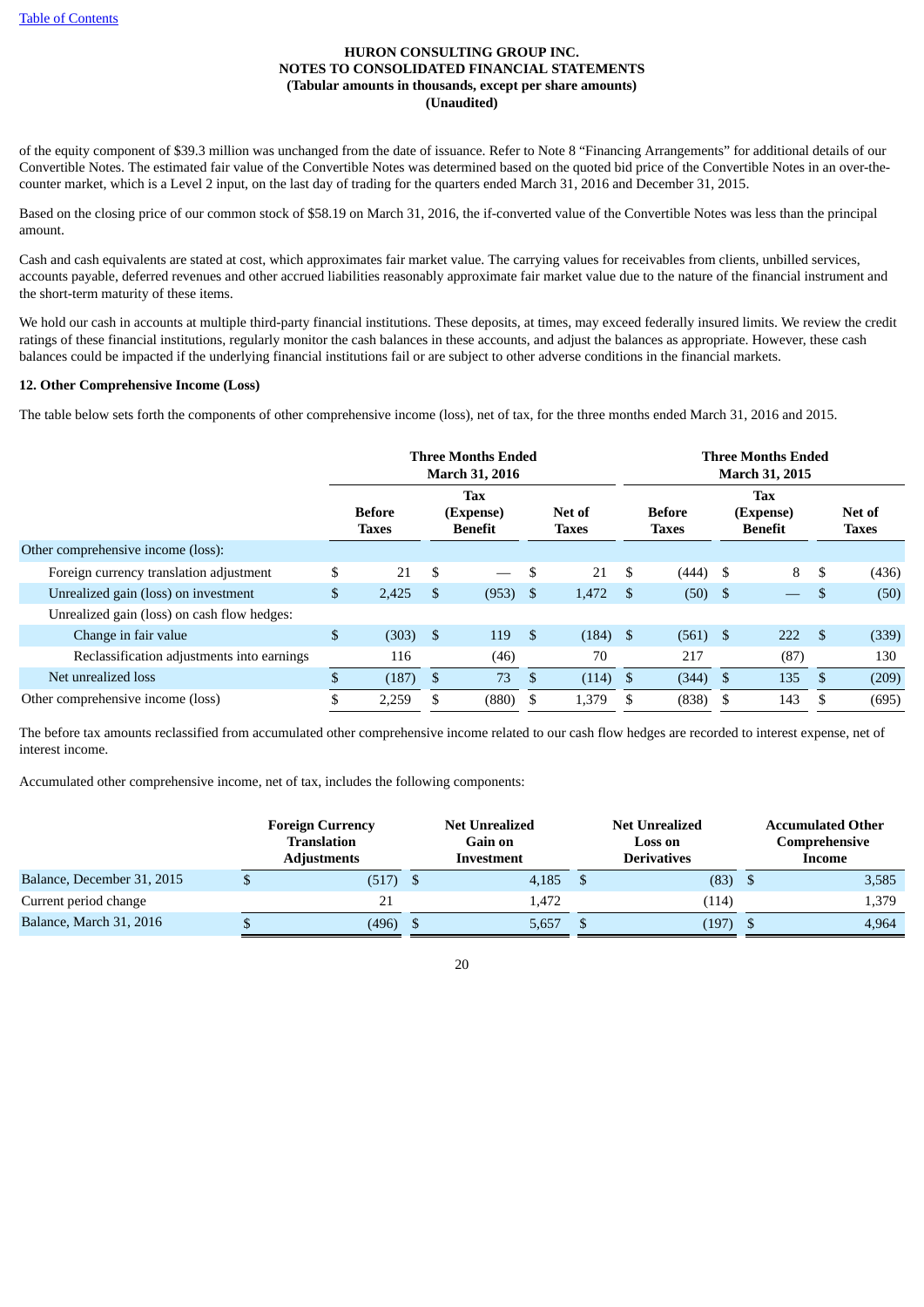#### **13. Income Taxes**

The Company's effective tax rates for the three months ended March 31, 2016 and 2015 were 36.9% and 66.2%, respectively. The effective tax rate for the three months ended March 31, 2016 was lower than the statutory tax rate, inclusive of state income taxes, primarily due to certain credits and deductions, partially offset by non-deductible business expenses. The effective tax rate for the first quarter of 2015 was higher than the statutory tax rate, inclusive of state income taxes, primarily due to foreign losses with no tax benefit and certain non-deductible expenses as a percentage of pretax income.

#### **14. Commitments, Contingencies and Guarantees**

#### **Litigation**

From time to time, we are involved in legal proceedings and litigation arising in the ordinary course of business. As of the date of this Quarterly Report on Form 10-Q, we are not a party to any litigation or legal proceeding that, in the current opinion of management, could have a material adverse effect on our financial position or results of operations. However, due to the risks and uncertainties inherent in legal proceedings, actual results could differ from current expected results.

## **Guarantees and Indemnification**

Guarantees in the form of letters of credit totaling \$4.8 million were outstanding at both March 31, 2016 and December 31, 2015, primarily to support certain office lease obligations.

In connection with certain business acquisitions, we may be required to pay post-closing consideration to the sellers if specific financial performance targets are met over a number of years as specified in the related purchase agreements. As of March 31, 2016 and December 31, 2015, the estimated fair value of our contingent consideration liability was \$8.6 million and \$2.1 million, respectively.

To the extent permitted by law, our bylaws and articles of incorporation require that we indemnify our officers and directors against judgments, fines and amounts paid in settlement, including attorneys' fees, incurred in connection with civil or criminal action or proceedings, as it relates to their services to us if such person acted in good faith. Although there is no limit on the amount of indemnification, we may have recourse against our insurance carrier for certain payments made.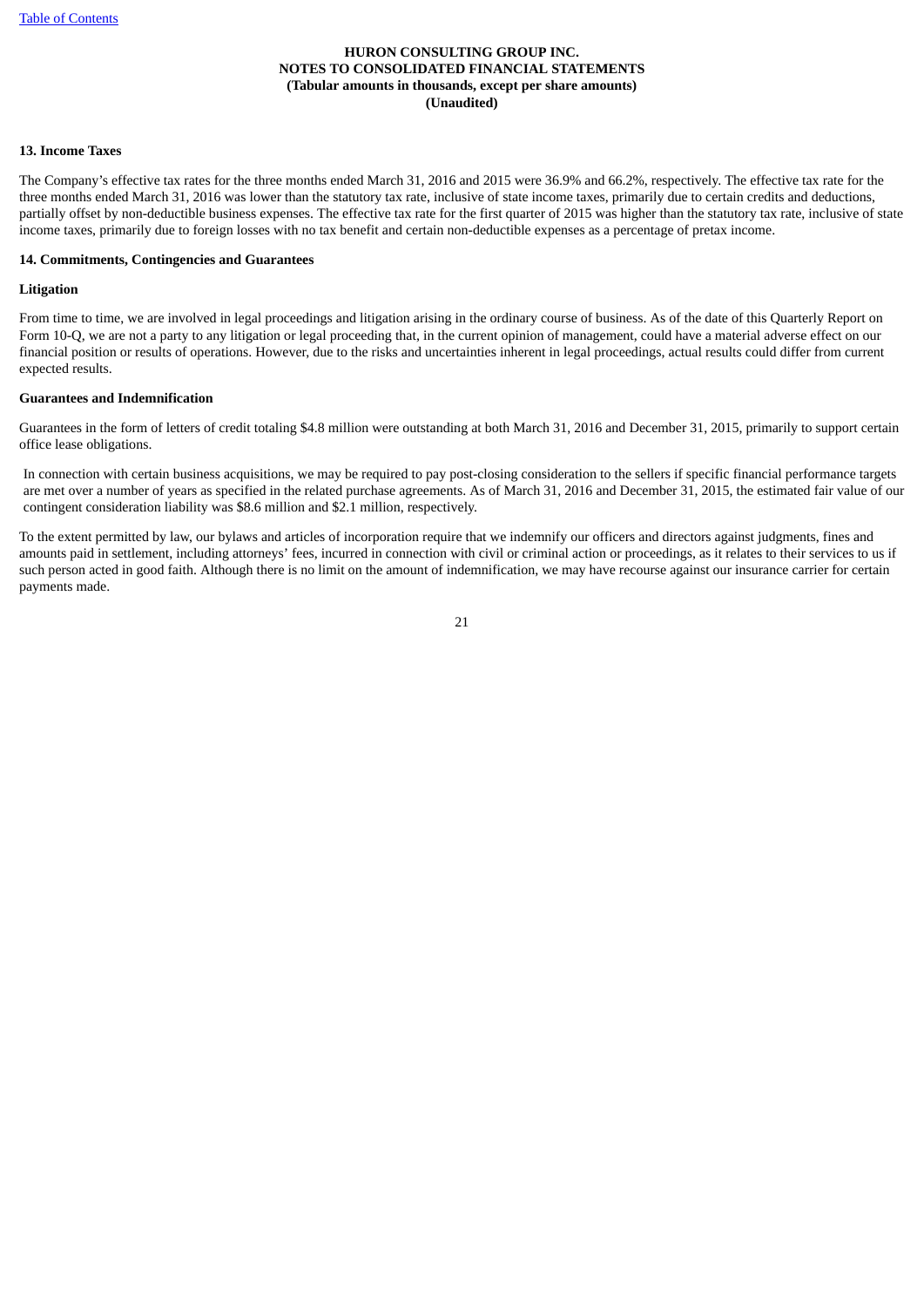## **15. Segment Information**

Segments are defined by ASC 280, *Segment Reporting*, as components of a company that engage in business activities from which they may earn revenues and incur expenses, and for which separate financial information is available and is evaluated regularly by the chief operating decision maker, or decisionmaking group, in deciding how to allocate resources and in assessing performance. Our chief operating decision maker manages the business under four operating segments, which are our reportable segments: Huron Healthcare, Huron Education and Life Sciences, Huron Business Advisory, and All Other.

#### • **Huron Healthcare**

Our Huron Healthcare segment provides strategic advisory, consulting, and technology solutions to national and regional hospitals and integrated health systems, academic medical centers, community hospitals, and physician practices. We deliver solutions to address challenges in the rapidly evolving healthcare environment to improve quality and patient outcomes, increase revenue, reduce expenses, and enhance physician, patient, and employee satisfaction across the healthcare enterprise. By partnering with healthcare organizations, we design solutions that teach providers how to achieve cultural transformation and deliver and sustain improvement in clinical outcomes and financial results. Our people provide a depth of expertise across the healthcare industry, and our culture of collaboration extends to our client engagements, enabling teams to effectively implement successful client projects.

#### • **Huron Education and Life Sciences**

Our Huron Education and Life Sciences segment provides management consulting services and technology solutions to the higher education, academic medical center, pharmaceutical and medical device, and research industries. We work with our clients to develop and implement strategic priorities, performance improvement, technology, and research enterprise solutions to help them address challenges relating to financial management, strategy, operational and organizational effectiveness, research administration, and regulatory compliance.

#### **• Huron Business Advisory**

Our Huron Business Advisory segment provides services to the C-suite of middle market and large organizations, lending institutions, law firms, investment banks, and private equity firms. We assist clients in a broad range of industries and across the spectrum from healthy, well-capitalized companies to organizations in transition, and to creditors, owners, and other key constituents. Our Business Advisory practice resolves complex business issues and enhances client enterprise value through a suite of services including capital advisory, transaction advisory, operational improvement, restructuring and turnaround, valuation, and dispute advisory. Our Enterprise Performance Management and Analytics practice delivers solutions that enable organizations to manage and optimize their financial performance, operational efficiency, and client experience. With expertise in full-service enterprise performance management (EPM), business analytics, customer relationship management (CRM), and big data professional services, Huron's global presence and remote delivery capabilities help clients drive results and gain a competitive advantage.

#### **• All Other**

Our All Other segment consists of any line of business not managed by our other operating segments. These businesses included our public sector consulting practice and our foreign consulting operations based in the Middle East, both of which we wound down in 2015.

Segment operating income consists of the revenues generated by a segment, less the direct costs of revenue and selling, general and administrative costs that are incurred directly by the segment. Unallocated corporate costs include costs related to administrative functions that are performed in a centralized manner that are not attributable to a particular segment. These administrative function costs include costs for corporate office support, certain office facility costs, costs relating to accounting and finance, human resources, legal, marketing, information technology, and Company-wide business development functions, as well as costs related to overall corporate management.

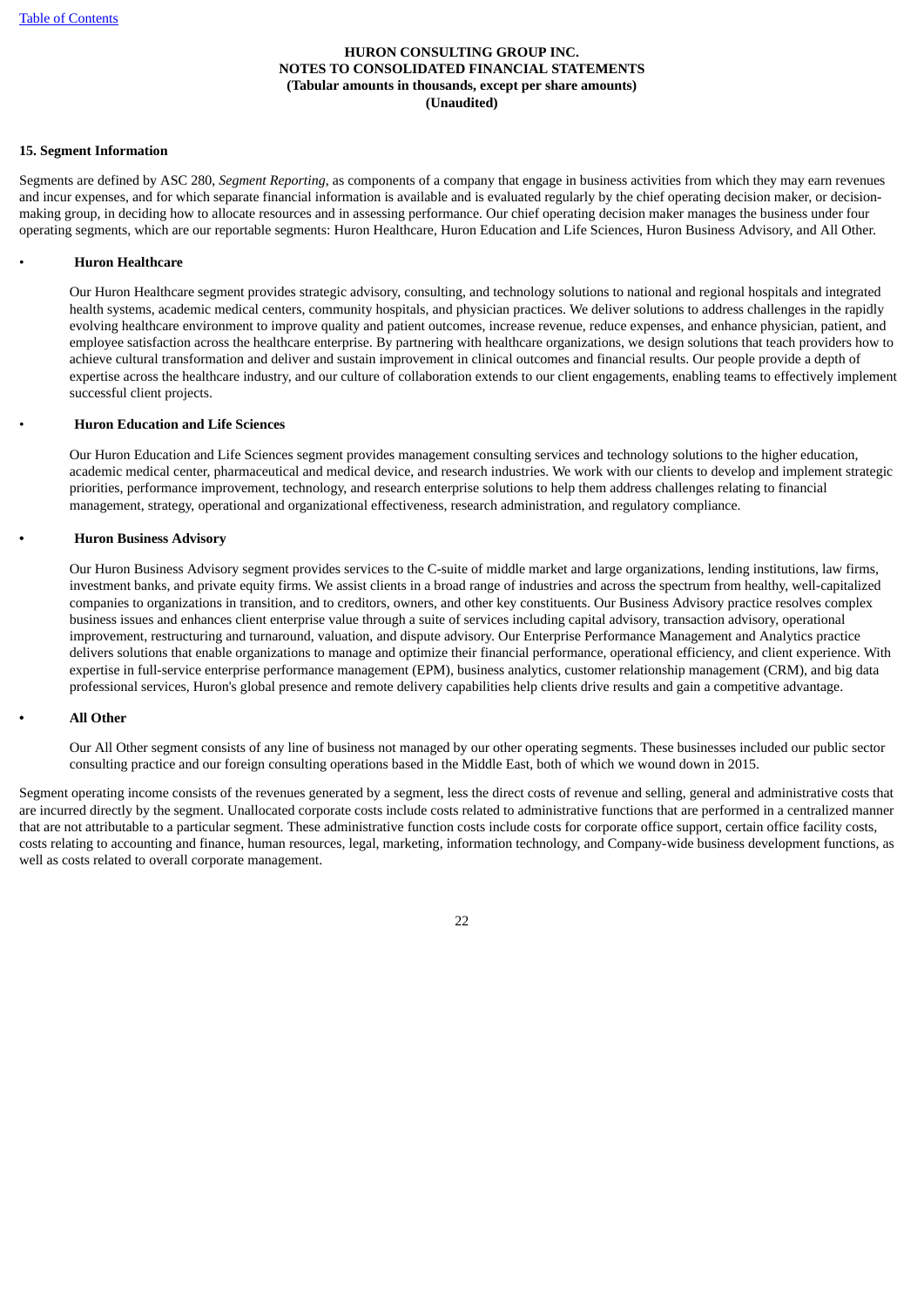The table below sets forth information about our operating segments for the three months ended March 31, 2016 and 2015, along with the items necessary to reconcile the segment information to the totals reported in the accompanying consolidated financial statements. Refer to Note 4 "Discontinued Operations" for information on the divestiture of the Huron Legal segment in 2015.

|                                                              | <b>Three Months Ended</b> | March 31,      |         |
|--------------------------------------------------------------|---------------------------|----------------|---------|
|                                                              | 2016                      |                | 2015    |
| <b>Huron Healthcare:</b>                                     |                           |                |         |
| Revenues                                                     | \$<br>114,018             | \$             | 98,004  |
| Operating income                                             | \$<br>39,006              | $\mathfrak{S}$ | 28,980  |
| Segment operating income as a percentage of segment revenues | 34.2%                     |                | 29.6%   |
| <b>Huron Education and Life Sciences:</b>                    |                           |                |         |
| Revenues                                                     | \$<br>43,238              | \$             | 39,897  |
| Operating income                                             | \$<br>10,208              | $\mathfrak{S}$ | 11,780  |
| Segment operating income as a percentage of segment revenues | 23.6%                     |                | 29.5%   |
| <b>Huron Business Advisory:</b>                              |                           |                |         |
| Revenues                                                     | \$<br>23,233              | \$             | 15,738  |
| Operating income                                             | \$<br>2,699               | \$             | 1,599   |
| Segment operating income as a percentage of segment revenues | 11.6%                     |                | 10.2%   |
| <b>All Other:</b>                                            |                           |                |         |
| Revenues                                                     | \$                        | \$             | 787     |
| <b>Operating loss</b>                                        | \$                        | \$             | (992)   |
| Segment operating loss as a percentage of segment revenues   | N/M                       |                | N/M     |
| <b>Total Company:</b>                                        |                           |                |         |
| Revenues                                                     | \$<br>180,489             | \$             | 154,426 |
| Reimbursable expenses                                        | 16,561                    |                | 16,308  |
| Total revenues and reimbursable expenses                     | \$<br>197,050             | \$             | 170,734 |
| <b>Statements of Earnings reconciliation:</b>                |                           |                |         |
| Segment operating income                                     | \$<br>51,913              | \$             | 41,367  |
| Items not allocated at the segment level:                    |                           |                |         |
| Other operating expenses and gain                            | 30,123                    |                | 28,142  |
| Depreciation and amortization expense                        | 7,414                     |                | 5,289   |
| Other expense, net                                           | 3,500                     |                | 5,076   |
| Income from continuing operations before income tax expense  | \$<br>10,876              | \$             | 2,860   |

N/M – Not Meaningful

No single client generated greater than 10% of our consolidated revenues during the three months ended March 31, 2016 and 2015. At March 31, 2016 and December 31, 2015, no single client accounted for greater than 10% of our combined receivables and unbilled services balances.

## **16. Subsequent Event**

On April 26, 2016, we entered into an agreement to acquire the U.S. assets of ADI Strategies, Inc. ("ADI"), a leading enterprise performance management, risk management, and business intelligence firm focused on implementing the Oracle enterprise application suite. The financial results of ADI will be included within the Huron Business Advisory segment from the close date, which we anticipate will be in the second quarter of 2016. We are also in the process of acquiring the international assets of ADI in Dubai and India. An agreement for these assets is expected to be signed in the second quarter of 2016.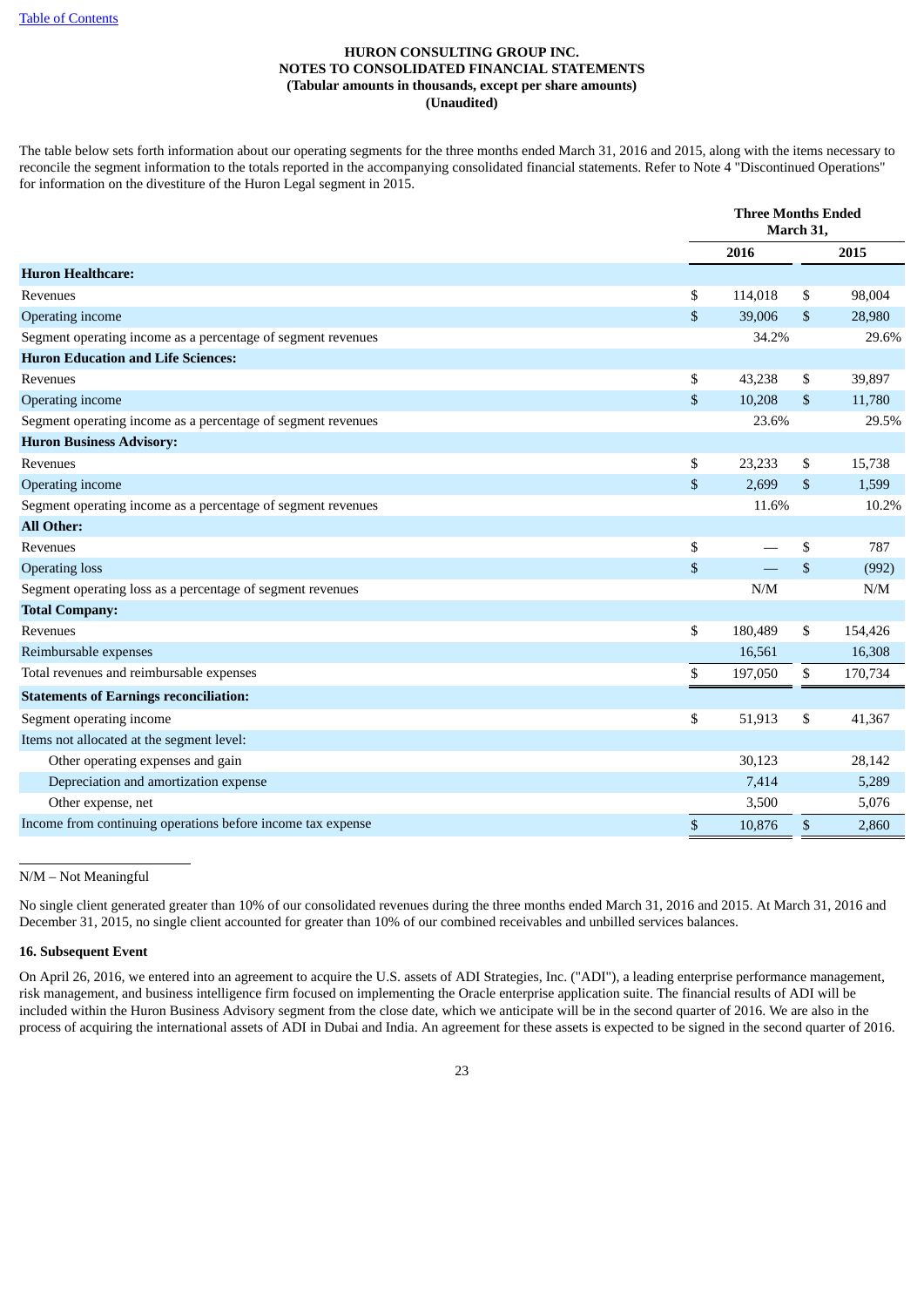#### <span id="page-25-0"></span>**ITEM 2. MANAGEMENT'S DISCUSSION AND ANALYSIS OF FINANCIAL CONDITION AND RESULTS OF OPERATIONS**

In this Quarterly Report on Form 10-Q, unless the context otherwise requires, the terms "Huron," "Company," "we," "us" and "our" refer to Huron Consulting Group Inc. and its subsidiaries.

Statements in this Quarterly Report on Form 10-Q that are not historical in nature, including those concerning the Company's current expectations about its future requirements and needs, are "forward-looking" statements as defined in Section 21E of the Securities Exchange Act of 1934, as amended (the "Exchange Act") and the Private Securities Litigation Reform Act of 1995. Forward-looking statements are identified by words such as "may," "should," "expects," "provides," "anticipates," "assumes," "can," "will," "meets," "could," "likely," "intends," "might," "predicts," "seeks," "would," "believes," "estimates," "plans," "continues," or "outlook" or similar expressions. These forward-looking statements reflect our current expectation about our future requirements and needs, results, levels of activity, performance, or achievements. Some of the factors that could cause actual results to differ materially from the forward-looking statements contained herein include, without limitation: failure to achieve expected utilization rates, billing rates, and the number of revenue-generating professionals; inability to expand or adjust our service offerings in response to market demands; our dependence on renewal of clientbased services; dependence on new business and retention of current clients and qualified personnel; failure to maintain third-party provider relationships and strategic alliances; inability to license technology to and from third parties; the impairment of goodwill; various factors related to income and other taxes; difficulties in successfully integrating the businesses we acquire and achieving expected benefits from such acquisitions; risks relating to privacy, information security, and related laws and standards; and a general downturn in market conditions. These forward-looking statements involve known and unknown risks, uncertainties and other factors, including, among others, those described under "Item 1A. Risk Factors," in our Annual Report on Form 10-K for the year ended December 31, 2015 that may cause actual results, levels of activity, performance or achievements to be materially different from any anticipated results, levels of activity, performance, or achievements expressed or implied by these forward-looking statements. We disclaim any obligation to update or revise any forward-looking statements as a result of new information or future events, or for any other reason.

#### **OVERVIEW**

### **Our Business**

Huron is a global professional services firm focused on assisting clients with their most complex business issues by delivering high-value, quality solutions to support their long-term strategic objectives. We specialize in serving clients in the healthcare, higher education, life sciences, and commercial sectors as these organizations face significant transformational change and regulatory or economic pressures in dynamic market environments. With our deep industry and technical expertise, we provide advisory, consulting, technology, and analytic solutions to deliver sustainable and measurable results. We provide consulting services to a wide variety of both financially sound and distressed organizations, including healthcare organizations, leading academic institutions, Fortune 500 companies, and governmental entities. Huron has worked with more than 450 health systems, hospitals, and academic medical centers and more than 400 universities and research institutions.

We provide professional services through four operating segments: Huron Healthcare, Huron Education and Life Sciences, Huron Business Advisory and All Other.

#### **• Huron Healthcare**

Our Huron Healthcare segment provides strategic advisory, consulting, and technology solutions to national and regional hospitals and integrated health systems, academic medical centers, community hospitals, and physician practices. We deliver solutions to address challenges in the rapidly evolving healthcare environment to improve quality and patient outcomes, increase revenue, reduce expenses, and enhance physician, patient, and employee satisfaction across the healthcare enterprise. By partnering with healthcare organizations, we design solutions that teach providers how to achieve cultural transformation and deliver and sustain improvement in clinical outcomes and financial results. Our people provide a depth of expertise across the healthcare industry, and our culture of collaboration extends to our client engagements, enabling teams to effectively implement successful client projects.

#### **• Huron Education and Life Sciences**

Our Huron Education and Life Sciences segment provides management consulting services and technology solutions to the higher education, academic medical center, pharmaceutical and medical device, and research industries. We work with our clients to develop and implement strategic priorities, performance improvement, technology, and research enterprise solutions to help them address challenges relating to financial management, strategy, operational and organizational effectiveness, research administration, and regulatory compliance.

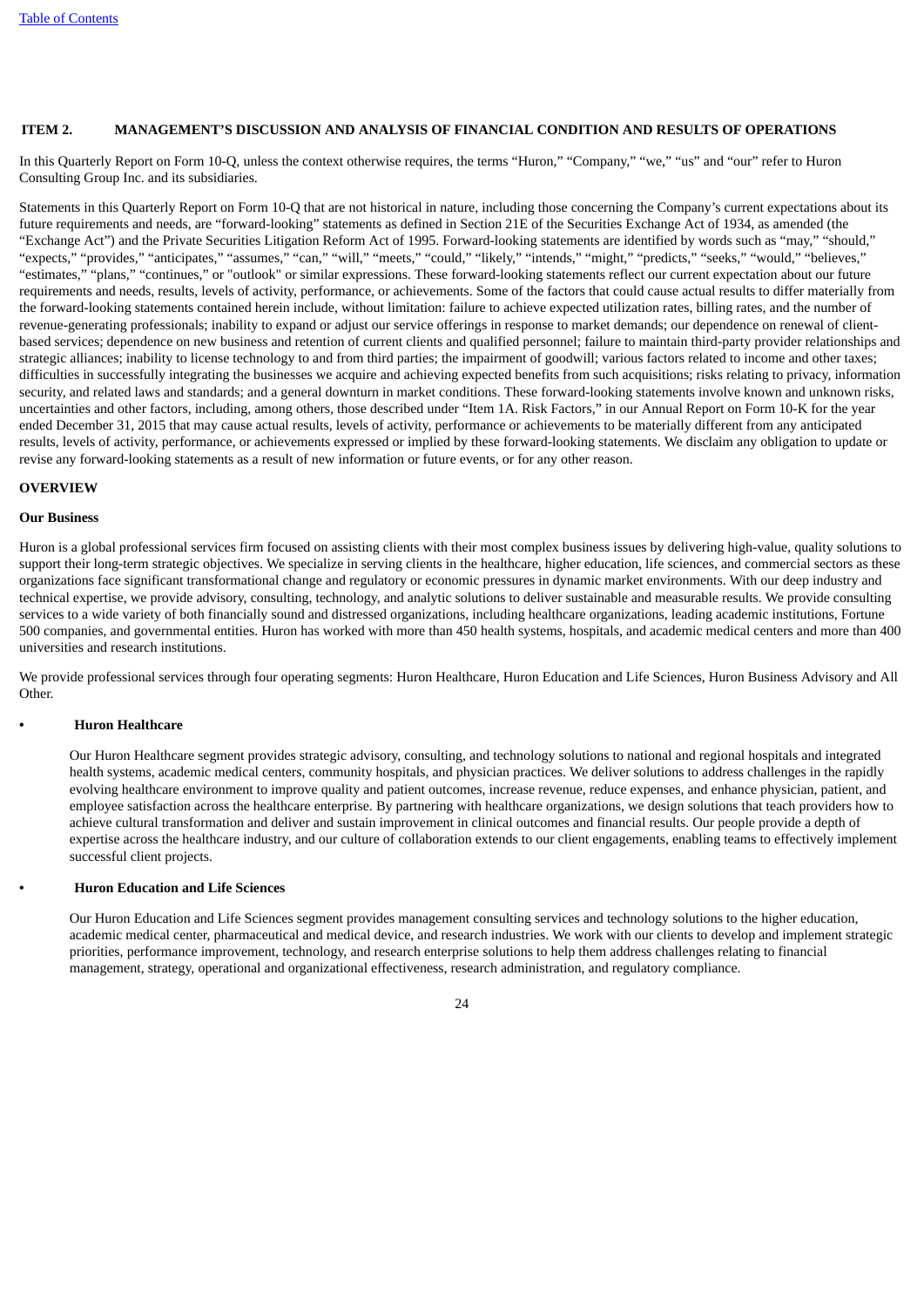#### **• Huron Business Advisory**

Our Huron Business Advisory segment provides services to the C-suite of middle market and large organizations, lending institutions, law firms, investment banks, and private equity firms. We assist clients in a broad range of industries and across the spectrum from healthy, well-capitalized companies to organizations in transition, and to creditors, owners, and other key constituents. Our Business Advisory practice resolves complex business issues and enhances client enterprise value through a suite of services including capital advisory, transaction advisory, operational improvement, restructuring and turnaround, valuation, and dispute advisory. Our Enterprise Performance Management and Analytics practice delivers solutions that enable organizations to manage and optimize their financial performance, operational efficiency, and client experience. With expertise in full-service enterprise performance management (EPM), business analytics, customer relationship management (CRM), and big data professional services, Huron's global presence and remote delivery capabilities help clients drive results and gain a competitive advantage.

#### **• All Other**

Our All Other segment consists of any line of business not managed by our other operating segments. These businesses included our public sector consulting practice and our foreign consulting operations based in the Middle East, both of which we wound down in 2015.

#### **Acquisitions**

#### *My Rounding Solutions, LLC*

On February 1, 2016, we completed our acquisition of My Rounding Solutions, LLC ("MyRounding"), a Denver, Colorado-based firm specializing in digital health solutions to improve patient care. The MyRounding application is designed to standardize, automate and track rounding activity, allowing nurses and staff to improve the care and experience of patients in real time. The addition of MyRounding expands the integration of our software and consulting solutions and strengthens our transformation services for healthcare providers. The results of operations of MyRounding have been included in our consolidated financial statements and segment operating results of our Huron Healthcare segment from the date of acquisition.

#### **How We Generate Revenues**

A large portion of our revenues is generated by our full-time consultants who provide consulting services to our clients and are billable to our clients based on the number of hours worked. A smaller portion of our revenues is generated by our other professionals, also referred to as full-time equivalents, many of whom work variable schedules as needed by our clients. Full-time equivalent professionals include specialized finance and operational consultants, our cultural transformation consultants from our Studer Group solution, which include coaches and their support staff, and our employees who provide software support and maintenance services to our clients. We translate the hours that these other professionals work on client engagements into a full-time equivalent measure that we use to manage our business. We refer to our full-time consultants and other professionals collectively as revenue-generating professionals.

Revenues generated by our full-time consultants are primarily driven by the number of consultants we employ and their utilization rates, as well as the billing rates we charge our clients. Revenues generated by our other professionals, or full-time equivalents, are largely dependent on the number of consultants we employ, their hours worked, and billing rates charged. Revenues generated by our coaches are largely dependent on the number of coaches we employ and the total value, scope, and terms of the consulting contracts under which they provide services, which are primarily fixed-fee contracts.

We generate the majority of our revenues from providing professional services under four types of billing arrangements: fixed-fee (including software license revenue), time-and-expense, performance-based, and software support and maintenance and subscriptions.

In fixed-fee billing arrangements, we agree to a pre-established fee in exchange for a predetermined set of professional services. We set the fees based on our estimates of the costs and timing for completing the engagements. It is the client's expectation in these engagements that the pre-established fee will not be exceeded except in mutually agreed upon circumstances. We generally recognize revenues under fixed-fee billing arrangements using a proportionate performance approach, which is based on work completed to-date versus our estimates of the total services to be provided under the engagement. Contracts within our Studer Group solution are fixed-fee partner contracts with multiple deliverables, which primarily consist of coaching services, as well as seminars, materials and software products ("Partner Contracts"). Revenues for coaching services and software products are generally recognized on a straight-line basis over the length of the contract. All other revenues under Partner Contracts are recognized at the time the service is provided.

Fixed-fee arrangements also include software licenses for our revenue cycle management software and research administration and compliance software. Licenses for our revenue cycle management software are sold only as a component of our consulting projects, and the services we provide are essential to the functionality of the software. Therefore, revenues from these software licenses are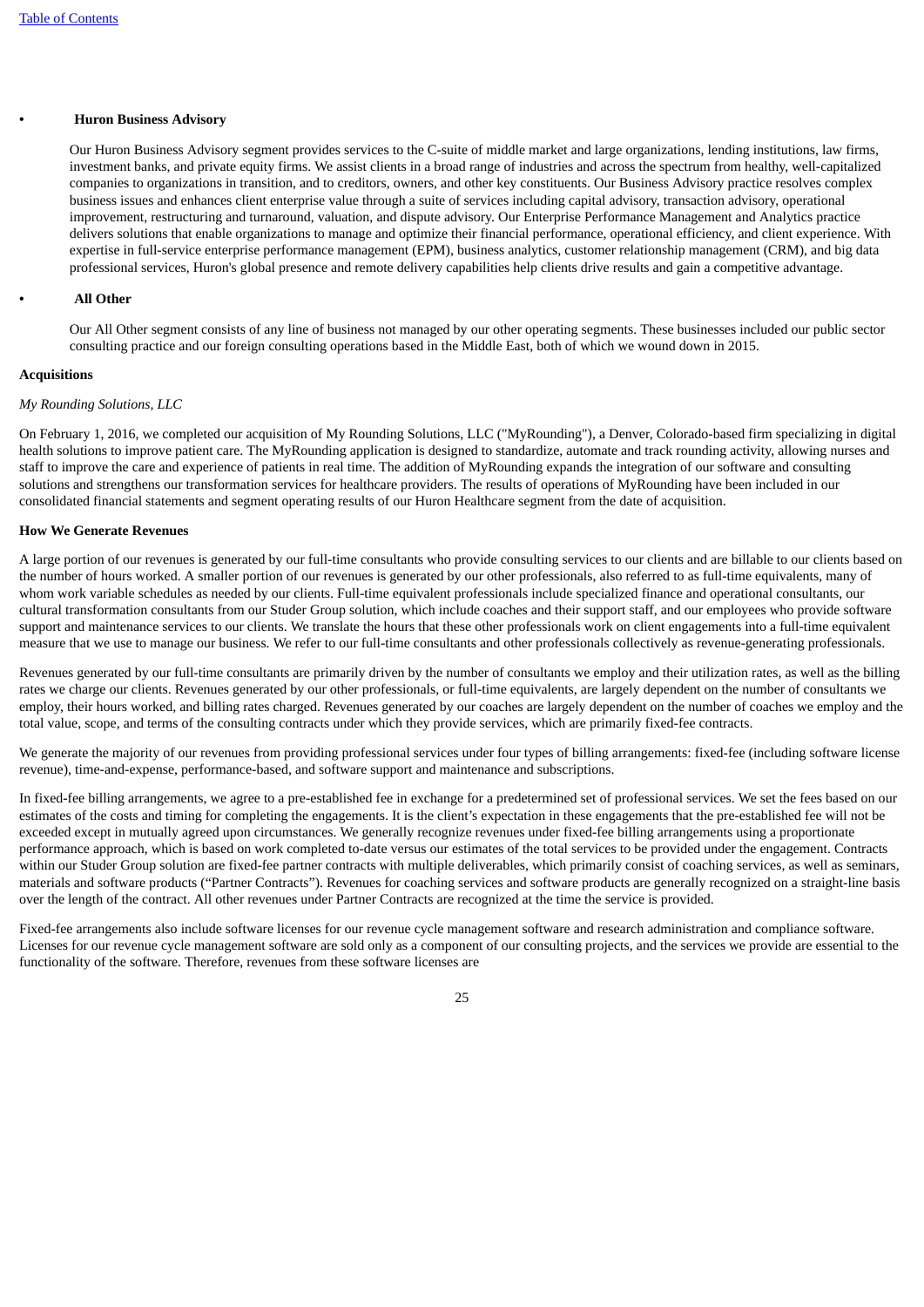recognized over the term of the related consulting services contract. License revenue from our research administration and compliance software is generally recognized in the month in which the software is delivered.

Fixed-fee engagements represented 53.6% and 55.3% of our revenues for the three months ended March 31, 2016 and 2015, respectively.

Time-and-expense billing arrangements require the client to pay based on the number of hours worked by our revenue-generating professionals at agreed upon rates. Time-and-expense arrangements also include certain speaking engagements, conferences, and publication orders purchased by our clients outside of Partner Contracts within our Studer Group solution. We recognize revenues under time-and-expense billing arrangements as the related services or publications are provided. Time-and-expense engagements represented 33.3% and 30.9% of our revenues for the three months ended March 31, 2016 and 2015, respectively.

In performance-based fee billing arrangements, fees are tied to the attainment of contractually defined objectives. We enter into performance-based engagements in essentially two forms. First, we generally earn fees that are directly related to the savings formally acknowledged by the client as a result of adopting our recommendations for improving operational and cost effectiveness in the areas we review. Second, we have performance-based engagements in which we earn a success fee when and if certain predefined outcomes occur. Often, performance-based fees supplement our time-and-expense or fixed-fee engagements. We do not recognize revenues under performance-based billing arrangements until all related performance criteria are met. Performance-based fee revenues represented 8.4% and 8.7% of our revenues for the three months ended March 31, 2016 and 2015, respectively. Performance-based fee engagements may cause significant variations in quarterly revenues and operating results depending on the timing of achieving the performance-based criteria.

Clients that have purchased one of our software licenses can pay an annual fee for software support and maintenance. We also generate subscription revenue from our cloud-based analytic tools and solutions. Software support and maintenance and subscription-based revenues are recognized ratably over the support or subscription period, which ranges from one to three years. These fees are billed in advance and included in deferred revenues until recognized. Software support and maintenance and subscription-based revenues represented 4.7% and 5.1% of our revenues for the three months ended March 31, 2016 and 2015, respectively.

Our quarterly results are impacted principally by our full-time consultants' utilization rate, the billing rates we charge our clients, the number of our revenuegenerating professionals who are available to work, and the amount of performance-based fees recognized, which often vary significantly between quarters. Our utilization rate can be negatively affected by increased hiring because there is generally a transition period for new professionals that results in a temporary drop in our utilization rate. Our utilization rate can also be affected by seasonal variations in the demand for our services from our clients. For example, during the third and fourth quarters of the year, vacations taken by our clients can result in the deferral of activity on existing and new engagements, which would negatively affect our utilization rate. The number of business work days is also affected by the number of vacation days taken by our consultants and holidays in each quarter. We typically have fewer business work days available in the fourth quarter of the year, which can impact revenues during that period.

Time-and-expense engagements do not provide us with a high degree of predictability as to performance in future periods. Unexpected changes in the demand for our services can result in significant variations in utilization and revenues and present a challenge to optimal hiring and staffing. Moreover, our clients typically retain us on an engagement-by-engagement basis, rather than under long-term recurring contracts. The volume of work performed for any particular client can vary widely from period to period.

## **Business Strategy, Opportunities and Challenges**

Our primary strategy is to meet the needs of our clients by providing a balanced portfolio of service offerings and capabilities, so that we can adapt quickly and effectively to emerging opportunities in the marketplace. To achieve this, we continue to hire highly qualified professionals and have entered into select acquisitions of complementary businesses.

To expand our business, we will remain focused on growing our existing relationships and developing new relationships, execute our managing director compensation plan to attract and retain senior practitioners, continue to promote and provide an integrated approach to service delivery, broaden the scope of our existing services, and acquire complementary businesses. We will regularly evaluate the performance of our practices to ensure our investments meet these objectives. Furthermore, we intend to enhance our visibility in the marketplace by refining our overarching messaging and value propositions for the organization as well as each practice. We will continue to focus on reaching our client base through clear, concise, endorsed messages.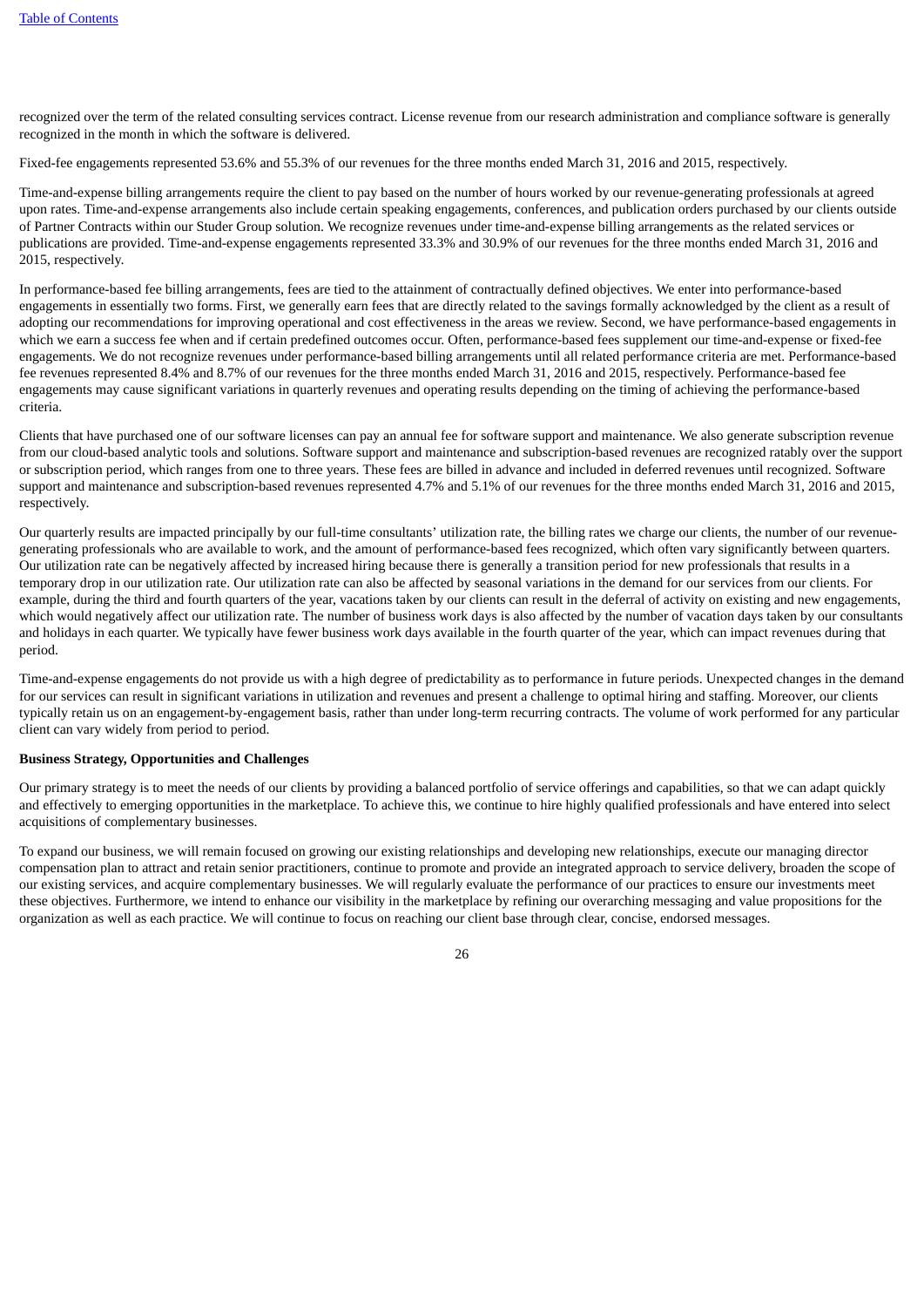## **RESULTS OF OPERATIONS**

The following table sets forth, for the periods indicated, selected segment and consolidated operating results and other operating data. Segment operating income consists of the revenues generated by a segment, less the direct costs of revenue and selling, general and administrative costs that are incurred directly by the segment. Unallocated costs include corporate costs related to administrative functions that are performed in a centralized manner that are not attributable to a particular segment. The results of operations for acquired businesses have been included in our results of operations since the date of their respective acquisition.

|                                                                                    |      | <b>Three Months Ended</b><br>March 31, |    |         |
|------------------------------------------------------------------------------------|------|----------------------------------------|----|---------|
| <b>Segment and Consolidated Operating Results (in thousands):</b>                  |      | 2016                                   |    | 2015    |
| <b>Huron Healthcare:</b>                                                           |      |                                        |    |         |
| Revenues                                                                           | \$   | 114,018                                | \$ | 98,004  |
| Operating income                                                                   | \$   | 39,006                                 | \$ | 28,980  |
| Segment operating income as a percentage of segment revenues                       |      | 34.2%                                  |    | 29.6%   |
| <b>Huron Education and Life Sciences:</b>                                          |      |                                        |    |         |
| Revenues                                                                           | \$   | 43,238                                 | \$ | 39,897  |
| Operating income                                                                   | \$   | 10,208                                 | \$ | 11,780  |
| Segment operating income as a percentage of segment revenues                       |      | 23.6%                                  |    | 29.5%   |
| <b>Huron Business Advisory:</b>                                                    |      |                                        |    |         |
| Revenues                                                                           | \$   | 23,233                                 | \$ | 15,738  |
| Operating income                                                                   | $\$$ | 2,699                                  | \$ | 1,599   |
| Segment operating income as a percentage of segment revenues                       |      | 11.6%                                  |    | 10.2%   |
| <b>All Other:</b>                                                                  |      |                                        |    |         |
| Revenues                                                                           | \$   |                                        | \$ | 787     |
| <b>Operating loss</b>                                                              | $\$$ |                                        | \$ | (992)   |
| Segment operating loss as a percentage of segment revenues                         |      | N/M                                    |    | N/M     |
| <b>Total Company:</b>                                                              |      |                                        |    |         |
| Revenues                                                                           | \$   | 180,489                                | \$ | 154,426 |
| Reimbursable expenses                                                              |      | 16,561                                 |    | 16,308  |
| Total revenues and reimbursable expenses                                           | \$   | 197,050                                | \$ | 170,734 |
| <b>Statements of Earnings reconciliation:</b>                                      |      |                                        |    |         |
| Segment operating income                                                           | \$   | 51,913                                 | \$ | 41,367  |
| Items not allocated at the segment level:                                          |      |                                        |    |         |
| Other operating expenses and gain                                                  |      | 30,123                                 |    | 28,142  |
| Depreciation and amortization expense                                              |      | 7,414                                  |    | 5,289   |
| <b>Total operating income</b>                                                      | \$   | 14,376                                 | \$ | 7,936   |
| <b>Other Operating Data (excluding All Other):</b>                                 |      |                                        |    |         |
| Number of full-time billable consultants (at period end) (1):                      |      |                                        |    |         |
| <b>Huron Healthcare</b>                                                            |      | 1,023                                  |    | 1,105   |
| Huron Education and Life Sciences                                                  |      | 497                                    |    | 425     |
| <b>Huron Business Advisory</b>                                                     |      | 322                                    |    | 211     |
| Total                                                                              |      | 1,842                                  |    | 1,741   |
| Average number of full-time billable consultants (for the period) <sup>(1)</sup> : |      |                                        |    |         |
| Huron Healthcare                                                                   |      | 1,026                                  |    | 1,108   |
| Huron Education and Life Sciences                                                  |      | 487                                    |    | 423     |
| Huron Business Advisory                                                            |      | 316                                    |    | 205     |
| Total                                                                              |      | 1,829                                  |    | 1,736   |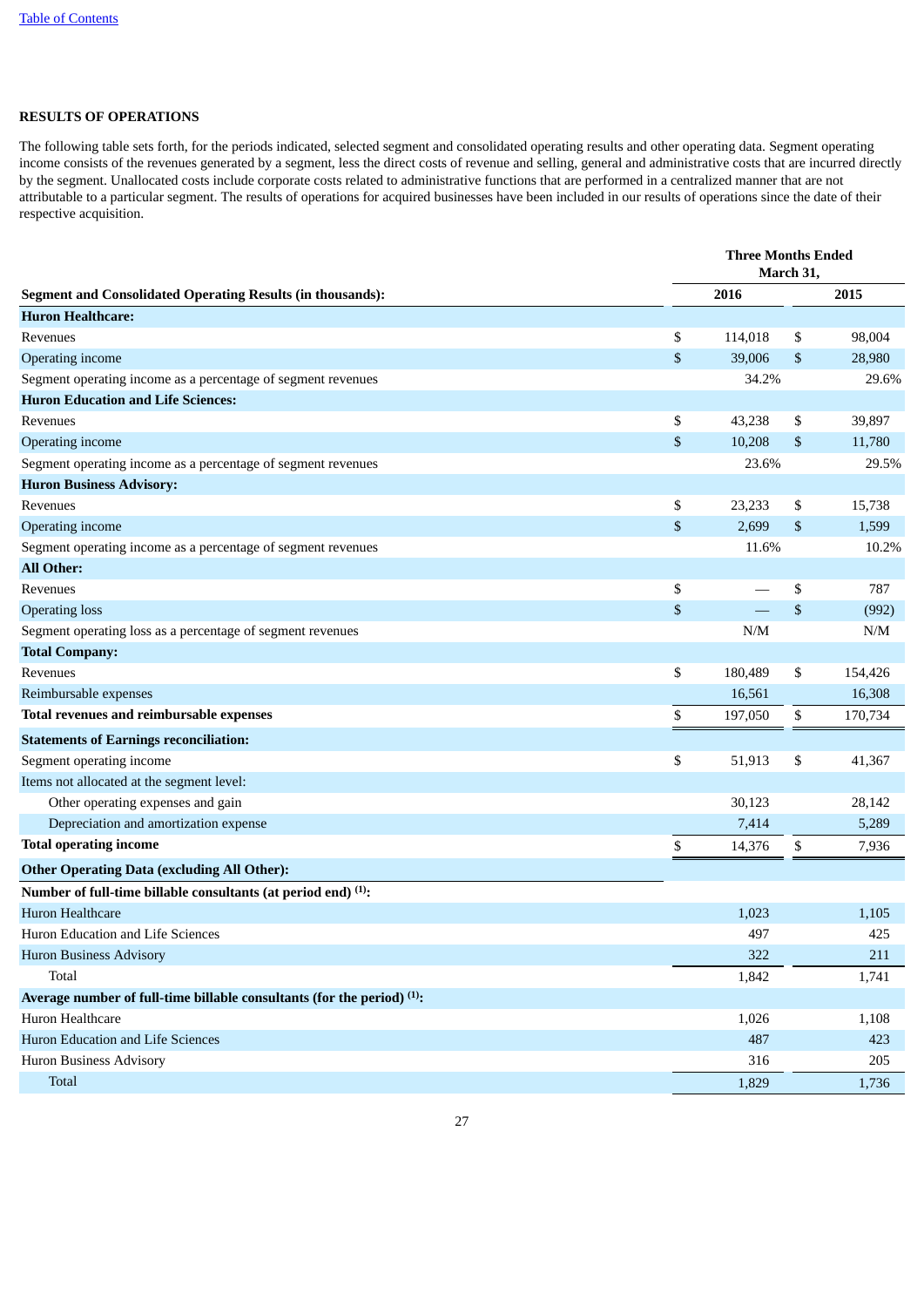|                                                                  | <b>Three Months Ended</b> | March 31, |       |  |  |
|------------------------------------------------------------------|---------------------------|-----------|-------|--|--|
| <b>Other Operating Data (continued):</b>                         | 2016                      |           | 2015  |  |  |
| Full-time billable consultant utilization rate (2):              |                           |           |       |  |  |
| Huron Healthcare                                                 | 80.5%                     |           | 72.5% |  |  |
| <b>Huron Education and Life Sciences</b>                         | 71.4%                     |           | 76.4% |  |  |
| <b>Huron Business Advisory</b>                                   | 72.0%                     |           | 69.5% |  |  |
| <b>Total</b>                                                     | 76.6%                     |           | 73.1% |  |  |
| Full-time billable consultant average billing rate per hour (3): |                           |           |       |  |  |
| <b>Huron Healthcare</b>                                          | \$<br>213                 | \$        | 211   |  |  |
| Huron Education and Life Sciences                                | \$<br>227                 | \$        | 225   |  |  |
| Huron Business Advisory <sup>(4)</sup>                           | \$<br>199                 | \$        | 227   |  |  |
| Total                                                            | \$<br>214                 | \$        | 217   |  |  |
| Revenue per full-time billable consultant (in thousands):        |                           |           |       |  |  |
| Huron Healthcare                                                 | \$<br>82                  | \$        | 72    |  |  |
| <b>Huron Education and Life Sciences</b>                         | \$<br>79                  | \$        | 81    |  |  |
| <b>Huron Business Advisory</b>                                   | \$<br>71                  | \$        | 74    |  |  |
| Total                                                            | \$<br>79                  | \$        | 74    |  |  |
| Average number of full-time equivalents (for the period) (5):    |                           |           |       |  |  |
| <b>Huron Healthcare</b>                                          | 199                       |           | 127   |  |  |
| Huron Education and Life Sciences                                | 39                        |           | 38    |  |  |
| <b>Huron Business Advisory</b>                                   | 7                         |           | 5     |  |  |
| Total                                                            | 245                       |           | 170   |  |  |
| Revenue per full-time equivalent (in thousands):                 |                           |           |       |  |  |
| Huron Healthcare                                                 | \$<br>151                 | \$        | 145   |  |  |
| <b>Huron Education and Life Sciences</b>                         | \$<br>123                 | \$        | 149   |  |  |
| <b>Huron Business Advisory</b>                                   | \$<br>126                 | \$        | 89    |  |  |
| <b>Total</b>                                                     | \$<br>146                 | \$        | 144   |  |  |

(1) Consists of our full-time professionals who provide consulting services and generate revenues based on the number of hours worked.

(2) Utilization rate for our full-time billable consultants is calculated by dividing the number of hours all of our full-time billable consultants worked on client assignments during a period by the total available working hours for all of these consultants during the same period, assuming a forty-hour work week, less paid holidays and vacation days.

(3) Average billing rate per hour for our full-time billable consultants is calculated by dividing revenues for a period by the number of hours worked on client assignments during the same period.

(4) The Huron Business Advisory segment includes the operations of Rittman Mead Consulting Private Limited ("Rittman Mead India"), a business that we acquired in July 2015. Absent the impact of Rittman Mead India, the average billing rate per hour for Huron Business Advisory for the three months ended March 31, 2016 would have been \$230 per hour.

(5) Consists of consultants who work variable schedules as needed by our clients, including full-time employees who provide software support and maintenance services to our clients, and cultural transformation consultants within our Studer Group solution, which include coaches and their support staff.

N/M - Not meaningful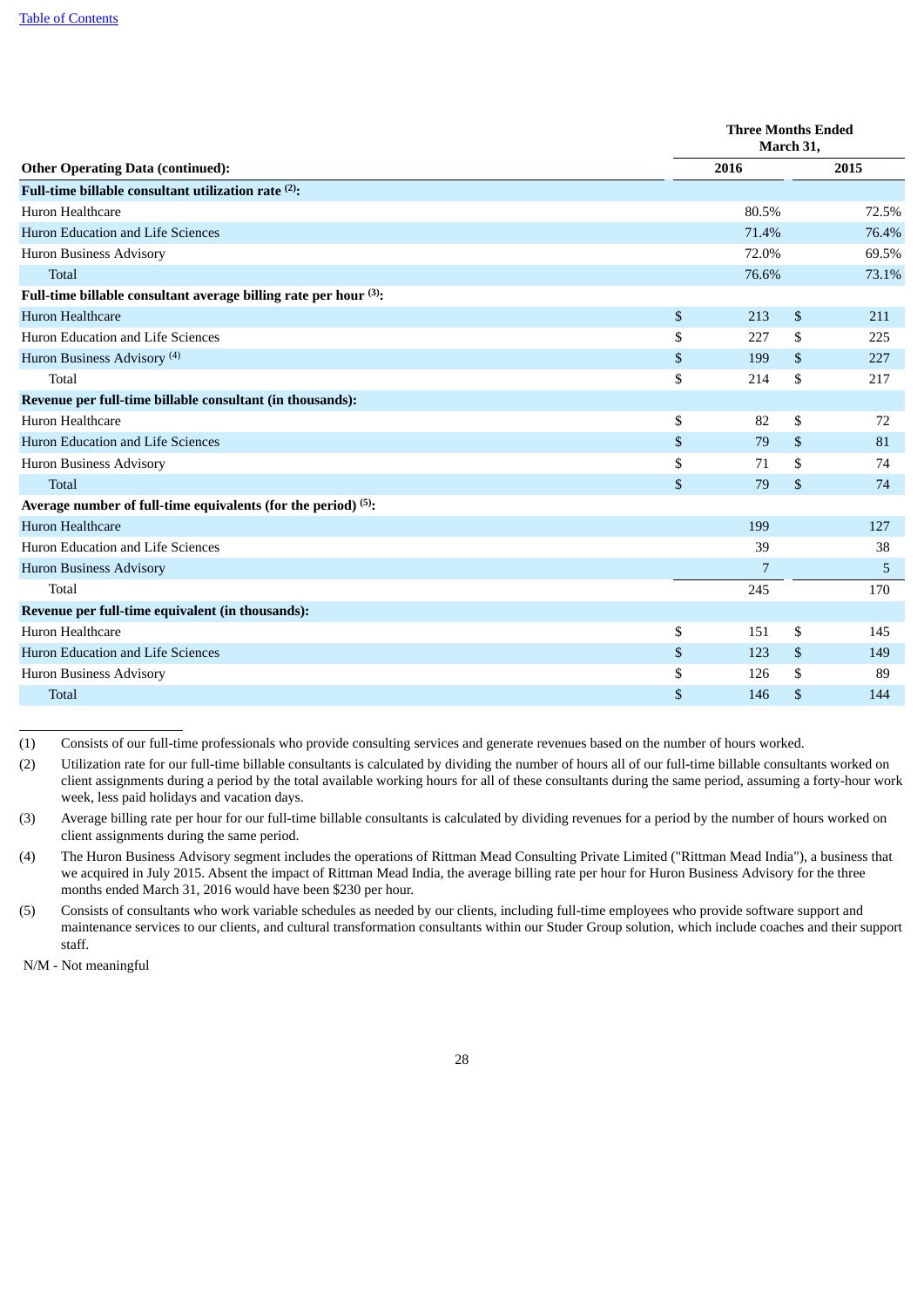## **Non-GAAP Measures**

We also assess our results of operations using certain non-GAAP financial measures. These non-GAAP financial measures differ from GAAP because the non-GAAP financial measures we calculate to measure adjusted earnings before interest, taxes, depreciation and amortization (EBITDA), adjusted net income from continuing operations, and adjusted diluted earnings per share from continuing operations exclude a number of items required by GAAP, each discussed below. These non-GAAP financial measures should be considered in addition to, and not as a substitute for or superior to, any measure of performance, cash flows, or liquidity prepared in accordance with GAAP. Our non-GAAP financial measures may be defined differently from time to time and may be defined differently than similar terms used by other companies, and accordingly, care should be exercised in understanding how we define our non-GAAP financial measures.

Our management uses the non-GAAP financial measures to gain an understanding of our comparative operating performance, for example when comparing such results with previous periods or forecasts. These non-GAAP financial measures are used by management in their financial and operating decision making because management believes they reflect our ongoing business in a manner that allows for meaningful period-to-period comparisons. Management also uses these non-GAAP financial measures when publicly providing our business outlook, for internal management purposes, and as a basis for evaluating potential acquisitions and dispositions. We believe that these non-GAAP financial measures provide useful information to investors and others in understanding and evaluating Huron's current operating performance and future prospects in the same manner as management does and in comparing in a consistent manner Huron's current financial results with Huron's past financial results.

**Three Months Ended**

The reconciliations of these financial measures from GAAP to non-GAAP are as follows (in thousands):

|                                                                         |    | March 31,                              |               |
|-------------------------------------------------------------------------|----|----------------------------------------|---------------|
|                                                                         |    | 2016                                   | 2015          |
| <b>Revenues</b>                                                         | \$ | 180,489                                | \$<br>154,426 |
| Net income from continuing operations                                   |    | 6,866                                  | \$<br>968     |
| Add back:                                                               |    |                                        |               |
| Income tax expense                                                      |    | 4,010                                  | 1,892         |
| Interest and other expenses                                             |    | 3,500                                  | 5,076         |
| Depreciation and amortization                                           |    | 10,800                                 | 7,743         |
| Earnings before interest, taxes, depreciation and amortization (EBITDA) |    | 25,176                                 | 15,679        |
| Add back:                                                               |    |                                        |               |
| Restructuring charges                                                   |    | 1,333                                  | 656           |
| Other gain                                                              |    |                                        | (226)         |
| <b>Adjusted EBITDA</b>                                                  | \$ | 26,509                                 | \$<br>16,109  |
| Adjusted EBITDA as a percentage of revenues                             |    | 14.7%                                  | 10.4%         |
|                                                                         |    |                                        |               |
|                                                                         |    | <b>Three Months Ended</b><br>March 31, |               |
|                                                                         |    | 2016                                   | 2015          |
| Net income from continuing operations                                   | \$ | 6,866                                  | \$<br>968     |
| Weighted average shares - diluted                                       |    | 21,460                                 | 22,602        |
| Diluted earnings per share from continuing operations                   | \$ | 0.32                                   | \$<br>0.04    |

Add back: Amortization of intangible assets **4,631** Amortization of intangible assets **4,631** Restructuring charges 656 and the state of the state of the state of the state of the state of the state of the state of the state of the state of the state of the state of the state of the state of the state of the state Other gain **Example 2008 Contract Contract Contract Contract Contract Contract Contract Contract Contract CON** Non-cash interest on convertible notes and the state of the state of the state of the state of the state of the state of the state of the state of the state of the state of the state of the state of the state of the state Tax effect  $(4,172)$   $(2,685)$ Total adjustments, net of tax 6,445 4,130 **Adjusted net income from continuing operations** \$ 13,311 \$ 5,098 **Adjusted diluted earnings per share from continuing operations** \$ 0.62 \$ 0.23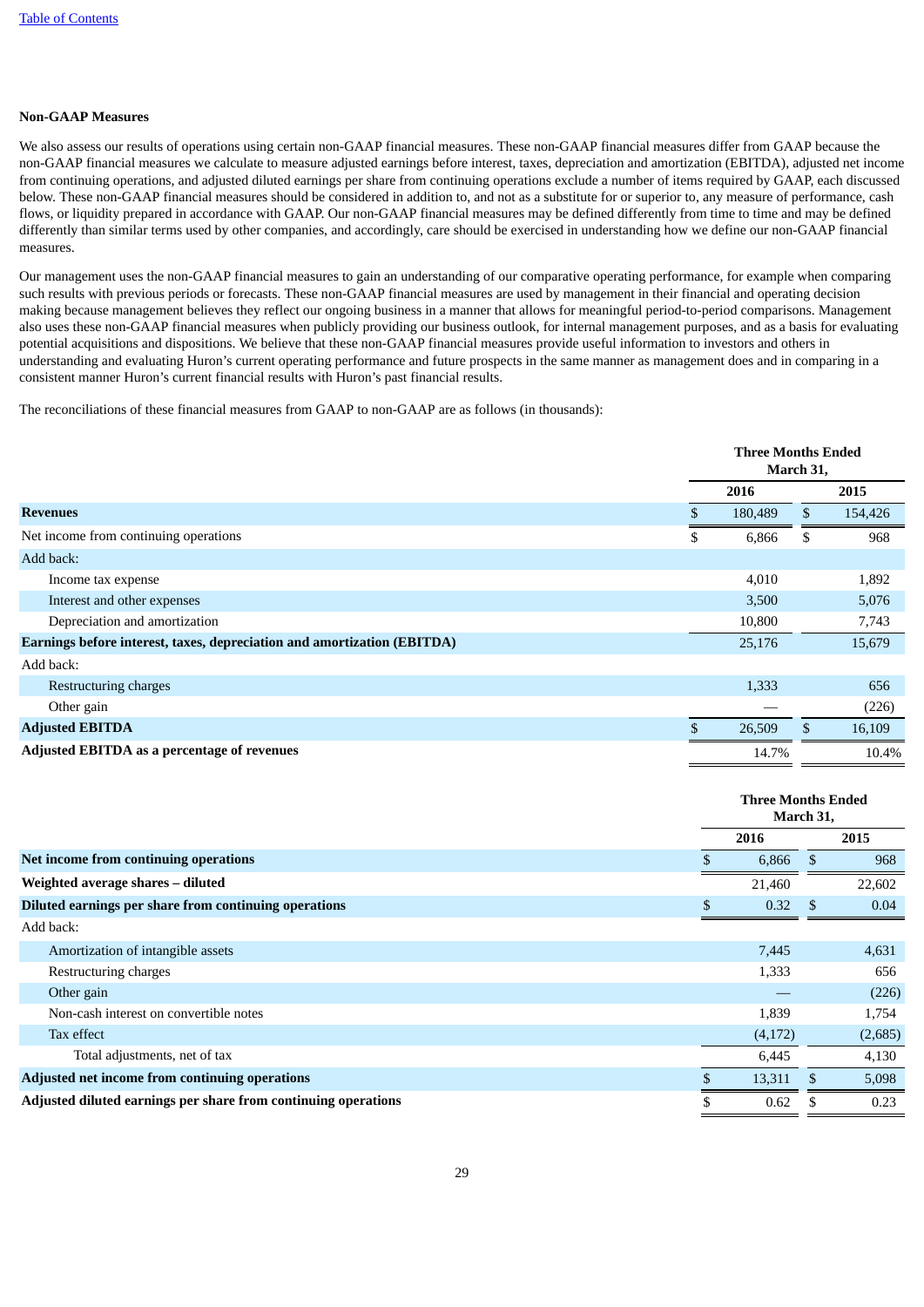These non-GAAP financial measures include adjustments for the following items:

*Restructuring charges:* We have incurred charges due to the restructuring of various parts of our business. These restructuring charges have primarily consisted of costs associated with office space consolidations, including the accelerated depreciation of certain leasehold improvements, and severance charges. We have excluded the effect of the restructuring charges from our non-GAAP measures because the amount of each restructuring charge is significantly affected by the timing and size of the restructured business or component of a business.

*Other gain:* We have excluded the effect of the remeasurement gain related to a contingent acquisition liability recorded in the first quarter of 2015 to permit comparability with periods that were not impacted by this item.

*Amortization of intangible assets:* We have excluded the effect of amortization of intangible assets from the calculation of adjusted net income from continuing operations presented above. Amortization of intangibles is inconsistent in its amount and frequency and is significantly affected by the timing and size of our acquisitions.

*Non-cash interest on convertible notes:* We incur non-cash interest expense relating to the implied value of the equity conversion component of our Convertible Notes. The value of the equity conversion component is treated as a debt discount and amortized to interest expense over the life of the Convertible Notes using the effective interest rate method. We exclude this non-cash interest expense that does not represent cash interest payments made to our note holders from the calculation of adjusted net income from continuing operations.

*Tax effect:* The non-GAAP income tax adjustment reflects the incremental tax rate applicable to the non-GAAP adjustments.

*Income tax expense, Interest and other expenses, Depreciation and amortization:* We have excluded the effects of income tax expense, interest and other expenses, and depreciation and amortization in the calculation of EBITDA as these are customary exclusions as defined by the calculation of EBITDA to arrive at meaningful earnings from core operations excluding the effect of such items.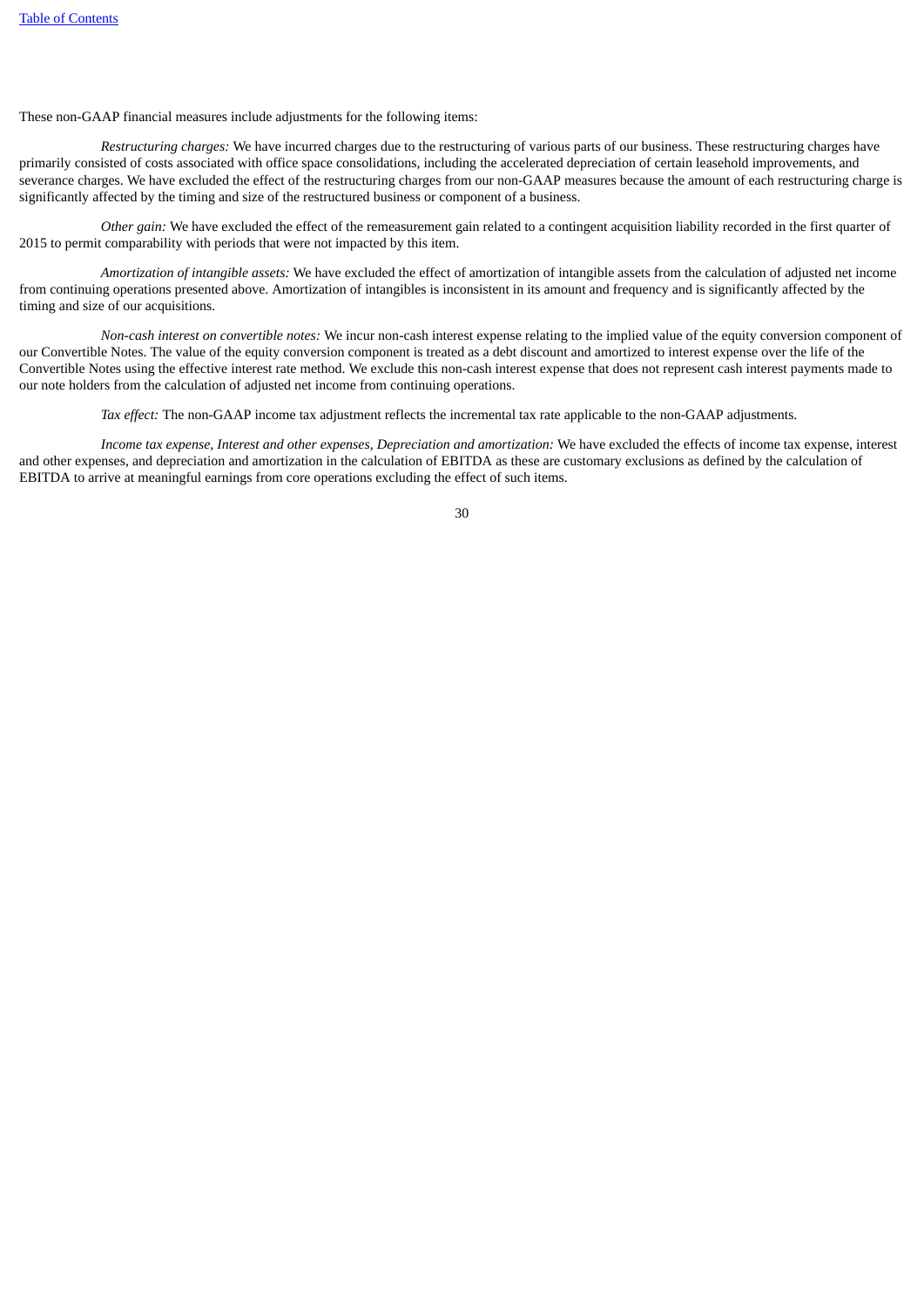## **Three Months Ended March 31, 2016 Compared to Three Months Ended March 31, 2015**

#### **Revenues**

Revenues increased \$26.1 million, or 16.9%, to \$180.5 million for the first quarter of 2016 from \$154.4 million for the first quarter of 2015. First quarter 2016 revenues included \$2.8 million from our acquisitions of Rittman Mead India, Cloud62, Inc., and MyRounding, which we completed subsequent to the first quarter of 2015, and \$10.7 million of incremental revenues due to the full quarter impact of our acquisition of Studer Group, which we completed midfirst quarter 2015.

Of the overall \$26.1 million increase in revenues, \$14.9 million was attributable to our full-time billable consultants and \$11.2 million was attributable to our full-time equivalents.

The increase in full-time billable consultant revenues reflected increases in our consultant utilization rate and the average number of billable consultants, partially offset by a decrease in the average billing rate. As discussed below in Segment Results, this increase in revenue reflected strengthened demand for our services in the Huron Business Advisory, Huron Education and Life Sciences, and Huron Healthcare segments.

The increase in full-time equivalent revenues was primarily attributable to our healthcare coaches in the Huron Healthcare segment due to the full quarter impact of our acquisition of Studer Group.

#### **Total Direct Costs**

Our total direct costs increased \$11.4 million, or 11.0%, to \$115.2 million in the three months ended March 31, 2016, from \$103.8 million in the three months ended March 31, 2015. Direct costs for our Studer Group practice, which we acquired mid-first quarter 2015, totaled \$11.6 million in the first quarter of 2016, compared to \$6.1 million in the first quarter of 2015. The overall \$13.2 million increase primarily related to a \$6.9 million increase in salaries and related expenses for our revenue-generating professionals, a \$2.7 million increase in bonus expense for our revenue-generating professionals, a \$0.9 million increase in intangible asset amortization expense, and a \$0.4 million increase product and event costs.

As a percentage of revenues, our total direct costs decreased to 63.9% during the first quarter of 2016 compared to 67.2% during the first quarter of 2015, and primarily reflected revenue growth that outpaced the increase in salaries and related expenses for our revenue-generating professionals. This decrease was partially offset by increases, as percentages of revenue, in intangible asset amortization expense, bonus expense for our revenue-generating professionals, and product and event costs, all of which were largely driven by our acquisition of Studer Group.

Total direct costs for the three months ended March 31, 2016 included \$3.9 million of share-based compensation expense for our revenue-generating professionals compared to \$4.1 million for the same prior year period. Total direct costs for the three months ended March 31, 2016 included \$3.4 million of amortization expense for intangible assets, primarily representing customer-related assets and software acquired in business combinations, and internal software development costs, compared to \$2.5 million of amortization expense for the same prior year period. The \$0.9 million increase in amortization expense was primarily attributable to customer-related assets and software acquired in our Studer Group acquisition.

#### **Operating Expenses and Other Operating Gains and Losses**

Selling, general and administrative expenses increased \$5.2 million, or 14.2%, to \$42.1 million in the first quarter of 2016 from \$36.8 million in the first quarter of 2015. Selling, general and administrative expenses for our Studer Group practice, which we acquired mid-first quarter 2015, totaled \$6.9 million in the first quarter of 2016, compared to \$3.0 million in the first quarter of 2015. The overall \$5.2 million increase was primarily related to a \$2.5 million increase in salaries and related expenses for our support personnel, a \$1.3 million increase in bonus expense for our support personnel, a \$0.8 million increase in practice administration and meetings expense, and a \$0.5 million increase in training expense, partially offset by a \$0.5 million decrease in legal expenses.

As a percentage of revenues, selling, general and administrative expenses decreased to 23.3% during the first quarter of 2016 compared to 23.8% during the first quarter of 2015, primarily due to the decrease in legal expenses and a decrease in facilities and other office related expenses as a percentage of revenues, partially offset by an increase in bonus expense for our support personnel as a percentage of revenues.

Restructuring charges for the first quarter of 2016 totaled \$1.3 million, compared to \$0.7 million for the first quarter of 2015. The charges for the first quarter of 2016 primarily consisted of \$0.8 million related to workforce reductions in our corporate operations as we adjust our infrastructure to align with our Huron Legal divestiture, \$0.2 million related to updated lease accrual assumptions for the Washington, D.C. space vacated in the fourth quarter of 2014, and \$0.2 million related to the wind down of our foreign consulting operations based in the Middle East. The \$0.7 million charge for the first quarter of 2015 related to workforce reductions to better align our resources with market demand, primarily in our All Other segment.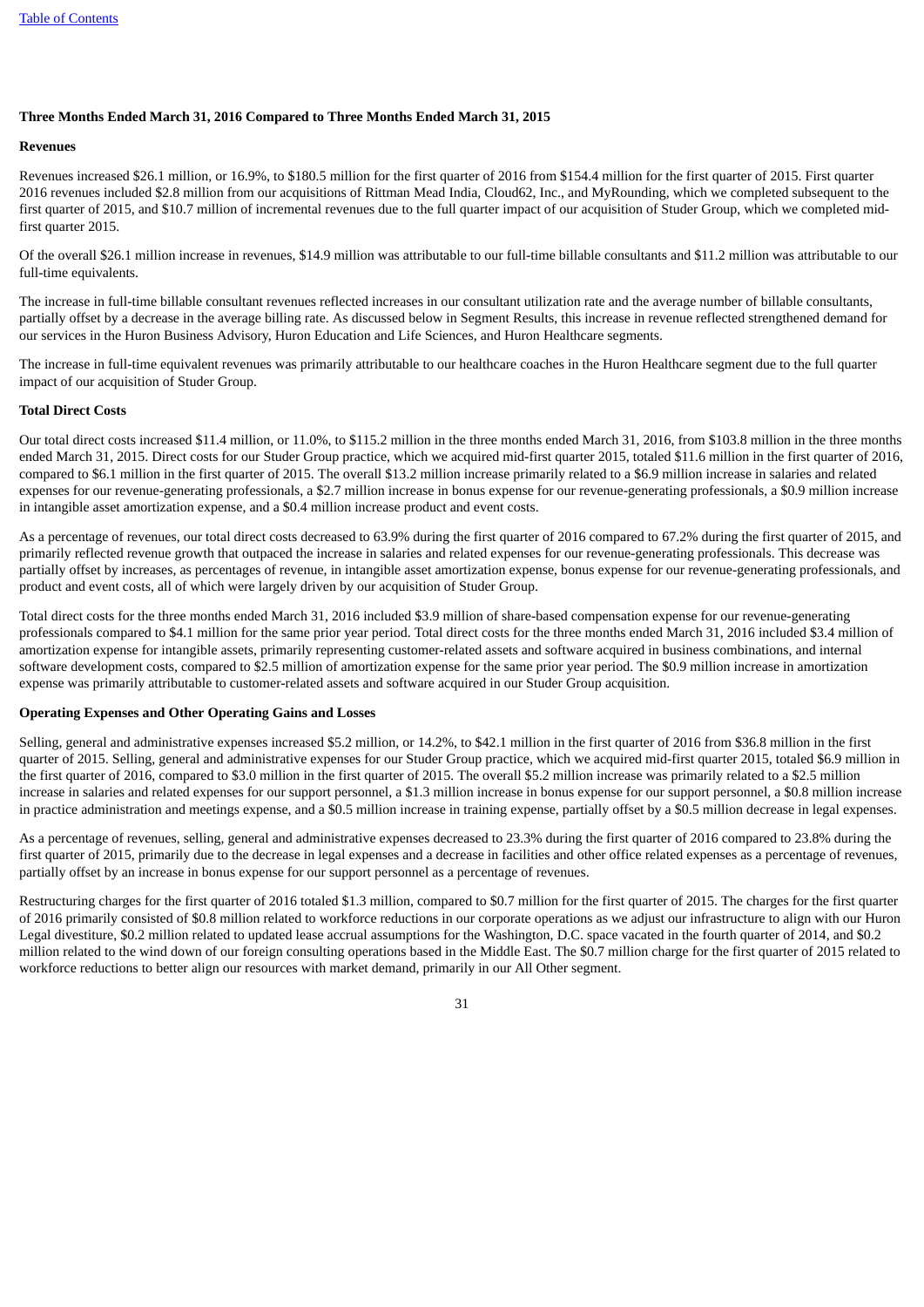Depreciation and amortization expense increased by \$2.1 million to \$7.4 million in the three months ended March 31, 2016, from \$5.3 million in the three months ended March 31, 2015. The increase was primarily attributable to amortization expense for intangible assets acquired in the Studer Group acquisition. Intangible asset amortization included within operating expenses primarily relates to certain customer relationships, non-competition agreements, and trade names acquired in connection with our business acquisitions.

#### **Operating Income**

Operating income increased \$6.4 million, or 81.1%, to \$14.4 million in the first quarter of 2016 from \$7.9 million in the first quarter of 2015. Operating margin, which is defined as operating income expressed as a percentage of revenues, increased to 8.0% in the three months ended March 31, 2016, compared to 5.1% in the three months ended March 31, 2015. The increase in operating margin was primarily attributable to revenue growth that outpaced the increase in salaries and related expenses for our revenue-generating professionals and the decrease in legal expenses, partially offset by the increases, as percentages of revenues, in intangible asset amortization expense and bonus expense for both our revenue-generating professionals and support personnel during the first quarter of 2016 compared to the first quarter of 2015.

#### **Other Expense, Net**

Total other expense, net decreased by \$1.6 million to \$3.5 million in the first quarter of 2016 from \$5.1 million in the first quarter of 2015. The decrease was primarily attributable to a \$1.3 million decrease in foreign currency transaction losses and a \$0.4 million decrease in interest expense. The decrease in interest expense was primarily due to lower levels of borrowings under our credit facility during the first quarter of 2016 compared to the first quarter of 2015.

#### **Income Tax Expense**

For the first quarter of 2016, we recognized income tax expense from continuing operations of \$4.0 million on income from continuing operations of \$10.9 million. For the first quarter of 2015, we recognized income tax expense from continuing operations of \$1.9 million on income from continuing operations of \$2.9 million. Our effective tax rate for the first quarter of 2016 was 36.9% compared with 66.2% for the same period last year. The effective tax rate for the three months ended March 31, 2016 was lower than the statutory rate, inclusive of state income taxes, primarily due to certain credits and deductions, partially offset by non-deductible business expenses. The effective tax rate for the first quarter of 2015 was higher than the statutory tax rate, inclusive of state income taxes, primarily due to foreign losses with no tax benefit and certain non-deductible expenses as a percentage of pretax income.

## **Net Income from Continuing Operations**

Net income from continuing operations was \$6.9 million for the three months ended March 31, 2016, compared to net income from continuing operations of \$1.0 million for the same period last year. As a result of the increase in net income from continuing operations, diluted earnings per share from continuing operations for the first quarter of 2016 was \$0.32 compared to \$0.04 for the first quarter of 2015.

#### **Discontinued Operations**

Net loss from discontinued operations was \$0.9 million for the three months ended March 31, 2016, compared to net income from discontinued operations of \$0.5 million for the same period last year. See Note 4 "Discontinued Operations" within the notes to our consolidated financial statements for additional information about our discontinued operations.

#### **EBITDA and Adjusted EBITDA**

EBITDA increased \$9.5 million to \$25.2 million for the three months ended March 31, 2016, from \$15.7 million for the three months ended March 31, 2015. Adjusted EBITDA increased \$10.4 million to \$26.5 million in the first quarter of 2016 from \$16.1 million in the first quarter of 2015. The increase in both EBITDA and Adjusted EBITDA was primarily due to the increase in segment operating income, as discussed below in Segment Results.

### **Adjusted Net Income from Continuing Operations**

Adjusted net income from continuing operations increased \$8.2 million to \$13.3 million in the first quarter of 2016 compared to \$5.1 million in the first quarter of 2015. The increase was primarily attributable to the increase in operating income, exclusive of the increase in amortization expense. As a result of the increase in adjusted net income from continuing operations, adjusted diluted earnings per share from continuing operations was \$0.62 for the first quarter of 2016, compared to \$0.23 for the first quarter of 2015.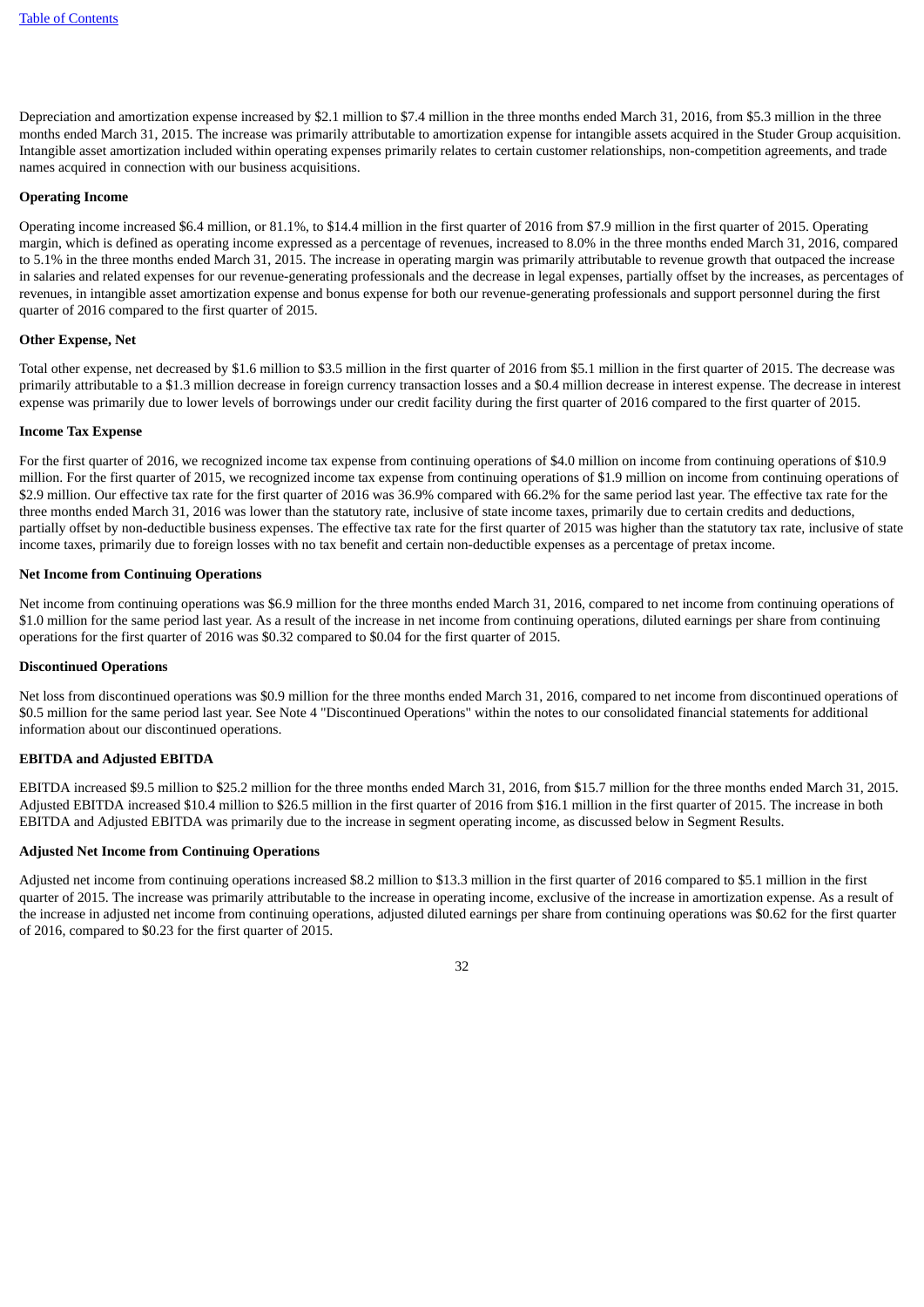#### **Segment Results**

#### **Huron Healthcare**

#### **Revenues**

Huron Healthcare segment revenues increased \$16.0 million, or 16.3%, to \$114.0 million for the first quarter of 2016 from \$98.0 million for the first quarter of 2015. Revenues for the first quarter of 2016 included \$0.3 million from our acquisition of MyRounding completed in the first quarter of 2016, and \$10.7 million of incremental revenues due to the full quarter impact of our acquisition of Studer Group, which we completed mid-first quarter 2015.

During the three months ended March 31, 2016, revenues from fixed-fee engagements, time-and-expense engagements, performance-based arrangements, and software support and maintenance arrangements represented 74.0%, 8.4%, 12.2%, and 5.4% of this segment's revenues, respectively, compared to 71.9%, 8.3%, 13.8%, and 6.0%, respectively, for the comparable period in 2015.

Of the overall \$16.0 million increase in revenues, \$11.7 million was attributable to an increase in revenue from our full-time equivalents and \$4.3 million was attributable to our full-time billable consultants.

The increase in revenue from our full-time equivalents reflected increases in both the average number of full-time equivalents and revenue per full-time equivalent in the first quarter of 2016 compared to the same prior year period, and is the result of our Studer Group acquisition.

The increase in revenue from our full-time billable consultants reflected increases in our consultant utilization rate and average billing rate, partially offset by a decrease in the average number of full-time billable consultants. Performance-based fee revenue was \$13.9 million during the first quarter of 2016 compared to \$13.5 million during the first quarter of 2015. The level of performance-based fees earned may vary based on our clients' risk sharing preferences and the mix of services we provide. Performance-based fee arrangements may cause significant variations in revenues, operating results, and average billing rates due to our level of execution and the timing of achievement of the performance-based criteria.

#### **Operating Income**

Huron Healthcare segment operating income increased \$10.0 million, or 34.6%, to \$39.0 million for the three months ended March 31, 2016, from \$29.0 million for the three months ended March 31, 2015. The Huron Healthcare segment operating margin, defined as segment operating income expressed as a percentage of segment revenues, increased to 34.2% for the first quarter of 2016 from 29.6% in the same period last year. The increase in this segment's operating margin was primarily attributable to revenue growth that outpaced increases in salaries and related expenses and bonus expense for our revenuegenerating professionals, partially offset by increases, as percentages of revenues, in salaries and related expenses and bonus expense for our support personnel and intangible asset amortization expense and product and event costs, both of which are related to our Studer Group acquisition.

#### **Huron Education and Life Sciences**

#### **Revenues**

Huron Education and Life Sciences segment revenues increased \$3.3 million, or 8.4%, to \$43.2 million for the first quarter of 2016 from \$39.9 million for the first quarter of 2015.

Revenues from fixed-fee engagements, time-and-expense engagements, performance-based arrangements, and software support and maintenance arrangements represented 21.3%, 72.8%, 0.8%, and 5.1% of this segment's revenues, respectively, during the first quarter of 2016. Revenues from fixed-fee engagements, time-and-expense engagements, and software support and maintenance arrangements represented 30.3%, 65.0%, and 4.7%, respectively, during the first quarter of 2015.

Of the overall \$3.3 million increase in revenues, \$4.2 million was attributable to our full-time billable consultants, partially offset by a \$0.9 million decrease in revenue generated by our full-time equivalents. The increase in revenue from our full-time billable consultants reflected increases in the average number of full-time billable consultants and average billing rate, partially offset by a decrease in consultant utilization rate. The decrease in revenue from our full-time equivalents reflected a decrease in the revenue per full-time equivalent, largely due to a decrease in license revenues.

#### **Operating Income**

Huron Education and Life Sciences segment operating income decreased by \$1.6 million, or 13.3%, to \$10.2 million for the three months ended March 31, 2016, from \$11.8 million for the three months ended March 31, 2015. Segment operating margin decreased to 23.6% for the first quarter of 2016 from 29.5% in the same period last year. The decrease in this segment's operating margin was primarily attributable to increases, as percentages of revenues, in salaries and related expenses and bonus expense for our revenue-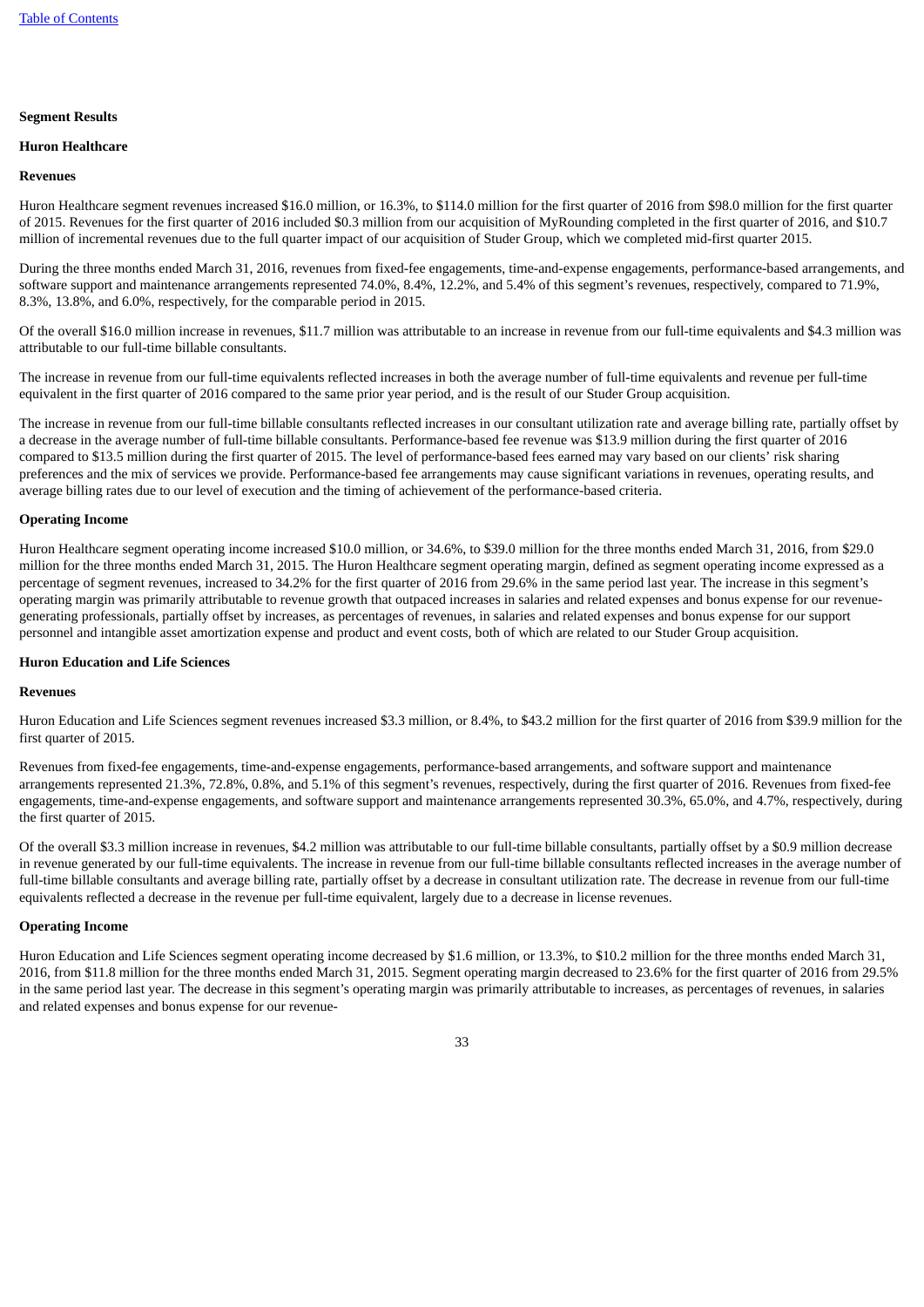generating professionals, which was largely the result of our cloud-based enterprise resource planning (ERP) investment. These decreases to segment operating margin were partially offset by decreases in contractor expense and intangible asset amortization expense.

#### **Huron Business Advisory**

#### **Revenues**

Huron Business Advisory segment revenues increased \$7.5 million, or 47.6%, to \$23.2 million for the first quarter of 2016 from \$15.7 million for the first quarter of 2015. Revenues for the first quarter of 2016 included \$2.5 million from our acquisitions of Rittman Mead India and Cloud62, Inc., which we completed subsequent to the first quarter of 2015.

Revenues from fixed-fee engagements, time-and-expense engagements, performance-based arrangements, and software support and maintenance arrangements represented 13.7%, 82.2%, 3.6%, and 0.5% of this segment's revenues, respectively, during the first quarter of 2016. Revenues from fixed-fee engagements, time-and-expense engagements, and software support and maintenance arrangements represented 13.9%, 85.5%, and 0.6% of this segment's revenues, respectively, during the first quarter of 2015. Performance-based fee revenue was \$0.8 million for the first quarter of 2016, compared to no performance-based revenue for the first quarter of 2015.

Of the overall \$7.5 million increase in revenues, \$7.1 million was attributable to our full-time billable consultants, while \$0.4 million was attributable to our full-time equivalents. The increase in revenue from our full-time billable consultants reflected increases in the average number of full-time billable consultants and consultant utilization rate, partially offset by a decrease in the average billing rate. The decrease in the average billing rate was largely the result of our acquisition of Rittman Mead India.

#### **Operating Income**

Huron Business Advisory segment operating income increased by \$1.1 million, or 68.8%, to \$2.7 million for the three months ended March 31, 2016, from \$1.6 million for the three months ended March 31, 2015. Segment operating margin increased to 11.6% for the first quarter of 2016 from 10.2% in the same period last year. The increase in this segment's operating margin was primarily attributable to revenue growth that outpaced increases in salaries and related expenses and bonus expense for our revenue-generating professionals, partially offset by increases, as percentages of revenues, in practice administration and meetings expense and contractor expense.

#### **LIQUIDITY AND CAPITAL RESOURCES**

Cash and cash equivalents decreased \$45.0 million, from \$58.4 million at December 31, 2015, to \$13.5 million at March 31, 2016. As of March 31, 2016, our primary sources of liquidity are cash on hand, cash flows from our U.S. operations, and borrowing capacity available under our credit facility.

|                                                     | <b>Three Months Ended</b><br>March 31, |               |  |            |  |  |
|-----------------------------------------------------|----------------------------------------|---------------|--|------------|--|--|
| <b>Cash Flows (in thousands):</b>                   |                                        | 2016          |  | 2015       |  |  |
| Net cash used in operating activities               | \$                                     | $(9,880)$ \$  |  | (42, 154)  |  |  |
| Net cash used in investing activities               |                                        | (17,098)      |  | (345,730)  |  |  |
| Net cash (used in) provided by financing activities |                                        | (18, 160)     |  | 138,229    |  |  |
| Effect of exchange rate changes on cash             |                                        | 158           |  | (34)       |  |  |
| Net decrease in cash and cash equivalents           |                                        | $(44,980)$ \$ |  | (249, 689) |  |  |

#### *Operating Activities*

Net cash used in operating activities totaled \$9.9 million for the three months ended March 31, 2016 and \$42.2 million for the same period last year.

Our operating assets and liabilities consist primarily of receivables from billed and unbilled services, accounts payable and accrued expenses, accrued payroll and related benefits, and deferred revenues. The volume of services rendered and the related billings and timing of collections on those billings, as well as payments of our accounts payable and salaries, bonuses, and related benefits to employees affect these account balances.

The decrease in cash used in operations was primarily attributable to a decrease in the amount paid for annual performance bonuses during the first quarter of 2016 compared to the first quarter of 2015, as well as increased collections of receivables, partially offset by higher tax payments during the first quarter of 2016 compared to the first quarter of 2015.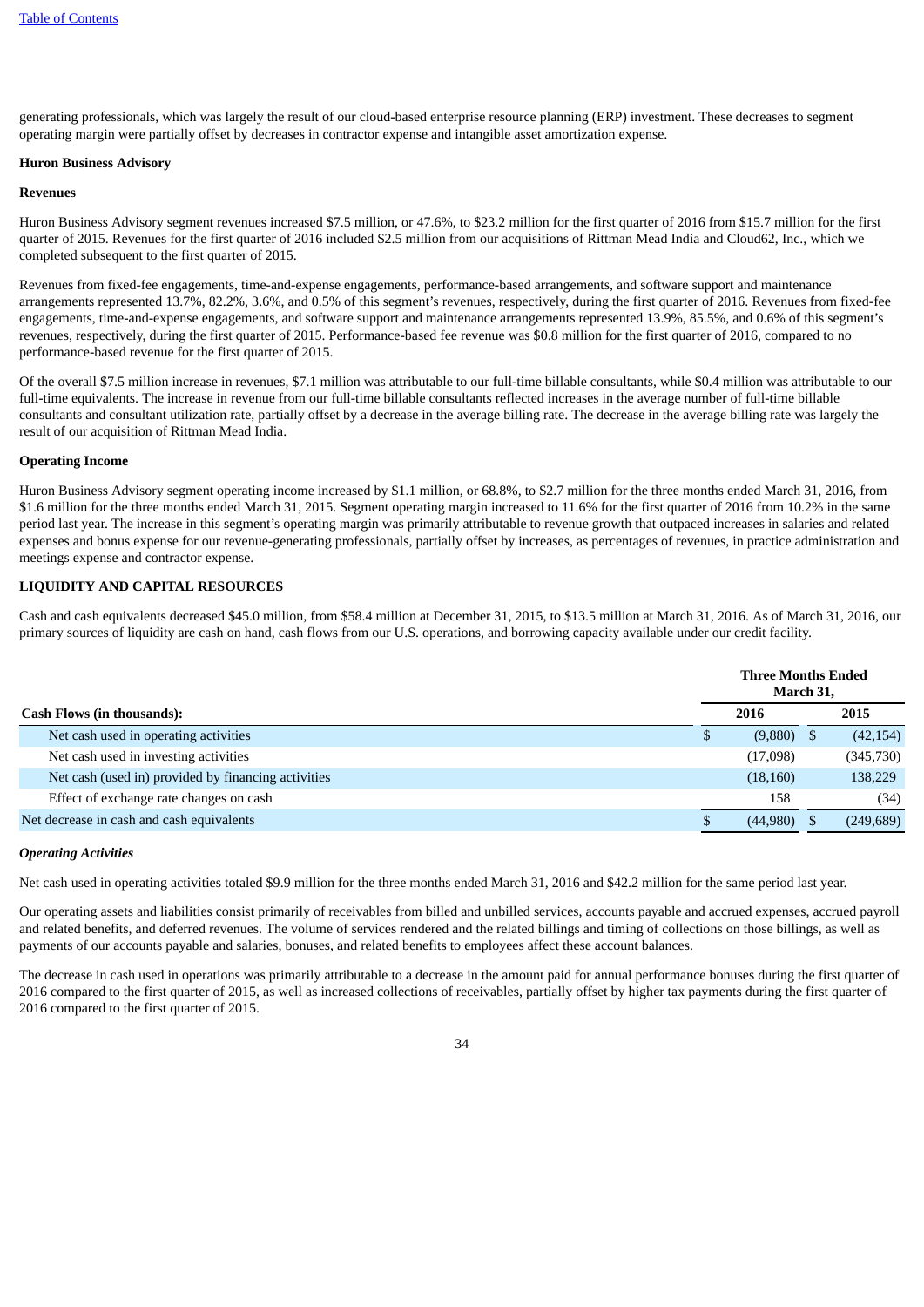#### *Investing Activities*

Net cash used in investing activities was \$17.1 million for the three months ended March 31, 2016 and \$345.7 million for the same period last year.

The use of cash in the first three months of 2016 primarily consisted of \$14.0 million for the purchase of a business and \$2.0 million for purchases of property and equipment.

The use of cash in the first three months of 2015 primarily consisted of \$331.8 million for purchases of businesses, \$6.5 million for purchases of property and equipment, and a \$2.5 million investment in Shorelight in the form of zero coupon convertible debt instruments.

We estimate that we will use approximately \$20.0 million of cash for purchases of property and equipment for full year 2016, primarily consisting of information technology-related equipment and leasehold improvements to support our corporate infrastructure.

#### *Financing Activities*

Net cash used in financing activities was \$18.2 million for the three months ended March 31, 2016. During the first three months of 2016, we had net borrowings of \$40.5 million under our credit facility, primarily to fund our annual performance bonus payment, and we repurchased and retired \$55.3 million of our common stock under our October 2014 Share Repurchase Program, as defined below.

Net cash provided by financing activities was \$138.2 million for the three months ended March 31, 2015. During the first three months of 2015, we had net borrowings of \$140.0 million under our credit facility, primarily to fund the Studer Group acquisition and our annual performance bonus payment.

In October 2014, our board of directors authorized a share repurchase program pursuant to which we could, from time to time, repurchase up to \$50 million of our common stock through October 31, 2015 (the "October 2014 Share Repurchase Program"). In October 2015, our board of directors authorized an extension of the October 2014 Share Repurchase Program through October 31, 2016; and in December 2015, our board of directors increased the authorized amount to \$125 million. The amount and timing of the repurchases will be determined by management and will depend on a variety of factors, including the trading price of our common stock, general market and business conditions, and applicable legal requirements. During the three months ended March 31, 2016, we repurchased and retired 982,192 shares at an average cost of \$56.27 per share. As of March 31, 2016, \$35.1 million remains available for share repurchases under the October 2014 Share Repurchase Program.

#### *Financing Arrangements*

At March 31, 2016, we had \$250.0 million principal amount of our 1.25% convertible senior notes outstanding and \$132.5 million outstanding under our senior secured credit facility, as discussed below.

#### *1.25% Convertible Senior Notes*

In September 2014, we issued \$250.0 million principal amount of the Convertible Notes in a private offering. The Convertible Notes are senior unsecured obligations of the Company and will pay interest semi-annually on April 1 and October 1 of each year at an annual rate of 1.25%. The Convertible Notes will mature on October 1, 2019, unless earlier repurchased by the Company or converted in accordance with their terms.

Upon conversion, the Convertible Notes will be settled, at our election, in cash, shares of the Company's common stock, or a combination of cash and shares of the Company's common stock. Our current intent and policy is to settle conversions with a combination of cash and shares of common stock with the principal amount of the Convertible Notes paid in cash, in accordance with the settlement provisions of the Indenture.

The initial conversion rate for the Convertible Notes is 12.5170 shares of our common stock per \$1,000 principal amount of the Convertible Notes, which is equal to an initial conversion price of approximately \$79.89 per share of our common stock.

In connection with the issuance of the Convertible Notes, we entered into convertible note hedge transactions and warrant transactions. The convertible note hedge transactions are intended to reduce the potential future economic dilution associated with the conversion of the Convertible Notes and, combined with the warrants, effectively raise the price at which economic dilution would occur from the initial conversion price of approximately \$79.89 to approximately \$97.12 per share.

For further information see Note 8 "Financing Arrangements" within the notes to our consolidated financial statements.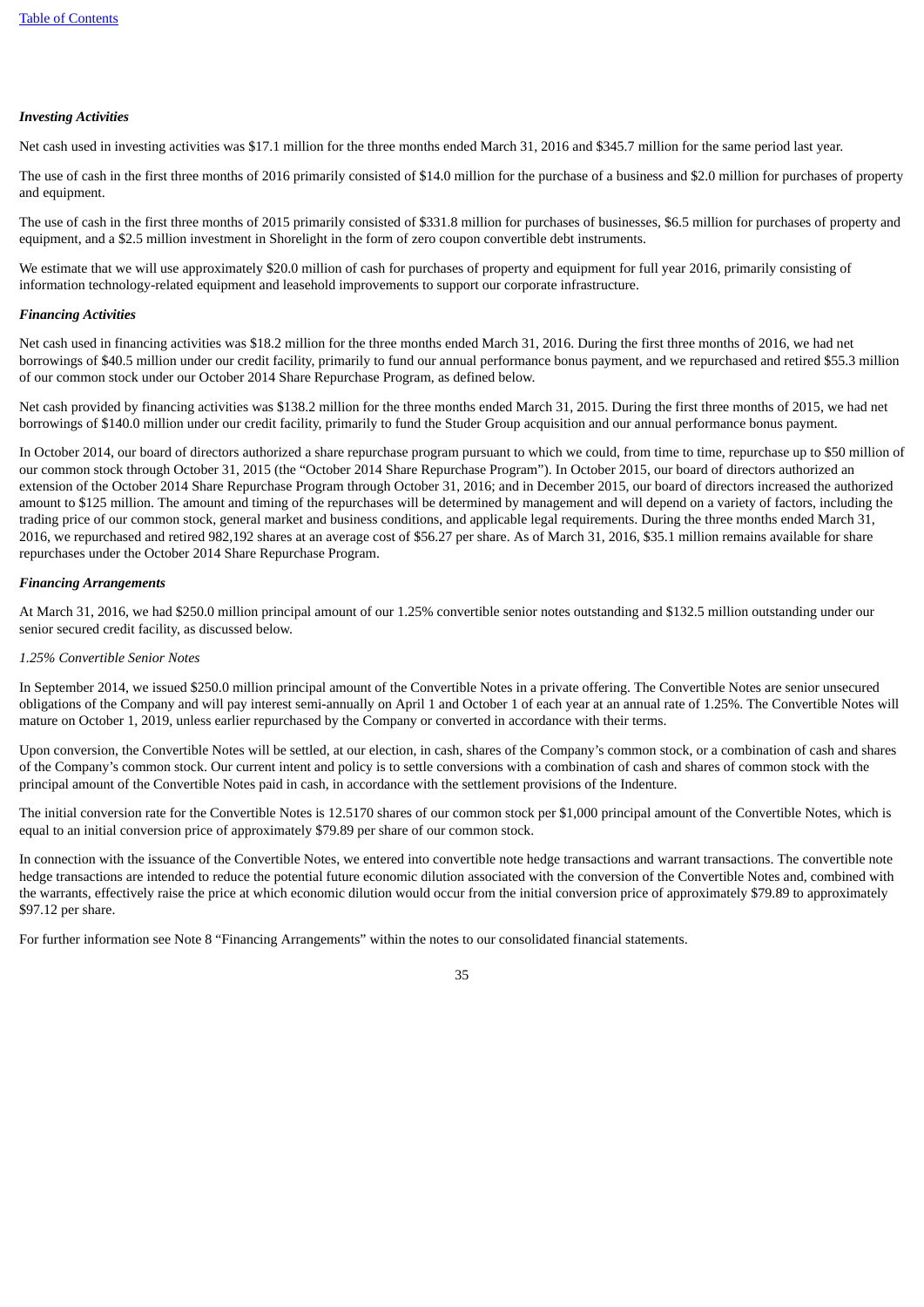## *Senior Secured Credit Facility*

The Company has a \$500 million senior secured revolving credit facility, subject to the terms of a Second Amended and Restated Credit Agreement dated as of March 31, 2015 (the "Amended Credit Agreement"), that becomes due and payable in full upon maturity on March 31, 2020. The Amended Credit Agreement provides the option to increase the revolving credit facility or establish term loan facilities in an aggregate amount of up to \$100 million, subject to customary conditions and the approval of any lender whose commitment would be increased, resulting in a maximum available principal amount under the Amended Credit Agreement of \$600 million. The initial borrowings under the Amended Credit Agreement were used to refinance borrowings outstanding under a prior credit agreement, and future borrowings under the Amended Credit Agreement may be used for working capital, capital expenditures, share repurchases, and general corporate purposes.

Fees and interest on borrowings vary based on our Consolidated Leverage Ratio (as defined in the Amended Credit Agreement). At our option, borrowings under the Amended Credit Agreement will bear interest at one, two, three or six-month LIBOR or an alternate base rate, in each case plus the applicable margin. The applicable margin will fluctuate between 1.25% per annum and 1.75% per annum, in the case of LIBOR borrowings, or between 0.25% per annum and 0.75% per annum, in the case of base rate loans, based upon our Consolidated Leverage Ratio at such time.

Amounts borrowed under the Amended Credit Agreement may be prepaid at any time without premium or penalty. We are required to prepay the amounts outstanding under the Amended Credit Agreement in certain circumstances, including a requirement to pay all amounts outstanding under the Amended Credit Agreement 90 days prior to the Convertible Indebtedness Maturity Date (as defined in the Amended Credit Agreement) unless (1) the Convertible Indebtedness Maturity Date is waived or extended to a later date, (2) the Company can demonstrate (a) Liquidity (as defined in the Amended Credit Agreement) in an amount at least equal to the principal amount due on the Convertible Indebtedness Maturity Date, and (b) financial covenant compliance after giving effect to such payments and any additional indebtedness incurred on a pro forma basis, or (3) this requirement is waived by the Required Lenders (as defined in the Amended Credit Agreement). In addition, we have the right to permanently reduce or terminate the unused portion of the commitments provided under the Amended Credit Agreement at any time.

The Amended Credit Agreement contains usual and customary representations and warranties; affirmative and negative covenants, which include limitations on liens, investments, additional indebtedness, and restricted payments; and two quarterly financial covenants as follows: (i) a maximum Consolidated Leverage Ratio (defined as the ratio of debt to consolidated EBITDA) of either 3.25 to 1.00 or 3.50 to 1.00, depending on the measurement period, and (ii) a minimum Consolidated Interest Coverage Ratio (defined as the ratio of consolidated EBITDA to interest) of 3.50 to 1.00. Consolidated EBITDA for purposes of the financial covenants is calculated on a continuing operations basis and includes adjustments to add back share-based compensation costs, certain noncash restructuring charges, and pro forma historical EBITDA for businesses acquired. At March 31, 2016, we were in compliance with these financial covenants with a Consolidated Leverage Ratio of 2.25 to 1.00 and a Consolidated Interest Coverage Ratio of 18.07 to 1.00.

The Amended Credit Agreement contains restricted payment provisions, including a potential limit on the amount of dividends we may pay. Pursuant to the terms of the Amended Credit Agreement, if our Consolidated Leverage Ratio is greater than 3.00, the amount of dividends and other Restricted Payments (as defined in the Amended Credit Agreement) we may pay is limited to an amount up to \$50 million plus 50% of cumulative consolidated net income from the closing date of the Amended Credit Agreement plus 50% of the net cash proceeds from equity issuances after the closing date of the Amended Credit Agreement.

Borrowings outstanding under the Amended Credit Agreement at March 31, 2016 totaled \$132.5 million. These borrowings carried a weighted average interest rate of 2.4%, including the effect of the interest rate swaps described in Note 10 "Derivative Instruments and Hedging Activity" within the notes to the consolidated financial statements. Borrowings outstanding under the Amended Credit Agreement at December 31, 2015 were \$92.0 million and carried a weighted average interest rate of 2.4%. The borrowing capacity under the revolving credit facility is reduced by any outstanding borrowings under the revolving credit facility and outstanding letters of credit. At March 31, 2016, we had outstanding letters of credit totaling \$4.8 million, which are primarily used as security deposits for our office facilities. As of March 31, 2016, the unused borrowing capacity under the revolving credit facility was \$362.7 million.

For further information see Note 8 "Financing Arrangements" within the notes to the consolidated financial statements.

## **Future Needs**

Our primary financing need has been to fund our growth. Our growth strategy is to expand our service offerings, which may require investments in new hires, acquisitions of complementary businesses, possible expansion into other geographic areas, and related capital expenditures. We believe our internally generated liquidity, together with our available cash, the borrowing capacity available under our revolving credit facility, and access to external capital resources will be adequate to fund our long-term growth and capital needs arising from cash commitments and debt service obligations. Our ability to secure short-term and long-term financing in the

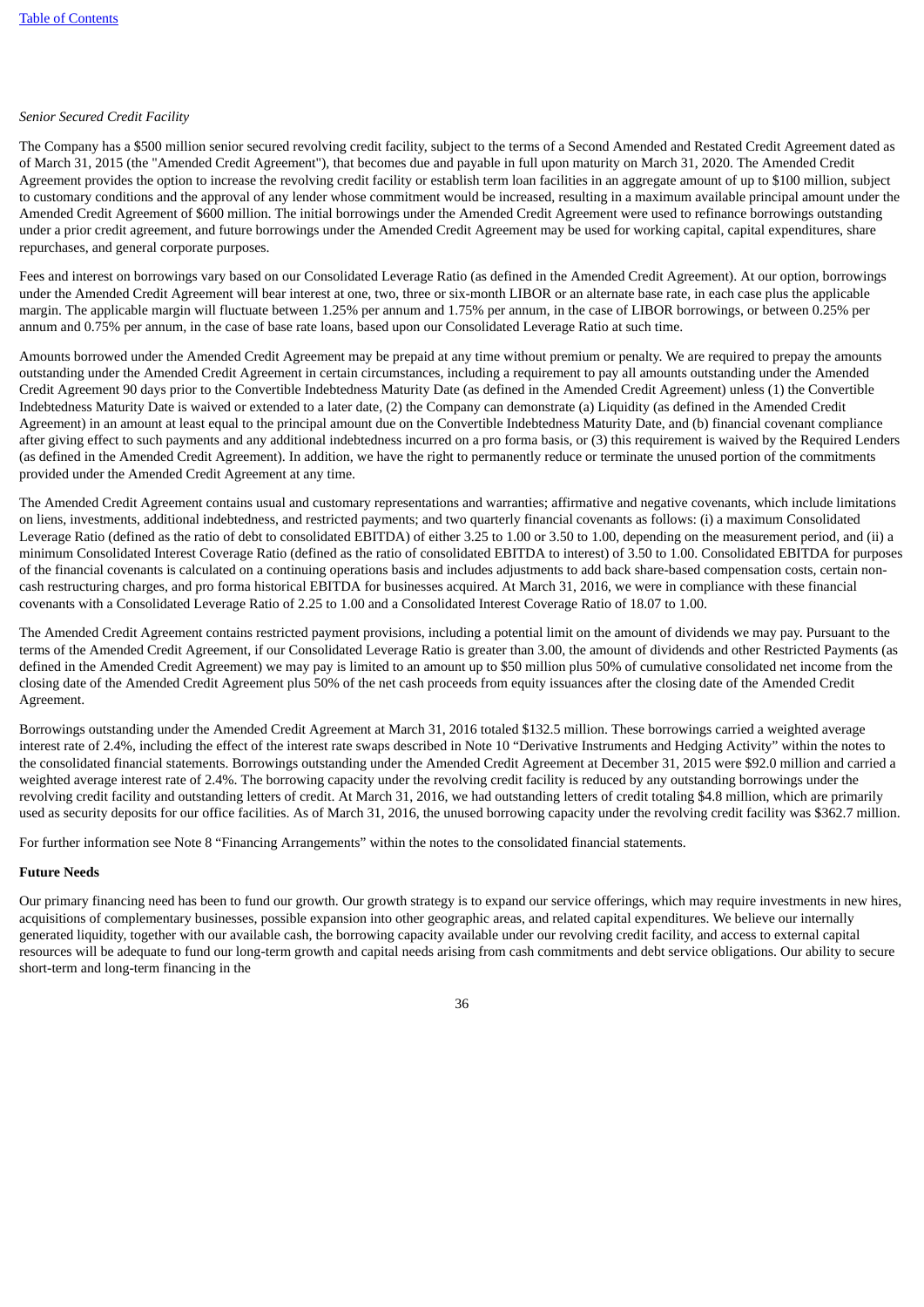future will depend on several factors, including our future profitability, the quality of our accounts receivable and unbilled services, our relative levels of debt and equity, and the overall condition of the credit markets.

## **CONTRACTUAL OBLIGATIONS**

For a summary of our commitments to make future payments under contractual obligations, see "Item 7. Management's Discussion and Analysis of Financial Condition and Results of Operations – Contractual Obligations" in our Annual Report on Form 10-K for the year ended December 31, 2015. There have been no material changes in our contractual obligations since December 31, 2015.

#### **OFF-BALANCE SHEET ARRANGEMENTS**

We are not a party to any material off-balance sheet arrangements.

## **CRITICAL ACCOUNTING POLICIES**

Management's discussion and analysis of financial condition and results of operations are based upon our consolidated financial statements, which have been prepared in accordance with GAAP. We regularly review our financial reporting and disclosure practices and accounting policies to ensure that our financial reporting and disclosures provide accurate information relative to the current economic and business environment. The preparation of financial statements in conformity with GAAP requires management to make assessments, estimates, and assumptions that affect the reported amounts of assets and liabilities and disclosure of contingent assets and liabilities as of the date of the financial statements, as well as the reported amounts of revenues and expenses during the reporting period. Critical accounting policies are those policies that we believe present the most complex or subjective measurements and have the most potential to impact our financial position and operating results. While all decisions regarding accounting policies are important, we believe that there are four accounting policies that could be considered critical: revenue recognition, allowances for doubtful accounts and unbilled services, carrying values of goodwill and other intangible assets, and accounting for income taxes. For a detailed discussion of these critical accounting policies, see "Item 7. Management's Discussion and Analysis of Financial Condition and Results of Operations – Critical Accounting Policies" in our Annual Report on Form 10-K for the year ended December 31, 2015. There have been no material changes to our critical accounting policies during the first three months of 2016.

#### **NEW ACCOUNTING PRONOUNCEMENTS**

Refer to Note 3 "New Accounting Pronouncements" within the notes to the consolidated financial statements for information on new accounting pronouncements.

#### **SUBSEQUENT EVENT**

On April 26, 2016, we entered into an agreement to acquire the U.S. assets of ADI Strategies, Inc. ("ADI"), a leading enterprise performance management, risk management, and business intelligence firm focused on implementing the Oracle enterprise application suite. The financial results of ADI will be included within the Huron Business Advisory segment from the close date, which we anticipate will be in the second quarter of 2016. We are also in the process of acquiring the international assets of ADI in Dubai and India. An agreement for these assets is expected to be signed in the second quarter of 2016.

## <span id="page-38-0"></span>**ITEM 3. QUANTITATIVE AND QUALITATIVE DISCLOSURES ABOUT MARKET RISK**

We are exposed to market risks primarily from changes in interest rates and changes in the market value of our investments.

#### *Market Risk and Interest Rate Risk*

The value of our Convertible Notes is exposed to interest rate risk. Generally, the fair value of our fixed interest rate Convertible Notes will increase as interest rates fall and decrease as interest rates rise. In addition, the fair value of our Convertible Notes is affected by our stock price. The carrying value of our Convertible Notes was \$217.5 million as of March 31, 2016, which represents the liability component of the \$250.0 million principal balance. The total estimated fair value of our Convertible Notes at March 31, 2016 was \$243.5 million, and was determined based on the quoted bid price of the Convertible Notes in an over-the-counter market as of the last day of trading for the quarter ended March 31, 2016, which was \$97.396 per \$100 principal amount.

Concurrent with the issuance of the Convertible Notes, we entered into separate convertible note hedge and warrant transactions. The convertible note hedge transactions are intended to reduce the potential future economic dilution associated with the conversion of the Convertible Notes and, combined with the warrants, effectively raise the price at which economic dilution would occur from the initial conversion price of approximately \$79.89 to approximately \$97.12 per share. Under the convertible note hedge transactions, we have the option to purchase a total of approximately 3.1 million shares of our common stock, which is the number of shares initially issuable upon conversion of the Convertible Notes in full, at a price of approximately \$79.89, which corresponds to the initial conversion price of the Convertible Notes, subject to customary anti-dilution adjustments substantially similar to those in the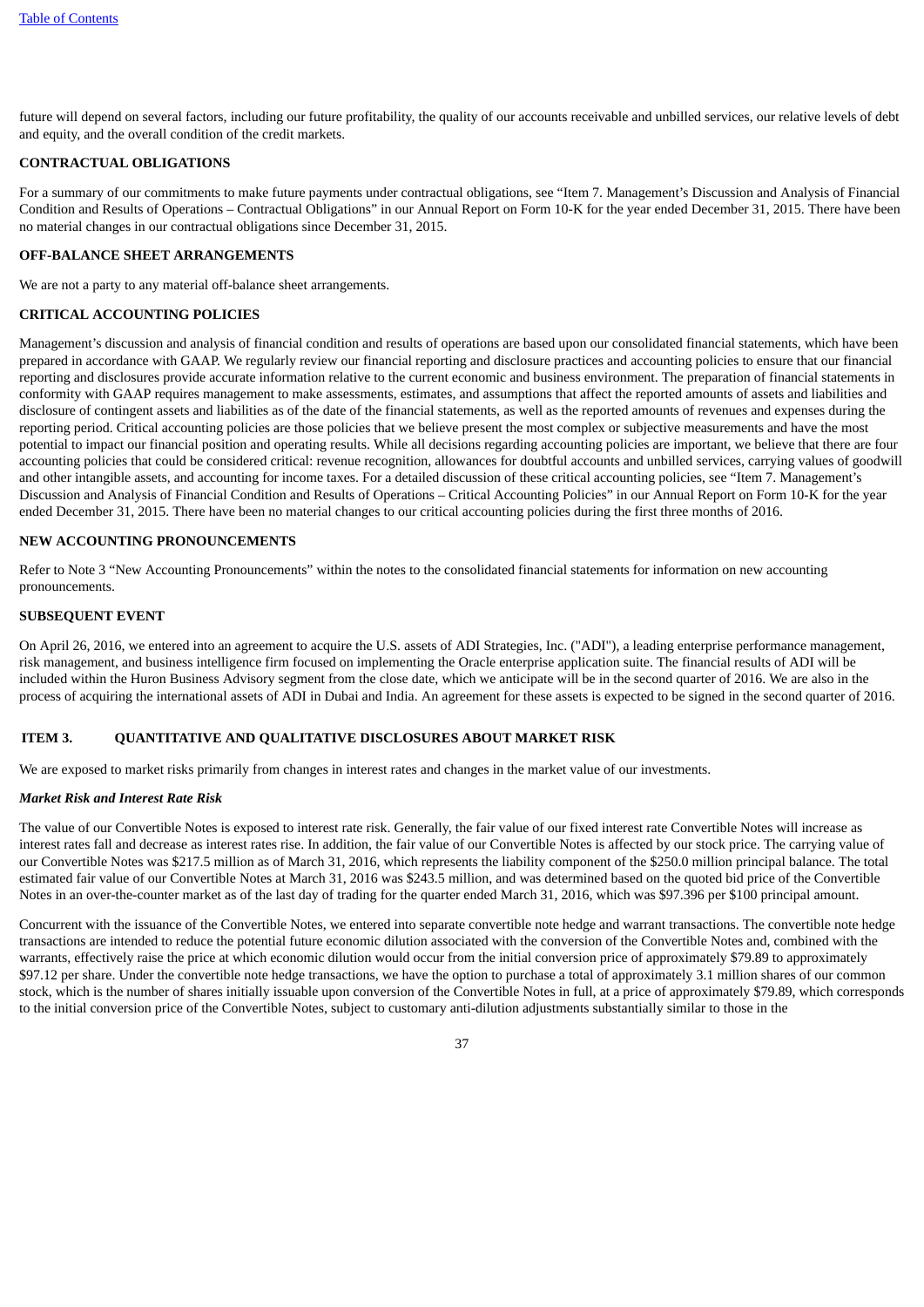Convertible Notes. Under the warrant transactions, the holders of the warrants have the option to purchase a total of approximately 3.1 million shares of our common stock at a price of approximately \$97.12. If the average market value per share of our common stock for the reporting period exceeds the strike price of the warrants, the warrants will have a dilutive effect on our earnings per share.

We have exposure to changes in interest rates associated with borrowings under our bank credit facility, which has variable interest rates tied to LIBOR or an alternate base rate, at our option. At March 31, 2016, we had borrowings outstanding under the credit facility totaling \$132.5 million that carried a weighted average interest rate of 2.4% including the effect of the interest rate swaps described below. A hypothetical 100 basis point change in this interest rate would have a \$0.5 million effect on our pretax income including the effect of the interest rate swaps described below. At December 31, 2015, our borrowings outstanding under the credit facility totaled \$92.0 million and carried a weighted average interest rate of 2.4%, including the effect of the interest rate swaps described below; and were fully hedged against changes in interest rates by our interest rate swaps, which had a notional amount of \$92.0 million at December 31, 2015.

On December 8, 2011, we entered into a forward amortizing interest rate swap agreement effective on February 29, 2012 and ending on April 14, 2016. We entered into this derivative instrument to hedge against the interest rate risks of our variable-rate borrowings described above. The swap had an initial notional amount of \$56.6 million and amortizes throughout the term. Under the terms of the interest rate swap agreement, we receive from the counterparty interest on the notional amount based on one-month LIBOR and we pay to the counterparty a fixed rate of 0.9875%.

On May 30, 2012, we entered into an amortizing interest rate swap agreement effective on May 31, 2012 and ending on April 14, 2016. We entered into this derivative instrument to further hedge against the interest rate risks of our variable-rate borrowings. The swap had an initial notional amount of \$37.0 million and amortizes throughout the term. Under the terms of the interest rate swap agreement, we receive from the counterparty interest on the notional amount based on one-month LIBOR and we pay to the counterparty a fixed rate of 0.70%.

On April 4, 2013, we entered into a forward amortizing interest rate swap agreement effective on March 31, 2014 and ending on August 31, 2017. We entered into this derivative instrument to further hedge against the interest rate risks of our variable-rate borrowings. The swap had an initial notional amount of \$60.0 million and amortizes quarterly until April 2016. Upon expiration of the two interest rate swaps in April 2016 described above, the notional amount of this interest rate swap will increase to \$86.0 million and continue to amortize quarterly throughout the remaining term. Under the terms of the interest rate swap agreement, we receive from the counterparty interest on the notional amount based on one-month LIBOR and we pay to the counterparty a fixed rate of 0.985%.

Including the impact of the above swap agreements, the weighted average interest rate on \$86.0 million of our variable-rate debt, which equals the notional amount of the swap agreements in effect at March 31, 2016, was 2.4%.

We have a non-interest bearing convertible debt investment in a privately-held company, which we account for as an available-for-sale security. As such, the investment is carried at fair value with unrealized holding gains and losses excluded from earnings and reported in other comprehensive income. As of March 31, 2016, the fair value of the investment was \$37.3 million, with a total cost basis of \$27.9 million.

We do not use derivative instruments for trading or other speculative purposes. From time to time, we invest excess cash in short-term marketable securities. These investments principally consist of overnight sweep accounts. Due to the short maturity of these investments, we have concluded that we do not have material market risk exposure.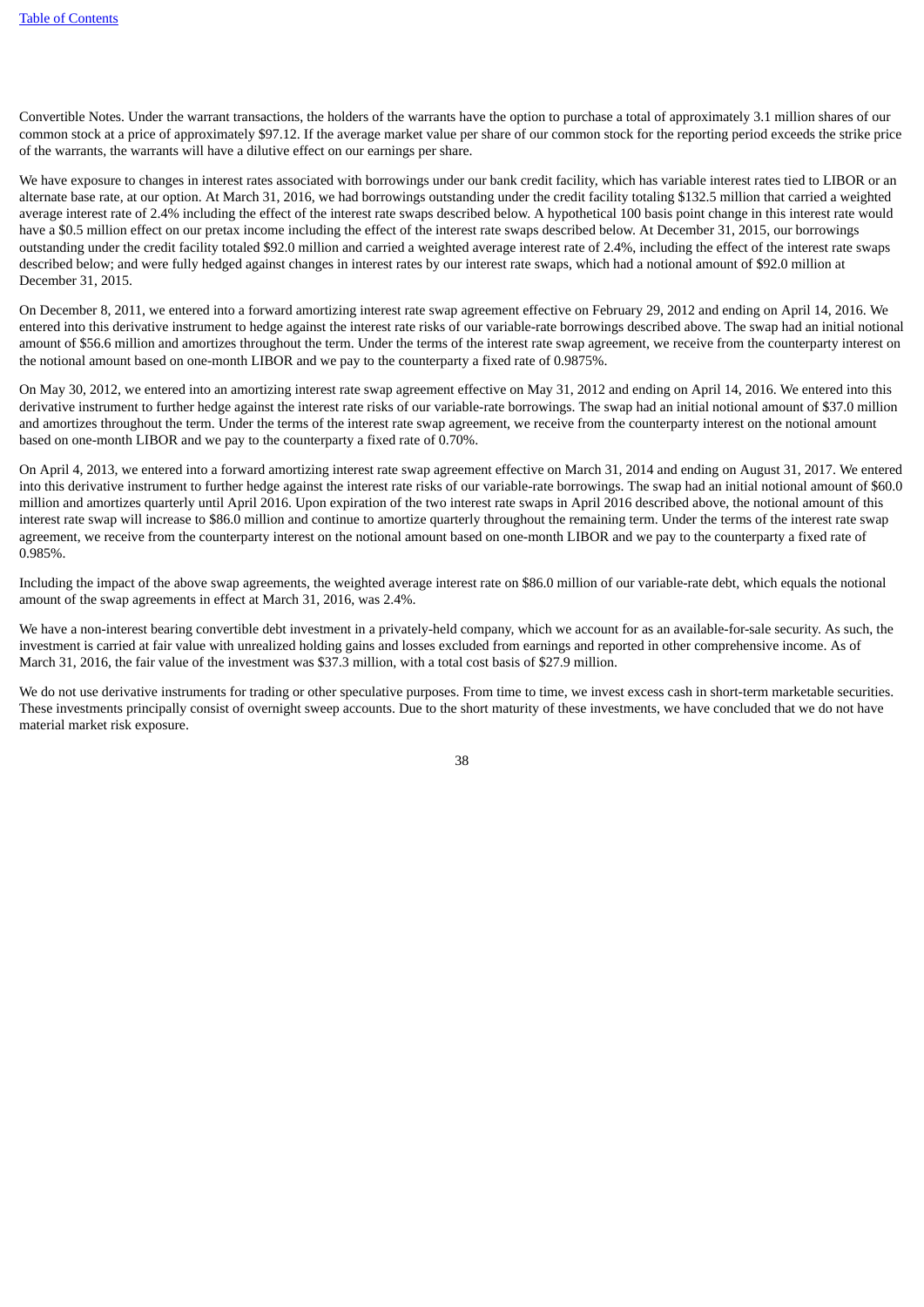## <span id="page-40-0"></span>**ITEM 4. CONTROLS AND PROCEDURES**

## *Evaluation of Disclosure Controls and Procedures*

Our management, with the participation of the Company's Chief Executive Officer and Chief Financial Officer, has evaluated the effectiveness of our disclosure controls and procedures (as such term is defined in Rules 13a-15(e) and 15d-15(e) under the Securities Exchange Act of 1934, as amended (the "Exchange Act")) as of March 31, 2016. Based on this evaluation, our Chief Executive Officer and Chief Financial Officer have concluded that, as of March 31, 2016, our disclosure controls and procedures were effective in recording, processing, summarizing and reporting, on a timely basis, information required to be disclosed by us in the reports we file or submit under the Exchange Act, and such information is accumulated and communicated to management as appropriate to allow timely decisions regarding required disclosure.

#### *Changes in Internal Control over Financial Reporting*

There has been no change in our internal control over financial reporting (as such term is defined in Rules 13a-15(f) and 15d-15(f) under the Exchange Act) during the three months ended March 31, 2016 that has materially affected, or is reasonably likely to materially affect, our internal control over financial reporting.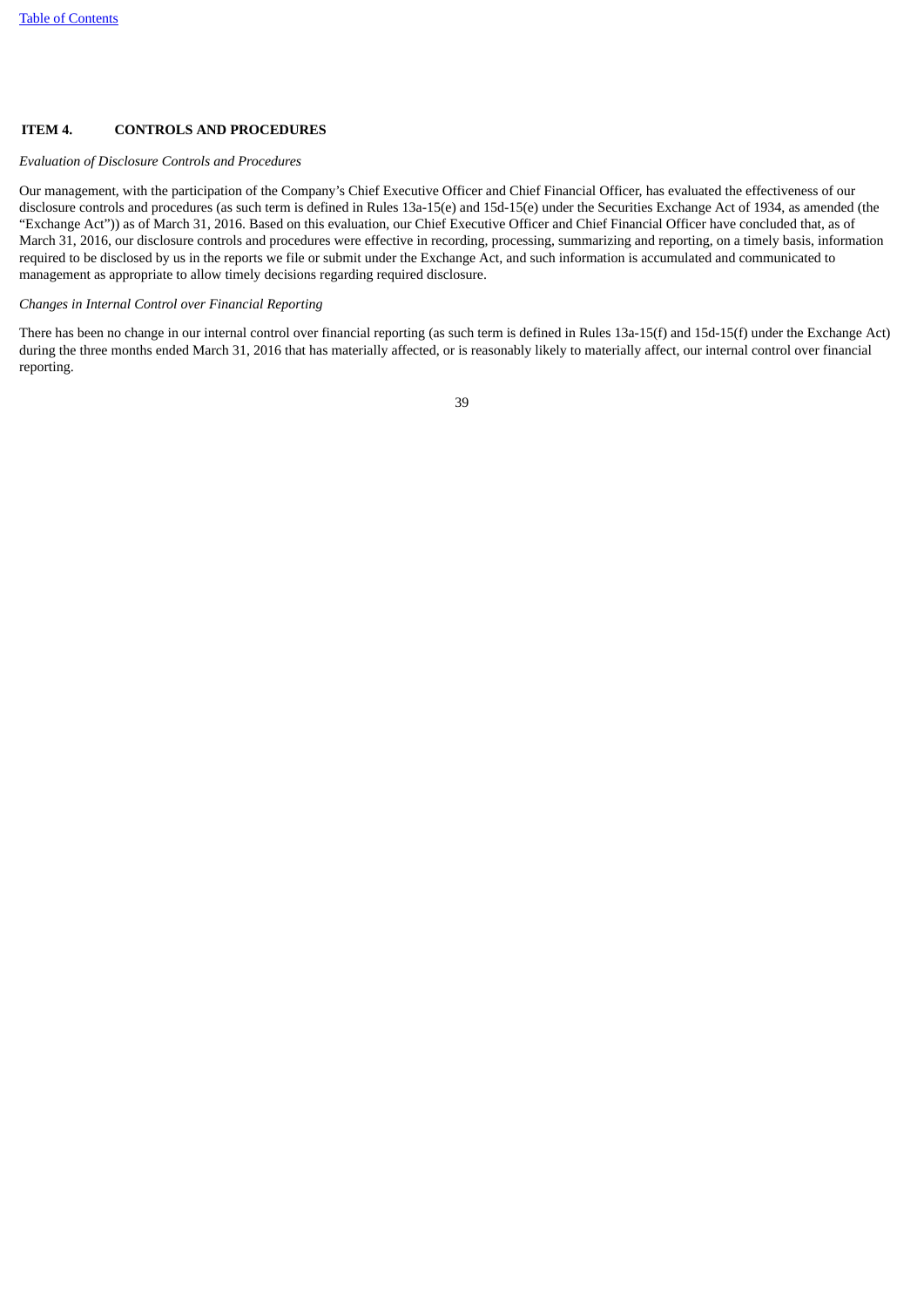## **PART II—OTHER INFORMATION**

## <span id="page-41-1"></span><span id="page-41-0"></span>**ITEM 1. LEGAL PROCEEDINGS**

The information required by this Item is incorporated by reference from Note 14 "Commitments, Contingencies and Guarantees" included in Part I, Item 1 of this Form 10-Q.

## <span id="page-41-2"></span>**ITEM 1A. RISK FACTORS**

<span id="page-41-3"></span>See "Risk Factors" in our Annual Report on Form 10-K for the fiscal year ended December 31, 2015 for a complete description of the material risks we face.

#### **ITEM 2. UNREGISTERED SALES OF EQUITY SECURITIES AND USE OF PROCEEDS**

Our Stock Ownership Participation Program, 2012 Omnibus Incentive Plan and our 2004 Omnibus Stock Plan, which was replaced by the 2012 Omnibus Incentive Plan, permit the netting of common stock upon vesting of restricted stock awards to satisfy individual tax withholding requirements. During the quarter ended March 31, 2016, we reacquired 78,652 shares of common stock with a weighted average fair market value of \$55.65 as a result of such tax withholdings.

In October 2014, our board of directors authorized a share repurchase program pursuant to which we may, from time to time, repurchase up to \$50 million of our common stock through October 31, 2015 (the "October 2014 Share Repurchase Program"). During the fourth quarter of 2015, our board of directors authorized an extension of the October 2014 Share Repurchase Program through October 31, 2016, and authorized an increase to the October 2014 Share Repurchase Program to \$125 million. The amount and timing of the repurchases will be determined by management and will depend on a variety of factors, including the trading price of our common stock, general market and business conditions, and applicable legal requirements. During the quarter ended March 31, 2016, we repurchased 982,192 shares of our common stock at an average price of \$56.27.

The following table provides information with respect to purchases we made of our common stock during the quarter ended March 31, 2016.

| Period                               | Total<br><b>Number</b><br>of Shares<br>Purchase $d^{(1)}$ |      | <b>Average Price</b><br><b>Paid per Share</b> | <b>Total Number of</b><br><b>Shares Purchased</b><br>as Part of Publicly<br><b>Announced Plans</b><br>or Programs |     | <b>Dollar Value of Shares</b><br>that may yet be<br>Purchased under the<br>Plans or Programs $(2)$ |
|--------------------------------------|-----------------------------------------------------------|------|-----------------------------------------------|-------------------------------------------------------------------------------------------------------------------|-----|----------------------------------------------------------------------------------------------------|
| January 1, 2016 - January 31, 2016   | 919,774                                                   | - \$ | 56.19                                         | 917,480                                                                                                           | -\$ | 38,831,089                                                                                         |
| February 1, 2016 - February 29, 2016 | 64,712                                                    | - \$ | 56.95                                         | 64.712                                                                                                            | -S  | 35,143,546                                                                                         |
| March 1, 2016 - March 31, 2016       | 76,358                                                    | - \$ | 55.54                                         |                                                                                                                   |     | 35,143,546                                                                                         |
| Total                                | 1,060,844                                                 |      | 56.19                                         | 982,192                                                                                                           |     |                                                                                                    |

(1) The number of shares purchased includes 2,294 shares in January 2016 and 76,358 shares in March 2016 to satisfy employee tax withholding requirements. These shares do not reduce the repurchase authority under the October 2014 Share Repurchase Program.

<span id="page-41-4"></span>(2) As of the end of the period.

## **ITEM 3. DEFAULTS UPON SENIOR SECURITIES**

<span id="page-41-5"></span>None.

#### **ITEM 4. MINE SAFETY DISCLOSURES**

<span id="page-41-6"></span>Not applicable.

#### **ITEM 5. OTHER INFORMATION**

None.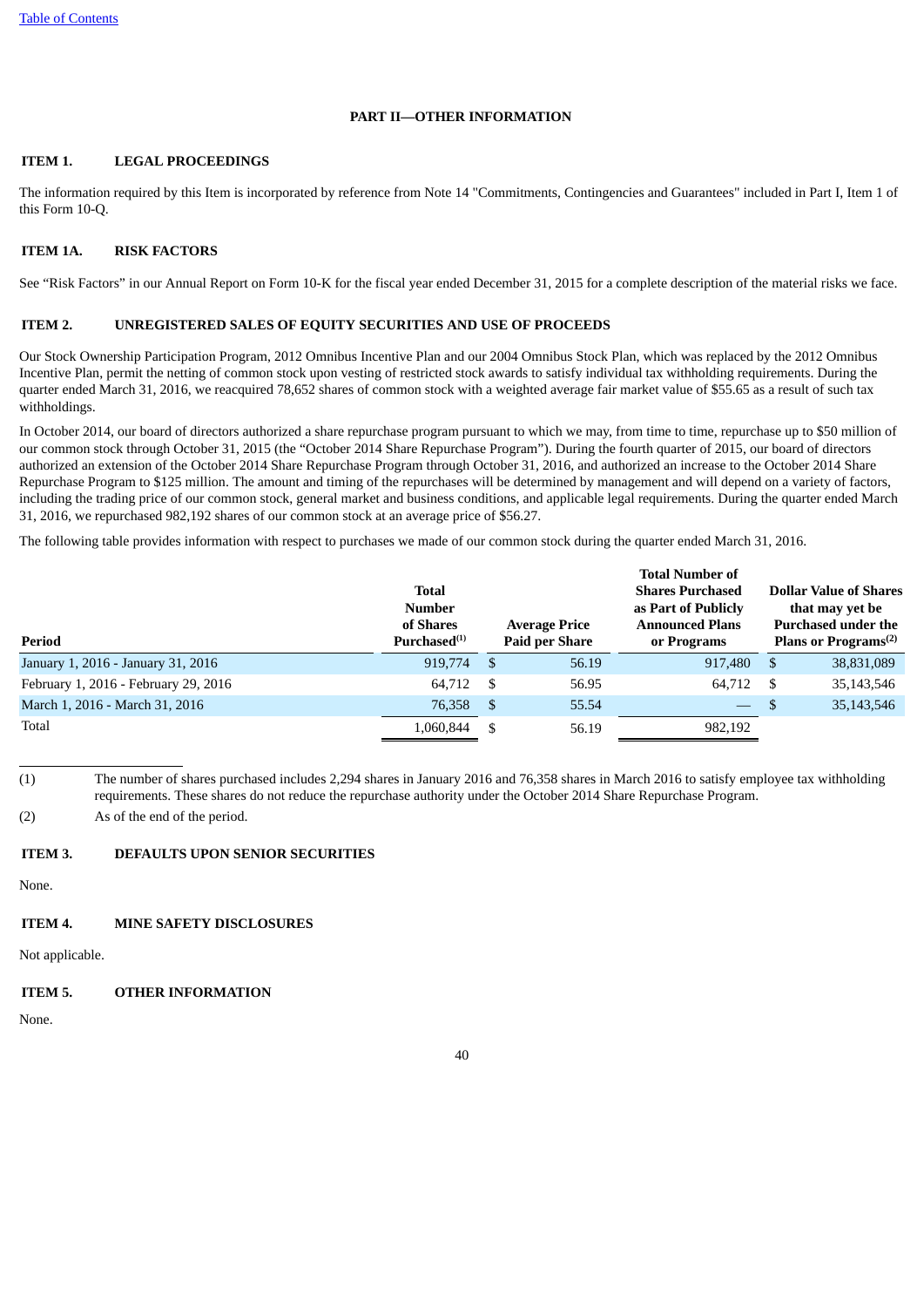## <span id="page-42-0"></span>**ITEM 6. EXHIBITS**

(a) The following exhibits are filed as part of this Quarterly Report on Form 10-Q.

|                   |                                                                                                                                                                   |                   |                              |      | <b>Incorporated by Reference</b> |                |                       |  |
|-------------------|-------------------------------------------------------------------------------------------------------------------------------------------------------------------|-------------------|------------------------------|------|----------------------------------|----------------|-----------------------|--|
| Exhibit<br>Number | <b>Exhibit Description</b>                                                                                                                                        | Filed<br>herewith | <b>Furnished</b><br>herewith | Form | Period<br>Ending                 | <b>Exhibit</b> | <b>Filing</b><br>Date |  |
| 31.1              | Certification of the Chief Executive Officer, pursuant to Rule 13a-<br>14(a)/15d-14(a), as adopted pursuant to Section 302 of the Sarbanes-<br>Oxley Act of 2002. | X                 |                              |      |                                  |                |                       |  |
| 31.2              | Certification of the Chief Financial Officer, pursuant to Rule 13a-<br>14(a)/15d-14(a), as adopted pursuant to Section 302 of the Sarbanes-<br>Oxley Act of 2002. | X                 |                              |      |                                  |                |                       |  |
| 32.1              | Certification of the Chief Executive Officer, pursuant to 18 U.S.C.<br>Section 1350, as adopted pursuant to Section 906 of the Sarbanes-Oxley<br>Act of 2002.     |                   | $\mathbf{x}$                 |      |                                  |                |                       |  |
| 32.2              | Certification of the Chief Financial Officer, pursuant to 18 U.S.C. Section<br>1350, as adopted pursuant to Section 906 of the Sarbanes-Oxley Act of<br>2002.     |                   | X                            |      |                                  |                |                       |  |
| 101.INS           | <b>XBRL Instance Document</b>                                                                                                                                     | X                 |                              |      |                                  |                |                       |  |
| 101.SCH           | XBRL Taxonomy Extension Schema Document                                                                                                                           | X                 |                              |      |                                  |                |                       |  |
| 101.CAL           | XBRL Taxonomy Extension Calculation Linkbase Document                                                                                                             | X                 |                              |      |                                  |                |                       |  |
| 101.LAB           | XBRL Taxonomy Extension Label Linkbase Document                                                                                                                   | X                 |                              |      |                                  |                |                       |  |
| 101.PRE           | XBRL Taxonomy Extension Presentation Linkbase Document                                                                                                            | X                 |                              |      |                                  |                |                       |  |
| 101.DEF           | XBRL Taxonomy Extension Definition Linkbase Document                                                                                                              | X                 |                              |      |                                  |                |                       |  |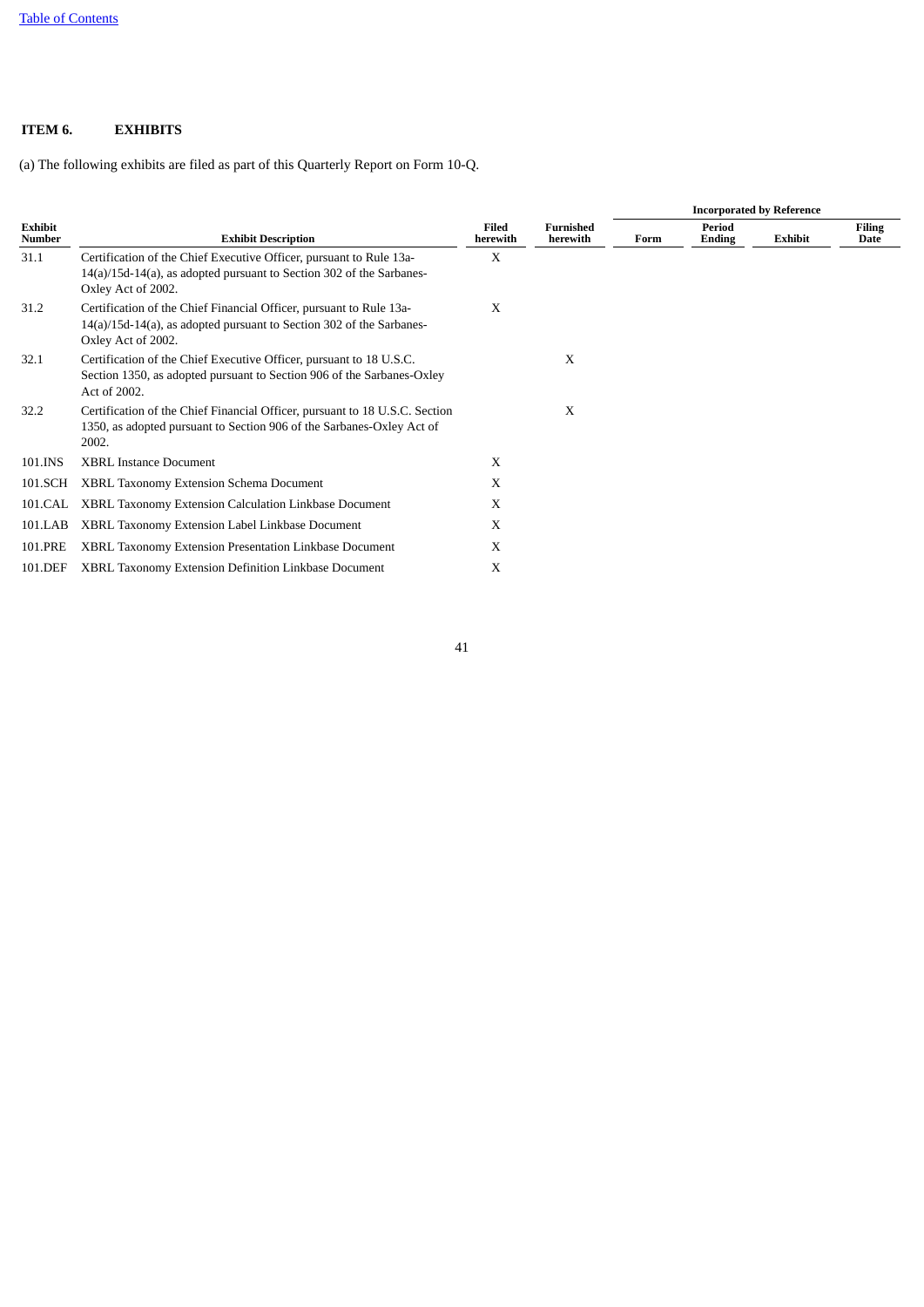## **SIGNATURE**

<span id="page-43-0"></span>Pursuant to the requirements of the Securities Exchange Act of 1934, the registrant has duly caused this report to be signed on its behalf by the undersigned thereunto duly authorized.

Huron Consulting Group Inc.

(Registrant)

Date: April 28, 2016 <br>
April 28, 2016

C. Mark Hussey Executive Vice President, Chief Operating Officer and Chief Financial Officer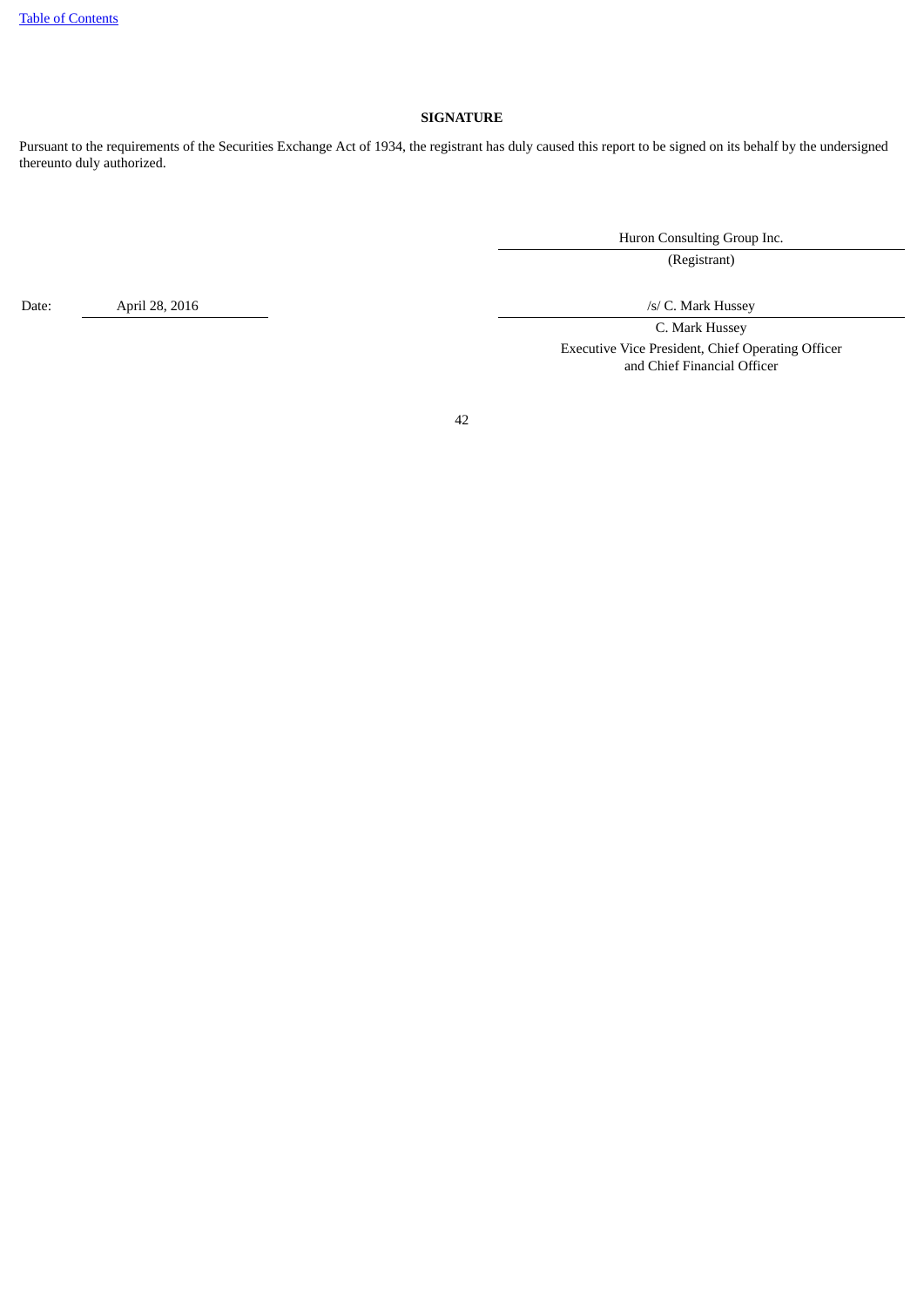## **CERTIFICATION OF THE CHIEF EXECUTIVE OFFICER, PURSUANT TO RULE 13a-14(a)/15d-14(a), AS ADOPTED PURSUANT TO SECTION 302 OF THE SARBANES-OXLEY ACT OF 2002**

I, James H. Roth, certify that:

- 1. I have reviewed this Quarterly Report on Form 10-Q of Huron Consulting Group Inc.;
- 2. Based on my knowledge, this report does not contain any untrue statement of a material fact or omit to state a material fact necessary to make the statements made, in light of the circumstances under which such statements were made, not misleading with respect to the period covered by this report;
- 3. Based on my knowledge, the financial statements, and other financial information included in this report, fairly present in all material respects the financial condition, results of operations and cash flows of the registrant as of, and for, the periods presented in this report;
- 4. The registrant's other certifying officer and I are responsible for establishing and maintaining disclosure controls and procedures (as defined in Exchange Act Rules 13a-15(e) and 15d-15(e)) and internal control over financial reporting (as defined in Exchange Act Rules 13a-15(f) and 15d-15(f)) for the registrant and have:
	- a) Designed such disclosure controls and procedures, or caused such disclosure controls and procedures to be designed under our supervision, to ensure that material information relating to the registrant, including its consolidated subsidiaries, is made known to us by others within those entities, particularly during the period in which this report is being prepared;
	- b) Designed such internal control over financial reporting, or caused such internal control over financial reporting to be designed under our supervision, to provide reasonable assurance regarding the reliability of financial reporting and the preparation of financial statements for external purposes in accordance with generally accepted accounting principles;
	- c) Evaluated the effectiveness of the registrant's disclosure controls and procedures and presented in this report our conclusions about the effectiveness of the disclosure controls and procedures, as of the end of the period covered by this report based on such evaluation; and
	- d) Disclosed in this report any change in the registrant's internal control over financial reporting that occurred during the registrant's most recent fiscal quarter (the registrant's fourth fiscal quarter in the case of an annual report) that has materially affected, or is reasonably likely to materially affect, the registrant's internal control over financial reporting; and
- 5. The registrant's other certifying officer and I have disclosed, based on our most recent evaluation of internal control over financial reporting, to the registrant's auditors and the audit committee of the registrant's Board of Directors (or persons performing the equivalent functions):
	- a) All significant deficiencies and material weaknesses in the design or operation of internal control over financial reporting which are reasonably likely to adversely affect the registrant's ability to record, process, summarize and report financial information; and
	- b) Any fraud, whether or not material, that involves management or other employees who have a significant role in the registrant's internal control over financial reporting.

Date: April 28, 2016 **By:** /S/ JAMES H. ROTH

James H. Roth President and Chief Executive Officer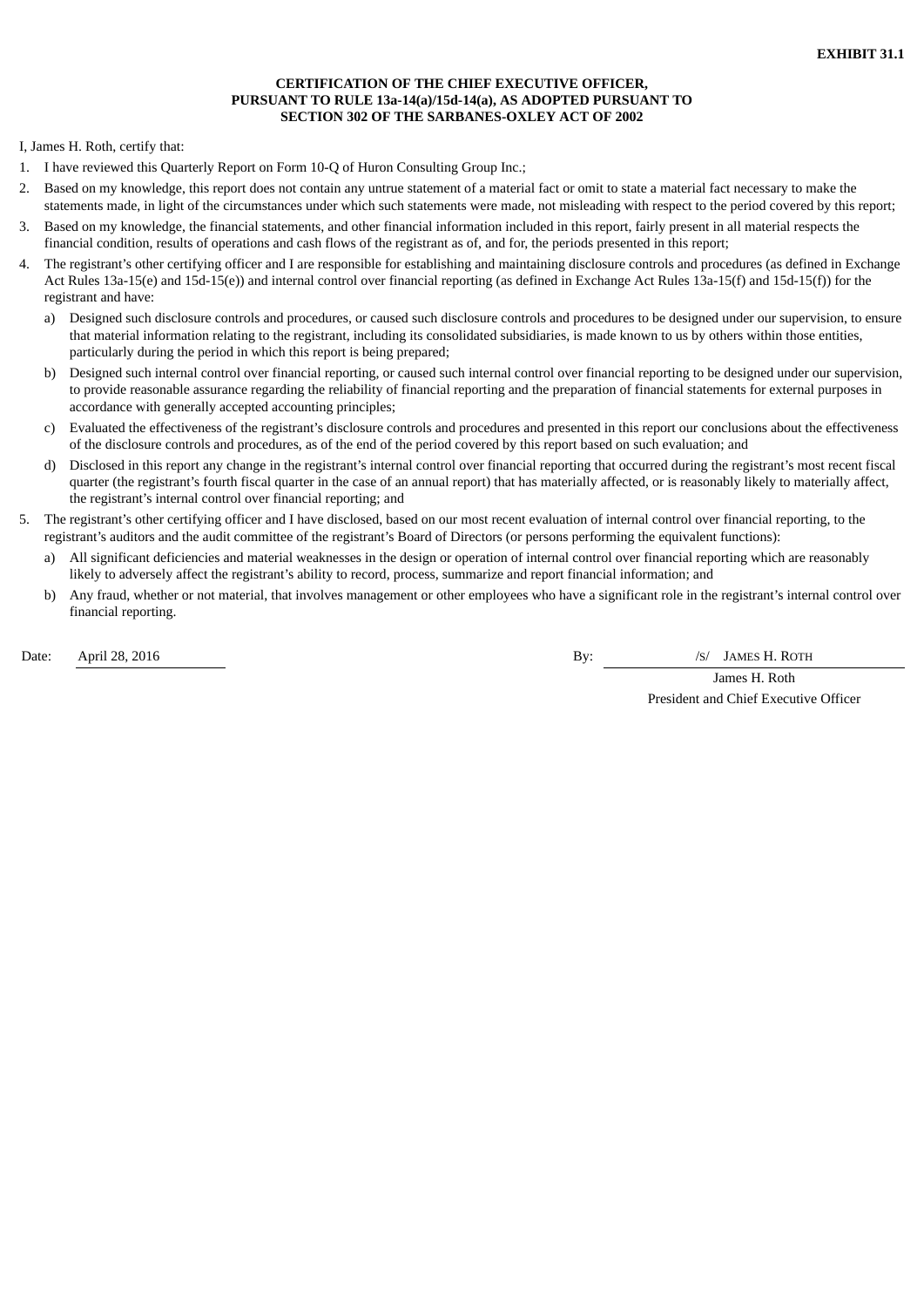## **CERTIFICATION OF THE CHIEF FINANCIAL OFFICER, PURSUANT TO RULE 13a-14(a)/15d-14(a), AS ADOPTED PURSUANT TO SECTION 302 OF THE SARBANES-OXLEY ACT OF 2002**

I, C. Mark Hussey, certify that:

- 1. I have reviewed this Quarterly Report on Form 10-Q of Huron Consulting Group Inc.;
- 2. Based on my knowledge, this report does not contain any untrue statement of a material fact or omit to state a material fact necessary to make the statements made, in light of the circumstances under which such statements were made, not misleading with respect to the period covered by this report;
- 3. Based on my knowledge, the financial statements, and other financial information included in this report, fairly present in all material respects the financial condition, results of operations and cash flows of the registrant as of, and for, the periods presented in this report;
- 4. The registrant's other certifying officer and I are responsible for establishing and maintaining disclosure controls and procedures (as defined in Exchange Act Rules 13a-15(e) and 15d-15(e)) and internal control over financial reporting (as defined in Exchange Act Rules 13a-15(f) and 15d-15(f)) for the registrant and have:
	- a) Designed such disclosure controls and procedures, or caused such disclosure controls and procedures to be designed under our supervision, to ensure that material information relating to the registrant, including its consolidated subsidiaries, is made known to us by others within those entities, particularly during the period in which this report is being prepared;
	- b) Designed such internal control over financial reporting, or caused such internal control over financial reporting to be designed under our supervision, to provide reasonable assurance regarding the reliability of financial reporting and the preparation of financial statements for external purposes in accordance with generally accepted accounting principles;
	- c) Evaluated the effectiveness of the registrant's disclosure controls and procedures and presented in this report our conclusions about the effectiveness of the disclosure controls and procedures, as of the end of the period covered by this report based on such evaluation; and
	- d) Disclosed in this report any change in the registrant's internal control over financial reporting that occurred during the registrant's most recent fiscal quarter (the registrant's fourth fiscal quarter in the case of an annual report) that has materially affected, or is reasonably likely to materially affect, the registrant's internal control over financial reporting; and
- 5. The registrant's other certifying officer and I have disclosed, based on our most recent evaluation of internal control over financial reporting, to the registrant's auditors and the audit committee of the registrant's Board of Directors (or persons performing the equivalent functions):
	- a) All significant deficiencies and material weaknesses in the design or operation of internal control over financial reporting which are reasonably likely to adversely affect the registrant's ability to record, process, summarize and report financial information; and
	- b) Any fraud, whether or not material, that involves management or other employees who have a significant role in the registrant's internal control over financial reporting.

Date: April 28, 2016 April 28, 2016 By: /S/ C. MARK HUSSEY

C. Mark Hussey Executive Vice President, Chief Operating Officer and Chief Financial Officer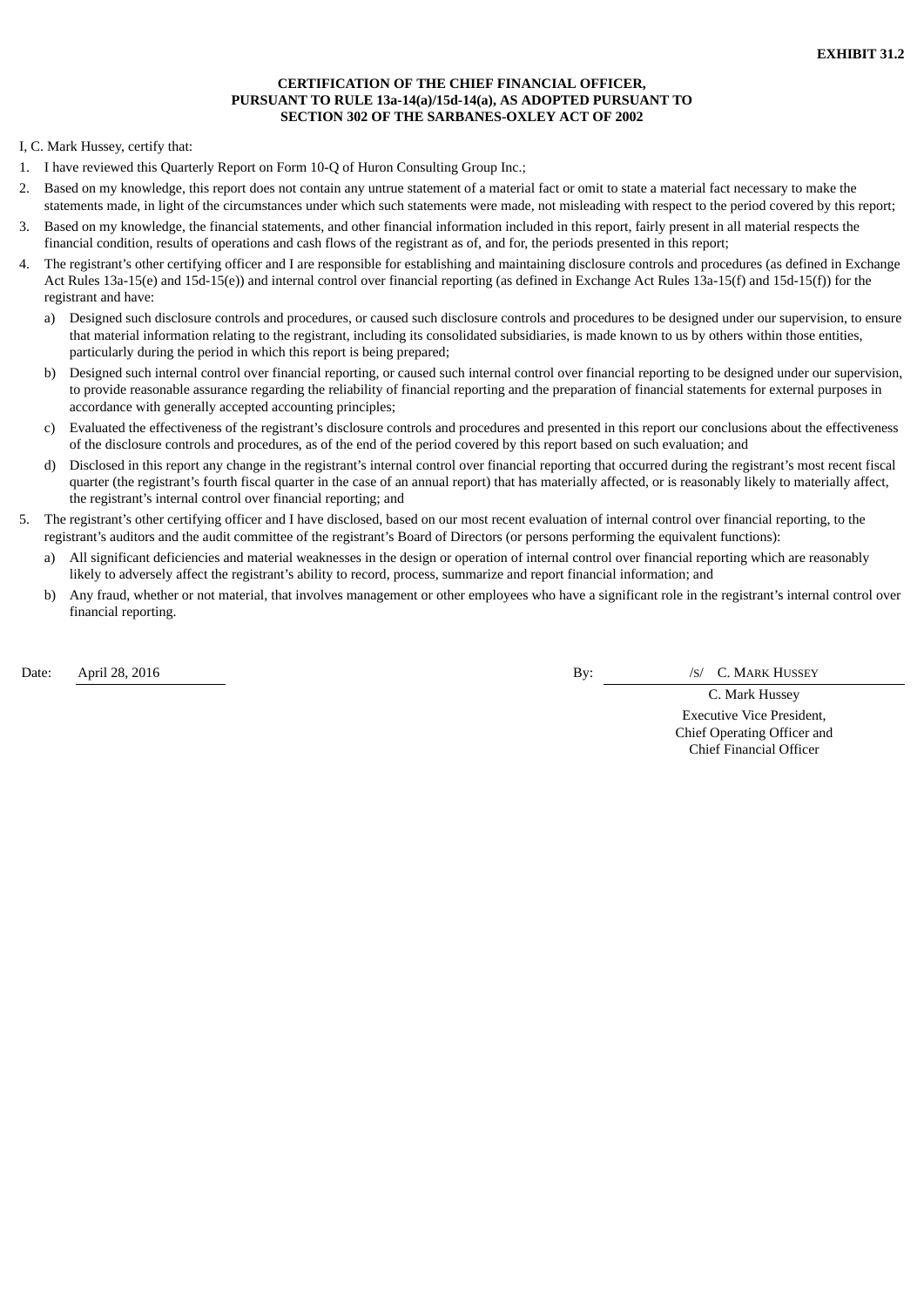## **CERTIFICATION OF THE CHIEF EXECUTIVE OFFICER, PURSUANT TO 18 U.S.C. SECTION 1350, AS ADOPTED PURSUANT TO SECTION 906 OF THE SARBANES-OXLEY ACT OF 2002**

In connection with the Quarterly Report of Huron Consulting Group Inc. (the "Company") on Form 10-Q for the three months ended March 31, 2016 as filed with the Securities and Exchange Commission on the date hereof (the "Report"), I, James H. Roth, President and Chief Executive Officer of the Company, hereby certify, pursuant to 18 U.S.C. Section 1350, as adopted pursuant to Section 906 of the Sarbanes-Oxley Act of 2002, that:

- 1. The Report fully complies with the requirements of Section 13(a) or 15(d) of the Securities Exchange Act of 1934; and
- 2. The information contained in the Report fairly presents, in all material respects, the financial condition and results of operations of the Company for the periods presented therein.

Date: April 28, 2016 <br>By: /S/ JAMES H. ROTH

James H. Roth

President and Chief Executive Officer

A signed original of this written statement required by Section 906, or other document authenticating, acknowledging, or otherwise adopting the signature that appears in typed form within the electronic version of this written statement required by Section 906, has been provided to the Company and will be retained by the Company and furnished to the Securities and Exchange Commission or its staff upon request.

The foregoing certification is being furnished to the Securities and Exchange Commission as an exhibit to the Form 10-Q and shall not be considered filed as part of the Form 10-Q.